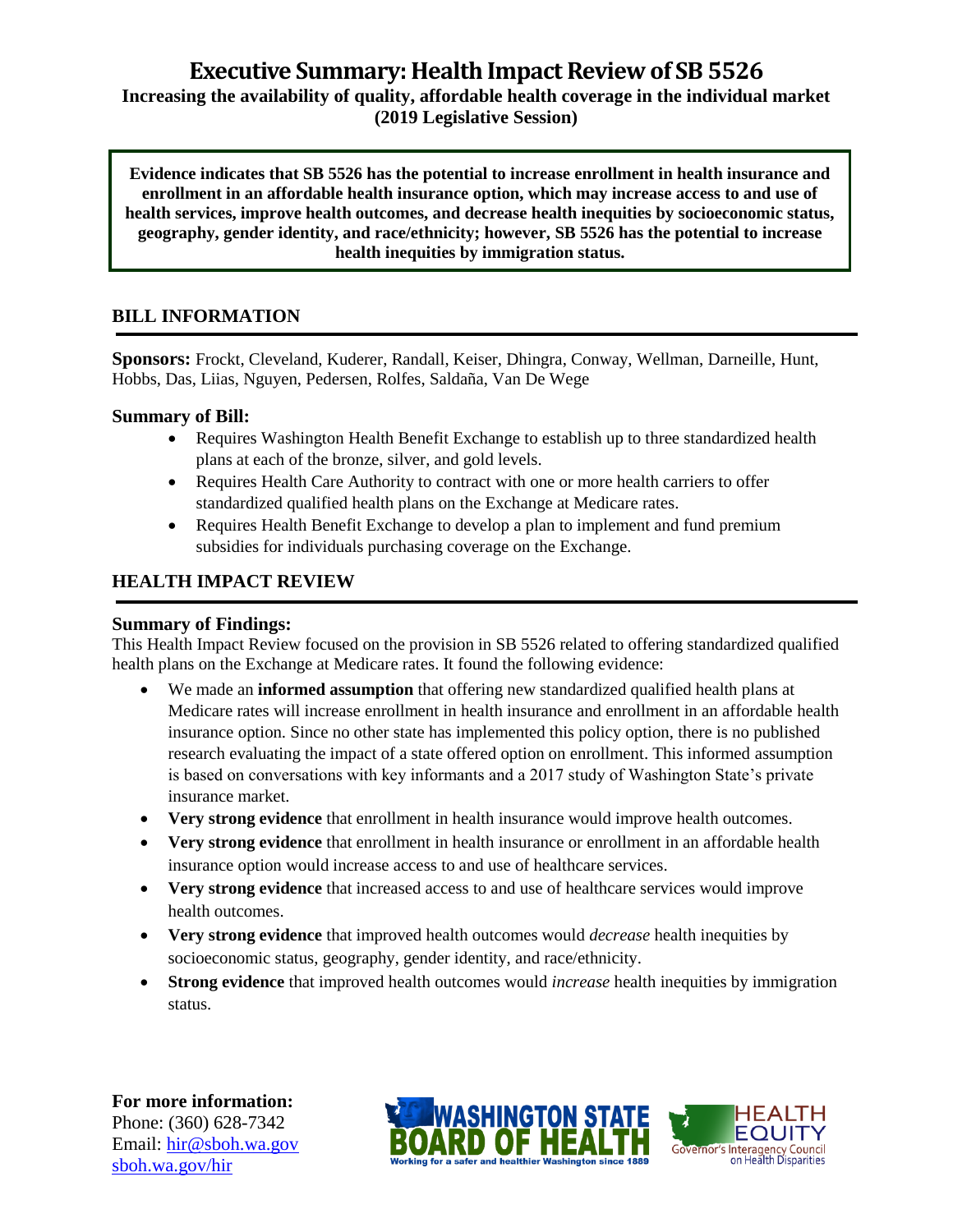# **Health Impact Review of SB 5526**

**Increasing the availability of quality, affordable health coverage in the individual market (2019 Legislative Session)**

February 19, 2019

**Staff contact:** Lindsay Herendeen Phone: (360) 628-6823 Email: [lindsay.herendeen@sboh.wa.gov](mailto:lindsay.herendeen@sboh.wa.gov)

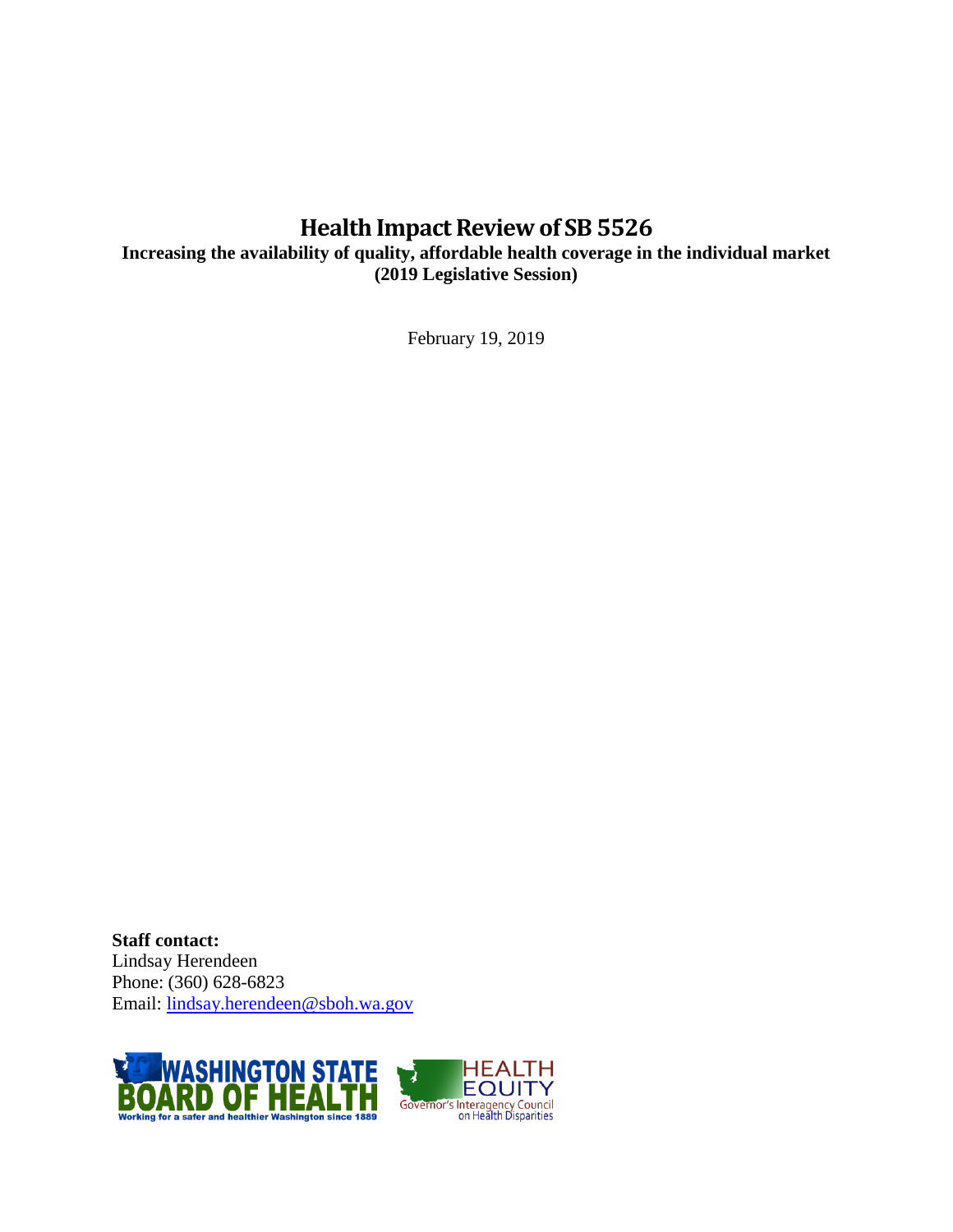# **Acknowledgements**

We would like to thank the key informants who provided consultation and technical support during this Health Impact Review.

# **Contents**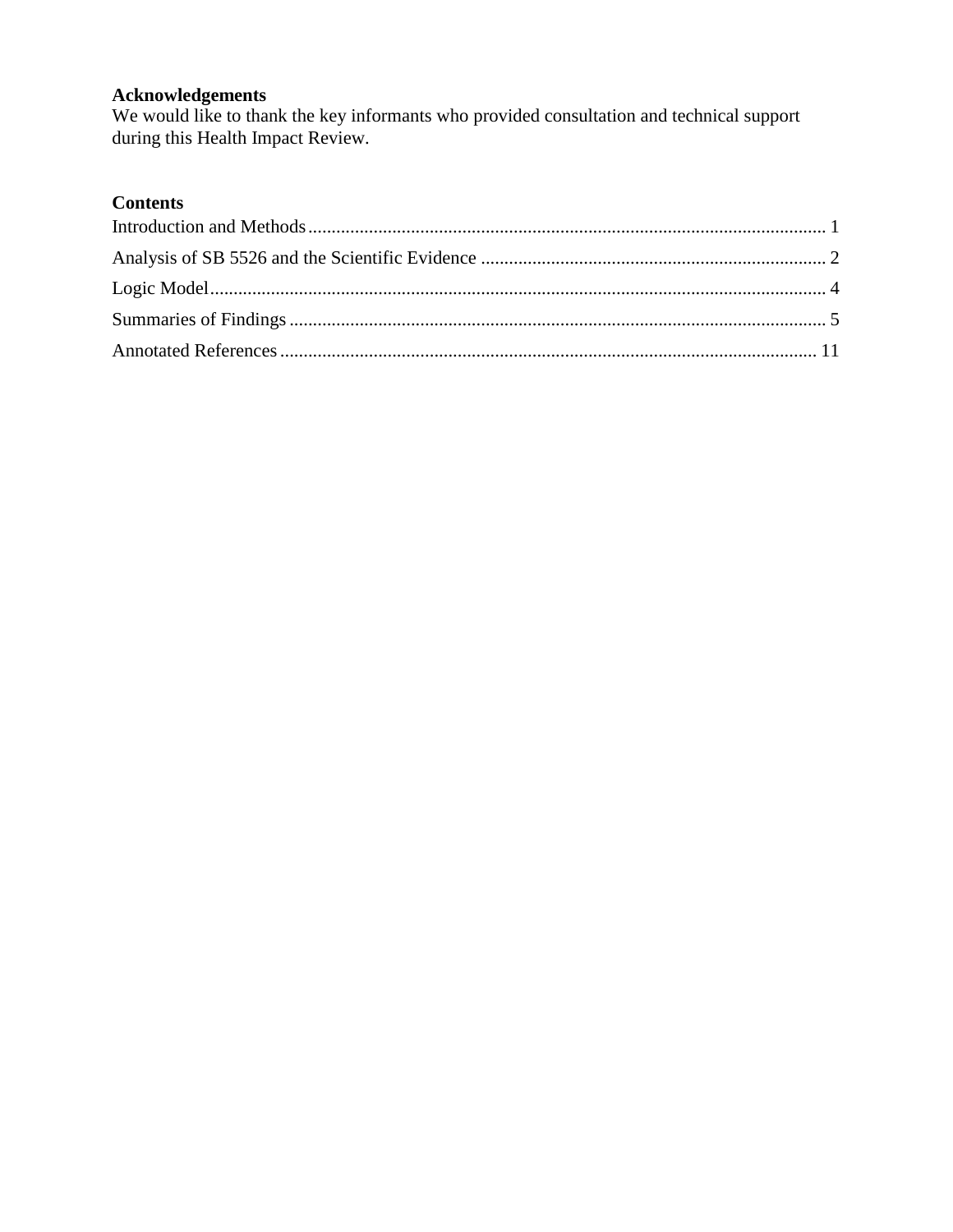### **Introduction and Methods**

<span id="page-3-0"></span>A Health Impact Review is an analysis of how a proposed legislative or budgetary change will likely impact health and health disparities in Washington State [\(RCW 43.20.285\)](http://apps.leg.wa.gov/rcw/default.aspx?cite=43.20.285). For the purpose of this review 'health disparities' have been defined as the differences in disease, death, and other adverse health conditions that exist between populations [\(RCW 43.20.270\)](http://apps.leg.wa.gov/rcw/default.aspx?cite=43.20.270). This document provides summaries of the evidence analyzed by State Board of Health staff during the Health Impact Review of Senate Bill 5526 [\(SB 5526\)](https://app.leg.wa.gov/billsummary?BillNumber=1523&Year=2019&Initiative=False).

Staff analyzed the content of SB 5526 and created a logic model depicting possible pathways leading from the provisions of the bill to health outcomes. We consulted with experts and contacted key informants about the provisions and potential impacts of the bill. We conducted an objective review of published literature for each pathway using databases including PubMed, Google Scholar, and University of Washington Libraries. More information about key informants and detailed methods are available upon request.

The following pages provide a detailed analysis of the bill including the logic model, summaries of evidence, and annotated references. The logic model is presented both in text and through a flowchart (Figure 1). The logic model includes information on the strength-of-evidence for each relationship. The strength-of-evidence has been defined using the following criteria:

- Not well researched: the review of literature yielded few if any studies or only yielded studies that were poorly designed or executed or had high risk of bias.
- **A fair amount of evidence:** the review of literature yielded several studies supporting the association, but a large body of evidence was not established; or the review yielded a large body of evidence but findings were inconsistent with only a slightly larger percentage of the studies supporting the association; or the research did not incorporate the most robust study designs or execution or had a higher than average risk of bias.
- **Strong evidence:** the review of literature yielded a large body of evidence on the relationship (a vast majority of which supported the association) but the body of evidence did contain some contradictory findings or studies that did not incorporate the most robust study designs or execution or had a higher than average risk of bias; or there were too few studies to reach the rigor of "very strong evidence;" or some combination of these.
- **Very strong evidence:** the review of literature yielded a very large body of robust evidence supporting the association with few if any contradictory findings. The evidence indicates that the scientific community largely accepts the existence of the association.

This review was subject to time constraints, which influenced the scope of work for this review. The annotated references are only a representation of the evidence and provide examples of current research. In some cases only a few review articles or meta-analyses are referenced. One article may cite or provide analysis of dozens of other articles. Therefore the number of references included in the bibliography does not necessarily reflect the strength-of-evidence. In addition, some articles provide evidence for more than one research question, so are referenced multiple times.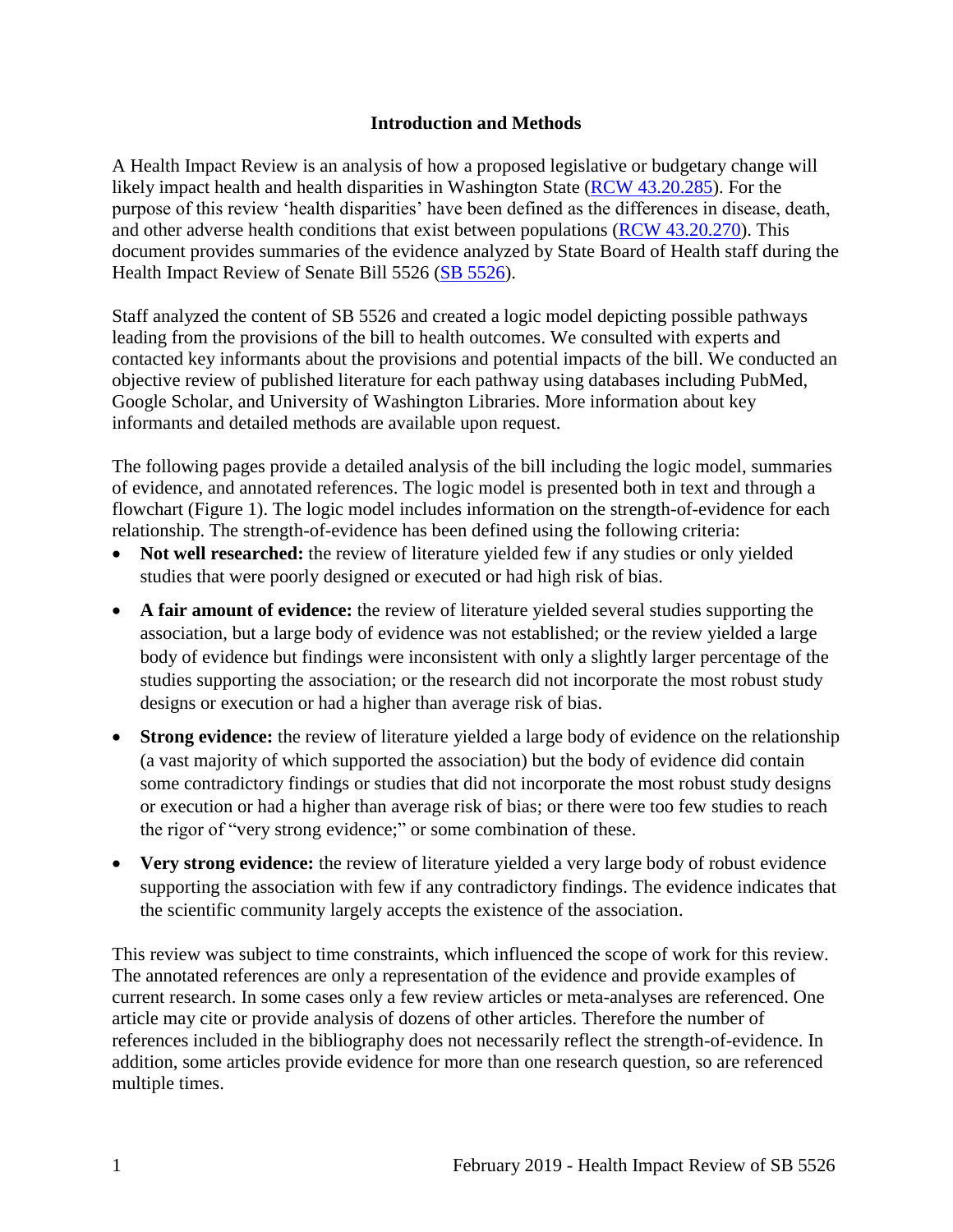### **Analysis of SB 5526 and the Scientific Evidence**

### <span id="page-4-0"></span>**Summary of SB 5526**

- Requires Washington Health Benefit Exchange to establish up to three standardized health plans at each of the bronze, silver, and gold levels.
- Requires Health Care Authority to contract with one or more health carriers to offer standardized qualified health plans on the Exchange at Medicare rates.
- Requires Health Benefit Exchange to develop a plan to implement and fund premium subsidies for individuals purchasing coverage on the Exchange.

### **Health impact of SB 5526**

Evidence indicates that SB 5526 has the potential to increase enrollment in health insurance and enrollment in an affordable health insurance option, which may increase access to and use of health services, improve health outcomes, and decrease health inequities by socioeconomic status, geography, gender identity, and race/ethnicity; however, SB 5526 has the potential to increase health inequities by immigration status.

### **Pathway to health impacts**

The potential pathway leading from the provisions of SB 5526 to health inequities are depicted in Figure 1. We made an informed assumption that offering new standardized qualified health plans at Medicare rates will increase enrollment in health insurance and enrollment in an affordable health insurance option. Since no other state has implemented this policy option, there is no published research evaluating the impact of a state offered option on enrollment. This informed assumption is based on conversations with key informants and a 2017 study of Washington State's private insurance market.<sup>1</sup> There is very strong evidence that enrollment in health insurance would improve health outcomes.<sup>2-15</sup> There is also very strong evidence that enrollment in health insurance or enrollment in an affordable health insurance option would increase access to and use of healthcare services, $2,3$  $2,3$  which would also improve health outcomes.[2](#page-15-0)[,16-18](#page-22-0) We found that SB 5526 would have mixed impacts on health inequities. There is very strong evidence that improved health outcomes would *decrease* health inequities by socioeconomic status, geography, gender identity, and race/ethnicity.<sup>19-22</sup> However, there is strong evidence that improved health outcomes would *increase* health inequities by immigration status.<sup>23</sup> Each of these factors is analyzed beginning on page five.

This review focused specifically on Section 3 of SB 5526, requiring Health Care Authority to contract with one or more health carriers to offer standardized qualified health plans on the Exchange at Medicare rates. We did not analyze provisions related to establishing standardized health plans or developing a plan related to premium subsidies.

In addition, due to time limitations, we only researched the most direct connections between the provisions of the bill and decreased health inequities and did not explore the evidence for all possible pathways. For example, we did not evaluate potential impacts related to:

> • Market destabilization or cost-shifting that may occur as a result of adding a new low-cost, affordable option in the individual market.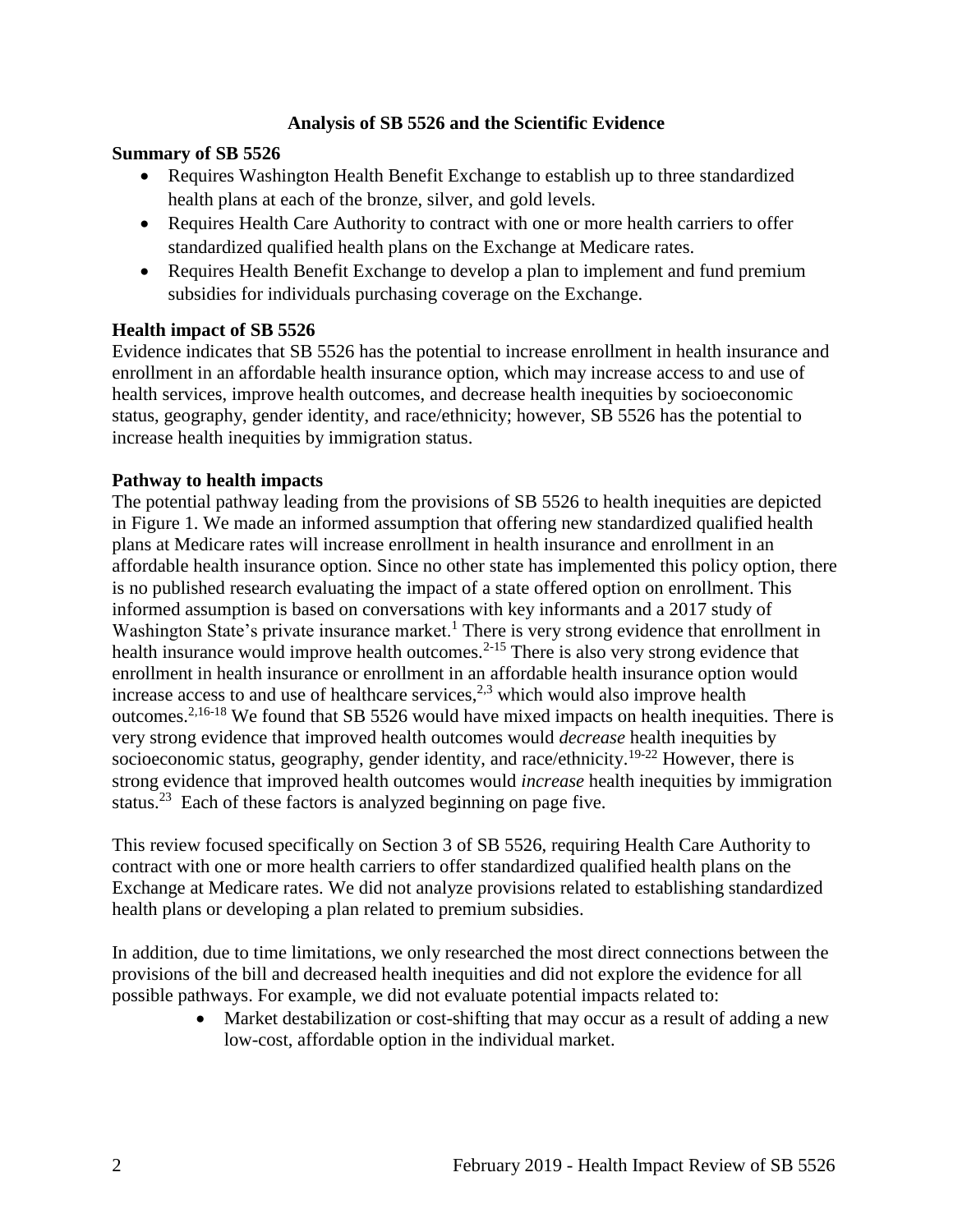#### **Magnitude of impact**

The standardized qualified health plans created by SB 5526 will offer lower premiums than are currently available on Washington's individual market by capping reimbursement at Medicare levels (personal communication, Washington Health Benefit Exchange, February 2019). Since Health Benefit Exchange is unsure how much lower these premiums may be, it is not possible to estimate how many individuals who are currently uninsured may enroll in one of the new plans (personal communication, Washington Health Benefit Exchange, February 2019). The Washington State Office of Financial Management (OFM) reports that, as of 2017, the state's uninsured rate was 5.5% (400,000 people).<sup>19</sup> Following implementation of the Affordable Care and Patient Protection Act (ACA) (2010), the uninsured rate in Washington declined in 2014- 2015 from 14% to 5.8%.<sup>19</sup> Uninsured rates declined slightly in 2016 to 5.4% and remained virtually unchanged in 2017 (5.5%).<sup>19</sup> The uninsured rate is expected to increase in 2018-2019 as Medicaid enrollment decreased in Washington State for the first time since full ACA implementation in  $2014<sup>19</sup>$ 

While 400,000 Washingtonians are currently uninsured, not all of these individuals would be eligible to purchase one of the new standardized qualified health plans created by SHB 1523. The bill does not extend coverage to Deferred Action for Childhood Arrivals (DACA) recipients and individuals who are undocumented. While there is limited data about these groups in Washington State, the Migration Policy Institute estimates there are approximately 229,000 individuals who are undocumented living in Washington State.<sup>[23,](#page-24-0)[24](#page-24-1)</sup> In addition,  $25,000$ individuals are eligible for DACA, and 17,140 (67%) had DACA status in August 2018.<sup>25</sup> These numbers are estimates only; however, these estimates suggest that at least 254,000 individuals who are currently uninsured in Washington State would not be eligible to enroll in one of the new plans. Therefore, less than 146,000 individuals who are currently uninsured may be eligible to enroll in the new plans.

Similarly, it is difficult to predict how many individuals who currently purchase insurance through the market may switch to one of the new standardized qualified health plans. While some individuals may switch to one of these new plans, plans currently on the market may lower their costs to remain competitive, potentially reducing the number of individuals who switch plans (personal communication, Health Care Authority, February 2019). In 2018, there were 1,677,254 total enrollees through the Health Benefit Exchange. <sup>26</sup> Of those with insurance, 51.8% of individuals have employer coverage; 15.5% have Medicare; 14.7% have traditional Medicaid; 8.1% have ACA Medicaid; and 4.4% have individual market coverage.<sup>27</sup> From 2017 to 2018, there was a decrease of 35,000 individuals enrolled in the private market and a decrease of 55,000 individuals enrolled in Medicaid.<sup>28</sup> The greatest decrease occurred among "young invincibles" under 35 years of age, and among individuals who did not receive a federal insurance subsidy.<sup>28</sup> Of individuals that disenrolled, 35% reported not being able to afford coverage.<sup>28</sup> Lastly, while there were no "bare" counties in Washington in 2018, 14 counties had only one insurer, including Asotin, Chelan, Clallam, Douglas, Ferry, Garfield, Grays Harbor, Island, Okanogan, Pacific, Pend Oreille, San Juan, Skagit, and Wahkiakum Counties.<sup>28</sup>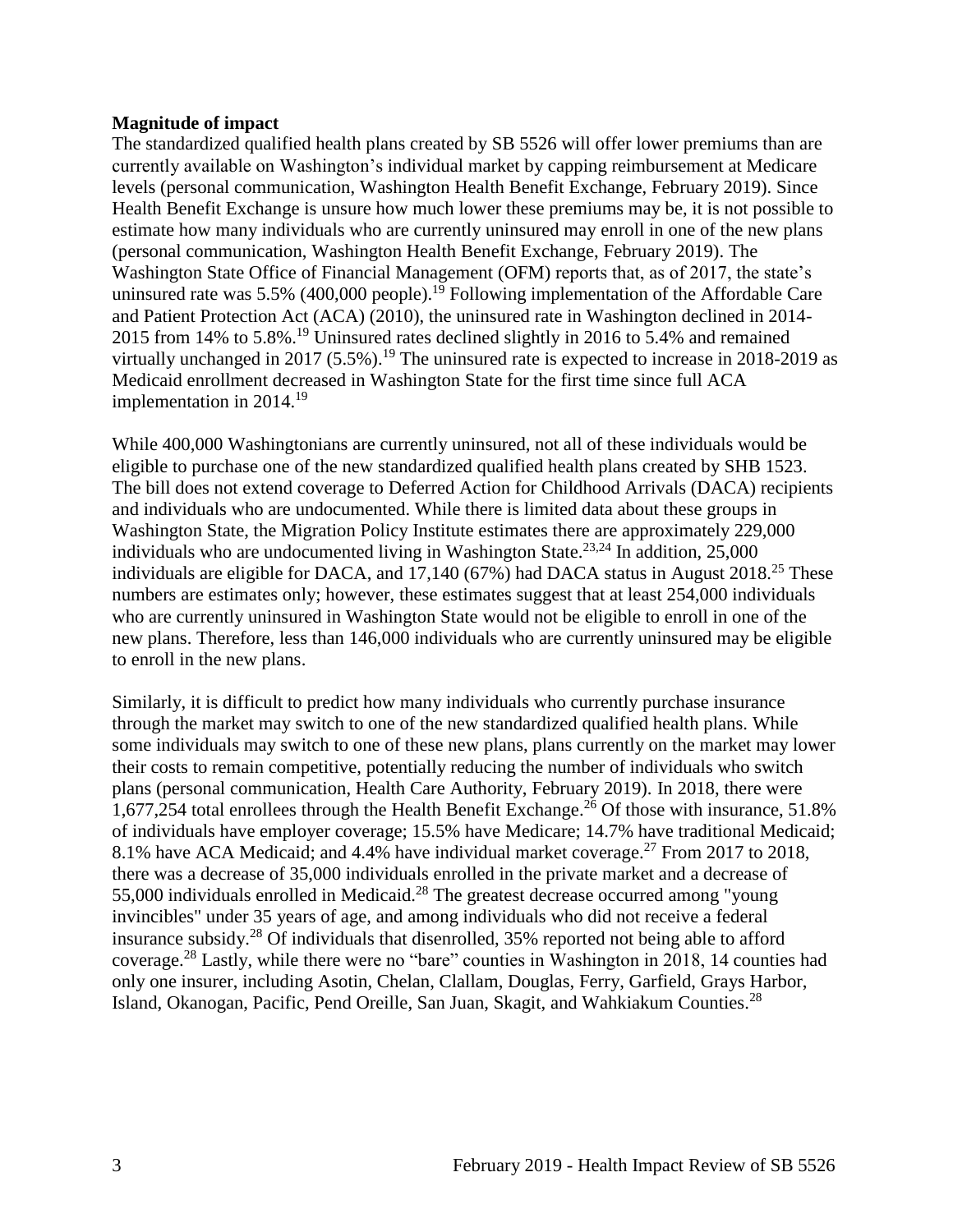#### **Logic Model**

<span id="page-6-0"></span>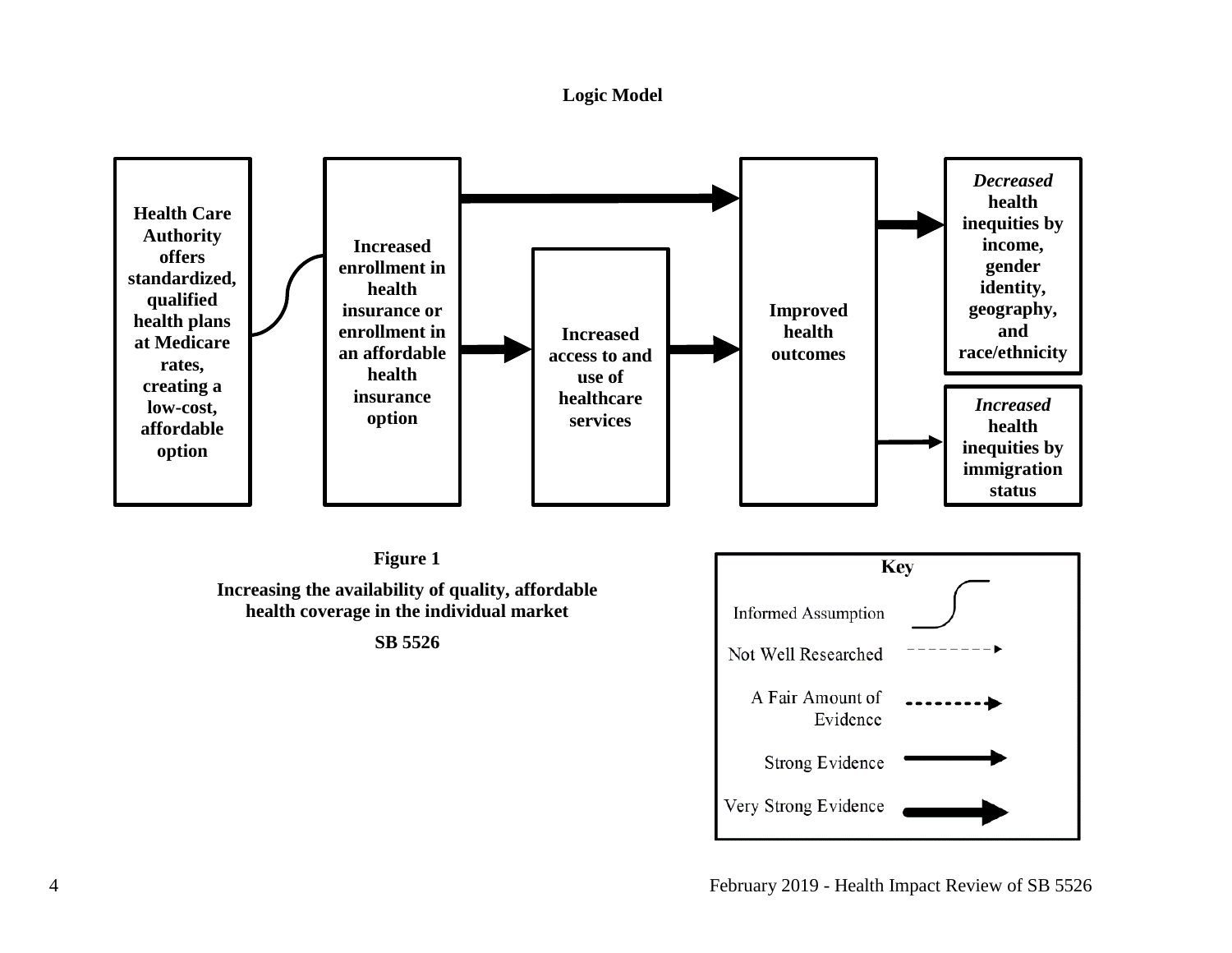#### **Summaries of Findings**

#### <span id="page-7-0"></span>**Will Health Care Authority offering standardized qualified health plans at Medicare rates increase enrollment in health insurance or enrollment in an affordable health insurance option?**

We made an informed assumption that offering new standardized qualified health plans at Medicare rates will increase enrollment in health insurance and enrollment in an affordable health insurance option. Since no other state has implemented this policy option, there is no published research evaluating the impact of a state offered option on enrollment. This informed assumption is based on conversations with key informants and a 2017 study of Washington State's private insurance market. $1$ 

In 2017, Washington State Office of the Insurance Commissioner contracted with Wakely Consulting Group to analyze data from Washington's private insurance market and make recommendations to improve market stability, including policy recommendations to improve affordability and access to care.<sup>1</sup> The report summarized that, "Washington's individual health insurance market has shown symptoms of destabilizations in recent years, including double digit premium increases and threats of areas with no or very low issuer participation."<sup>1</sup> Wakely Consulting Group examined policy options to improve affordability and accessibility in the individual market, including a state offered option in which the state would contract with an insurance provider already in compliance with ACA requirements (i.e., a qualified health plan).<sup>1</sup> Focusing only on counties with limited insurance providers, they found that this option would improve access to healthcare services for consumers in rural areas, "but may not lower premiums unless the program includes some type of lower provider reimbursement."<sup>1</sup> The policy option considering a state offered option with lower provider reimbursement is similar to the provisions of SB 5526.

The standardized qualified health plans created by SB 5526 will offer lower premiums than are currently available on Washington's market by capping provider reimbursement at Medicare levels (personal communication, Washington Health Benefit Exchange, February 2019). Offering lower premiums through the standardized qualified health plans is likely to increase enrollment for both individuals who were previously uninsured and individuals who purchase insurance on the market. Wakely Consulting Group noted that "a consumer's decision to enroll [in health insurance] is primarily influenced by premium levels"<sup>1</sup> and they estimated that a 10% decrease in premium rates would result in a 2.5% increase in individual market enrollment.<sup>1</sup>

Further, although only slightly generalizable, studies have found that changes in Medicaid and Children's Health Insurance Plan (CHIP) premiums impact enrollment.<sup>29-31</sup> There is limited understanding of how low-income families respond to health insurance premiums in terms of spending and access to care.<sup>[29,](#page-26-0)[31](#page-26-1)</sup> However, a 2017 literature review by Kaiser Family Foundation found that a "large body of research shows that premiums can serve as a barrier to obtaining and maintaining Medicaid and CHIP coverage among low-income individuals" with the greatest impact on families with the lowest incomes.<sup>30</sup> A systematic review of research on the impacts of Medicaid and CHIP premiums found that increases in premiums were associated with increased disenrollment rates.<sup>31</sup> For example, a study of Medicaid premiums in Wisconsin found that increasing the Medicaid premium from \$0 to \$10 resulted in a 12% reduction in the likelihood of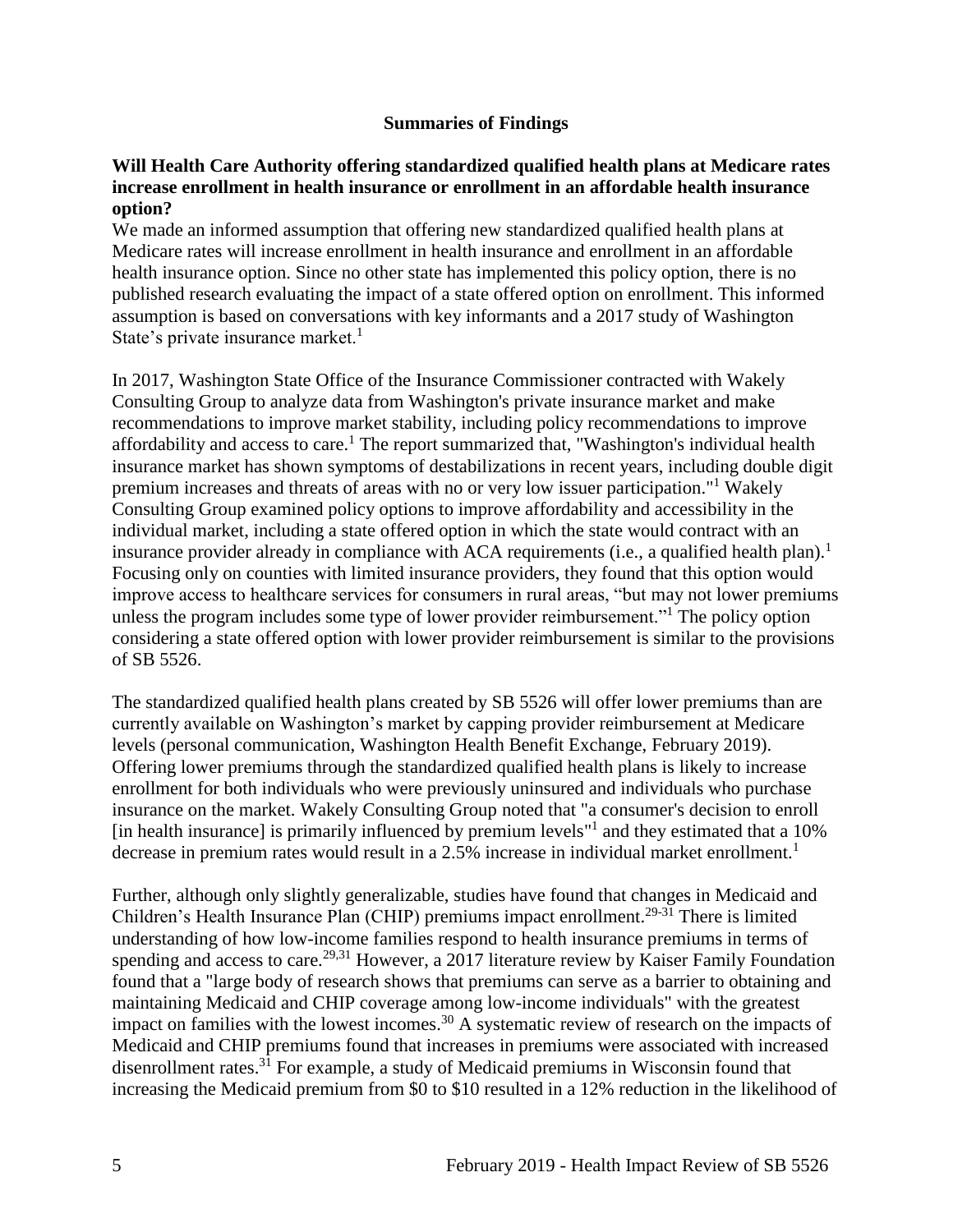a family being enrolled in Medicaid for a full year and that whether families enroll in health insurance depends on the structure and amount of premiums.<sup>29</sup> Research on subsidies from the Children's Health Improvement Plan (CHIP) has had mixed results; some studies have found that an increase in premiums causes families to exit plans and others have found no impact on enrollment.<sup>29</sup> Together, these studies suggest that lower premiums may increase health insurance enrollment, perhaps especially for individuals of low socioeconomic status.

Despite uncertainties about the exact amount of the premium reduction and number of individuals who may enroll in insurance, we have made the informed assumption that, with lower available premiums, a certain percentage of individuals who are currently uninsured and who currently purchase insurance on the market will enroll in one of the new standardized qualified health plans created by SB 5526.

### **Will increasing enrollment in health insurance lead to improved health outcomes?**

There is very strong evidence that enrollment in health insurance leads to improved health outcomes. Healthy People 2020 finds that individuals who are uninsured are, "more likely to have poor health status...and more likely to die prematurely" than individuals with insurance.<sup>2</sup> The author of a systematic literature review of 54 analyses (in 51 distinct studies) concluded, "[t]here is a substantial body of research supporting the hypotheses that having health insurance improves health."<sup>3</sup> In addition, evidence indicates that health insurance is associated with better general,<sup>5</sup> physical, and mental health, and that this increase in health status is greatest for participants in the lowest income group  $(< 300\%$  of the federal poverty level).<sup>7</sup>

More specifically, in a study of individuals who experienced a health shock caused by an unintentional injury or a new chronic condition, uninsured individuals reported significantly worse short-term health and were more likely to not be fully recovered and no longer in treatment at follow-up compared to those with health insurance.<sup>6</sup> Having health insurance has also been associated with improved health outcomes for a number of conditions including stroke, heart failure, diabetes, melanoma, heart attack, serious injury or trauma, and serious acute conditions with hospital admission.<sup>[4](#page-16-1)[,8-10](#page-18-0)</sup> Further, having health insurance was associated with improved management and control of diabetes, hypercholesterolemia, and hypertension.<sup>11</sup> Among patients aged 18–64 years old, those with insurance have been shown to have a significantly lower risk of death than uninsured patients for cervical,<sup>12</sup> head and neck,<sup>13</sup> breast, colorectal, lung, prostate, and bladder cancers and non-Hodgkin lymphoma.<sup>[14,](#page-21-0)[15](#page-21-1)</sup>

Overall, increasing enrollment in health insurance would improve health outcomes, especially for individuals who would otherwise be uninsured.

### **Will increasing enrollment in health insurance or enrollment in an affordable health insurance option increase access to and use of healthcare services?**

There is very strong evidence that increasing enrollment in health insurance or enrollment in an affordable health insurance option will increase access to and use of healthcare services. The Healthy People 2020 initiative noted that access to health insurance is the first step to improving access to health services generally as it provides entry into the healthcare system.<sup>2</sup> For example, individuals who are uninsured are less likely to receive medical care and more likely to be diagnosed later than individuals with insurance.<sup>2</sup> A systematic literature review of 54 analyses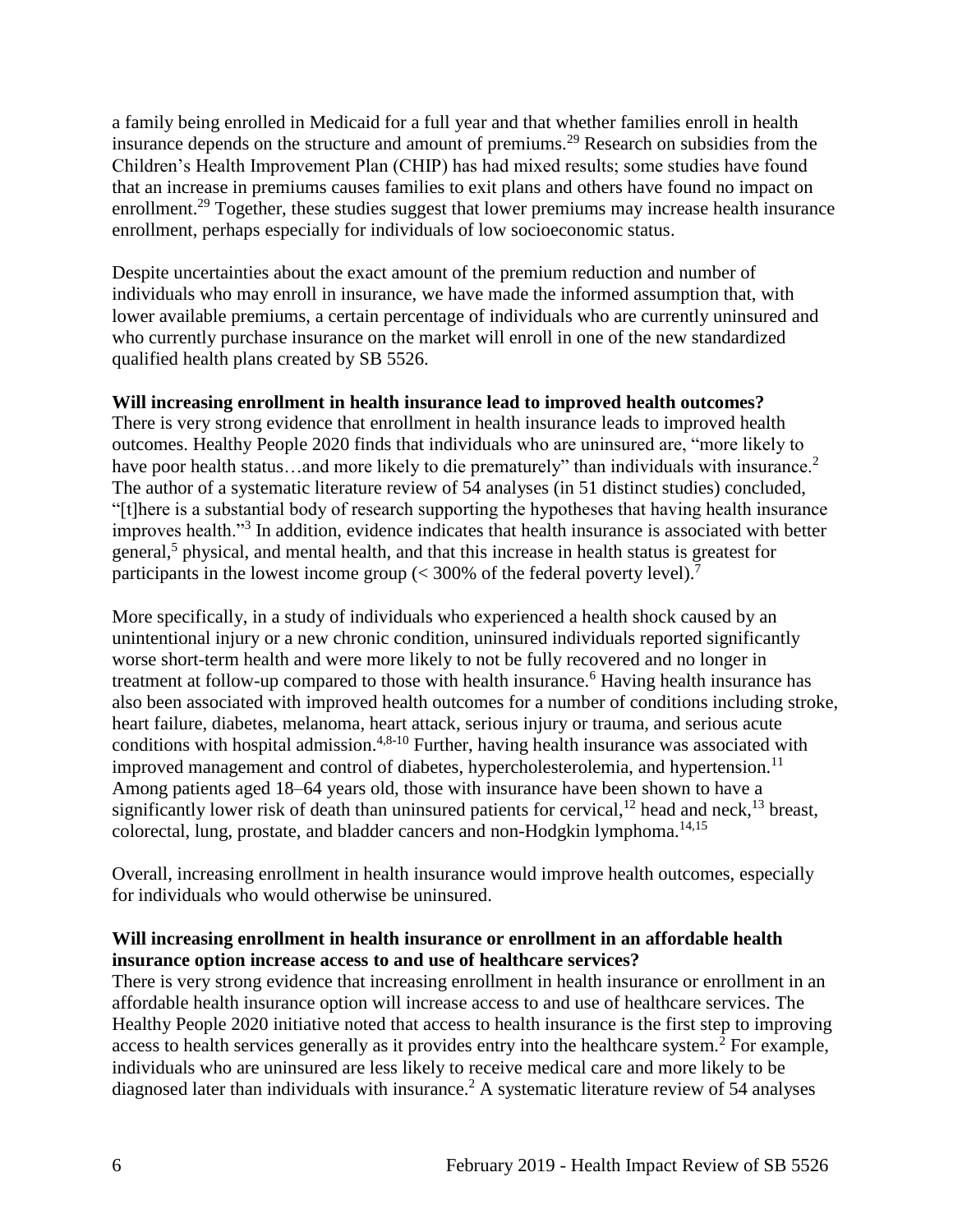(in 51 distinct studies) found that 43 analyses reported a statistically significant and positive relationship between health insurance and medical care use and health.<sup>3</sup>

### *Access*

Evidence shows that lack of insurance is among the leading barriers to healthcare access.<sup>[3](#page-16-0)[,32](#page-27-0)[,33](#page-27-1)</sup> There is very strong evidence that enrollment in health insurance would increase access to and use of health services. For example, evidence indicates that being uninsured is associated with a higher likelihood of not having a usual place for medical care, and that having insurance coverage at any given time in the past year increased the likelihood that adults had a usual place for care.34-36 One study estimated that adults aged 18 to 64 who did not have health insurance for more than a year at the time of the survey were nearly six times as likely to not have a usual source of care compared to those who were continuously insured.<sup>37</sup> Further, evidence indicates that uninsured individuals more frequently reported delaying medical care (50.87%), and being unable to get medical care (38.87%), dental care (48.18%), mental health care (16.87%), and prescription drugs (40.23%) than insured individuals.<sup>36</sup> In addition, even after evaluating different combinations of vulnerability characteristics, such as health status, education, and region of residence, lacking health insurance had the strongest association with unmet health care needs, followed by family income and having a regular source of care.<sup>34</sup>

### *Use*

Evidence indicates that health insurance is associated with increased use of health care services, such as visiting a doctor or health care professional.<sup>35</sup> For example, health insurance has been associated with higher rates of diagnosis of diabetes, hypercholesterolemia, and hypertension among nonelderly adults.<sup>11</sup> One study found that compared to those with continuous health insurance coverage and the same chronic conditions, persons without health insurance in the previous year were five to six times as likely to forgo needed care if they had hypertension  $(42.7\% \text{ versus } 6.7\%)$ , diabetes  $(47.5\% \text{ versus } 7.7\%)$  and asthma  $(40.8\% \text{ versus } 8.0\%)$ .<sup>37</sup> Further, having health insurance has been positively associated with receiving recommended preventive care.<sup>8</sup> An analysis of the 2008 Michigan Special Cancer Behavioral Risk Factor Survey with women aged 40 or older about cancer screening found that having no health insurance reduced the likelihood of having a mammogram by 73% and was one of the primary barriers to mammography screening.<sup>38</sup> A 2012 study, found that having health insurance was significantly associated with a greater likelihood of receiving the influenza vaccine, tetanus and diphtheria toxoid (Td) or tetanus, diphtheria, and acellular pertussis (Tdap) vaccine, and the pneumococcal vaccine (PPSV).<sup>39</sup> Further, vaccine coverage for influenza, PPSV, shingles, and HPV were two to three times higher among those with health insurance.<sup>39</sup>

A number of studies have used a quasi-experimental approach after statewide changes occurred following events such as the Massachusetts Health Care Reform in 2006, the Oregon Health Insurance Experiment in 2008, and Medicaid expansion. Evidence following the Oregon Health Insurance Experiment indicates that enrollment in Medicaid was associated with increased hospital admissions, outpatient visits, and prescription drug use; increased compliance with recommended preventive care; an increase in the perceived access to and quality of care; and declines in exposure to substantial out-of-pocket medical expenses and medical debts.<sup>[40](#page-30-0)[,41](#page-31-0)</sup> Further, insured participants were more likely to receive preventive screening services for body mass index (BMI), blood pressure, smoking, Pap test, mammography, chlamydia, and diabetes.<sup>42</sup>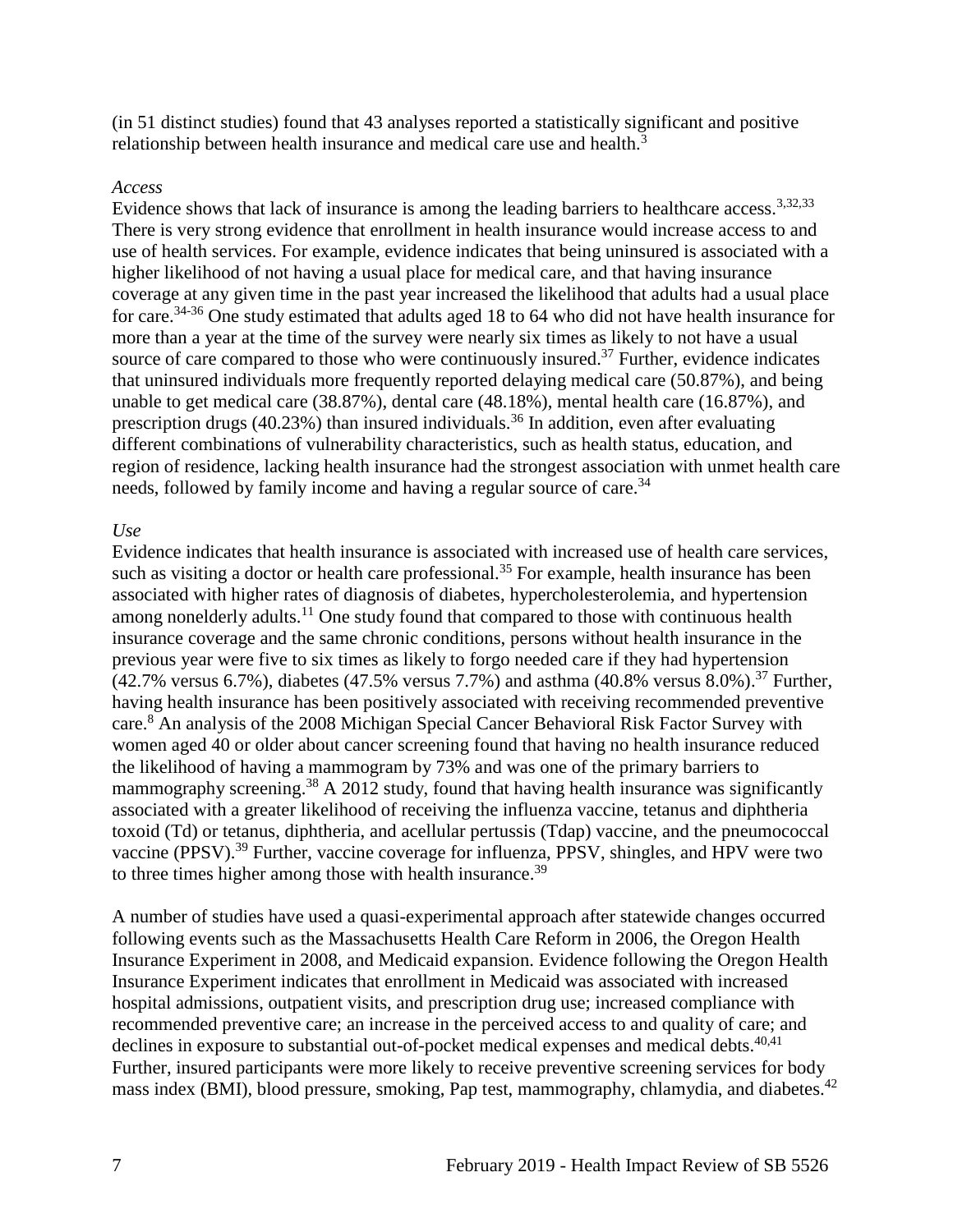Finally, evidence from Medicaid expansion and the health care reform in Massachusetts indicates that an increased rate of insurance coverage is associated with increased use of health care services, and higher rates of diagnosis of chronic health conditions, particularly among lowincome adults.[7](#page-18-1)[,43](#page-32-0)

### *Affordability*

Increasing access to *affordable* health insurance options may also increase access to and use of healthcare services. The cost of care (including clinical visits, procedures, and co-pays) is often cited as a barrier to care, and when cost is eliminated the barrier is also eliminated.<sup>44-46</sup> Further, limitations in insurance coverage<sup>47-50</sup> and insurance requirements<sup>[49,](#page-34-0)[51](#page-35-0)</sup> may impact cost of care.<sup>52-</sup> <sup>54</sup> Individuals may also experience gaps in their coverage in the form of prohibitively high deductibles,<sup>55</sup> service exclusions,<sup>55-57</sup> or other practices that limit access to services. Health Benefit Exchange has also reported that, in Washington, premiums and deductibles continue to rise each year and, even with insurance, consumers do not access care due to high cost-sharing and deductibles.<sup>28</sup>

A 2016 report to Congress by the U.S. Agency for Healthcare Research and Quality concluded that 70% of care affordability measures have not changed since 2010 and inequities in care persist for low socioeconomic and uninsured populations in all healthcare priority areas.<sup>58</sup> While rates of health insurance coverage have increased since the passage of the ACA, studies have found that cost of care remained a barrier even for individuals with public or private health insurance coverage.<sup>[59,](#page-41-0)[60](#page-41-1)</sup> For example, the Washington State TAKE CHARGE program was created in 2001 to expand Medicaid coverage for family planning services to families living at or below 200% of the federal poverty level.<sup>61</sup> In 2015, the program completed a survey of 338 women enrolled in TAKE CHARGE to determine the reasons women remained in TAKE CHARGE after the implementation of the ACA.<sup>61</sup> Women reported staying on TAKE CHARGE because of the lack of employer-sponsored health insurance and cost of other insurance options.<sup>61</sup>

Therefore, increasing enrollment in health insurance as well as increasing enrollment in an affordable health insurance option will likely increase access to and use of healthcare services.

#### **Will increasing access to and use of healthcare services improve health outcomes?**

There is very strong evidence that increasing access to and use of healthcare services will improve health. Healthy People 2020 states that access to healthcare must be improved by increasing access to health insurance coverage, health services, and timeliness of care to promote and maintain health, prevent and manage disease, reduce unnecessary disability and premature death, and achieve health equity.<sup>2</sup> There is a large body of evidence supporting the positive association between use of health services for the early detection and treatment of physical and mental health disorders<sup>16</sup> and improved health outcomes. Since there is strong consensus in the scientific literature supporting this association, we are providing only a few examples here. For example, the U.S. Preventive Services Task Force (USPSTF) found evidence to support that screening tests for HIV are accurate and that antiretroviral therapy (ART) reduces the risk of death and sexual transmission of HIV.<sup>17</sup> Another study from USPSTF found that behavioral therapy and pharmacotherapy in combination demonstrated an 82% increase in tobacco cessation when compared to minimal intervention or usual standard of care.<sup>18</sup> While these examples do not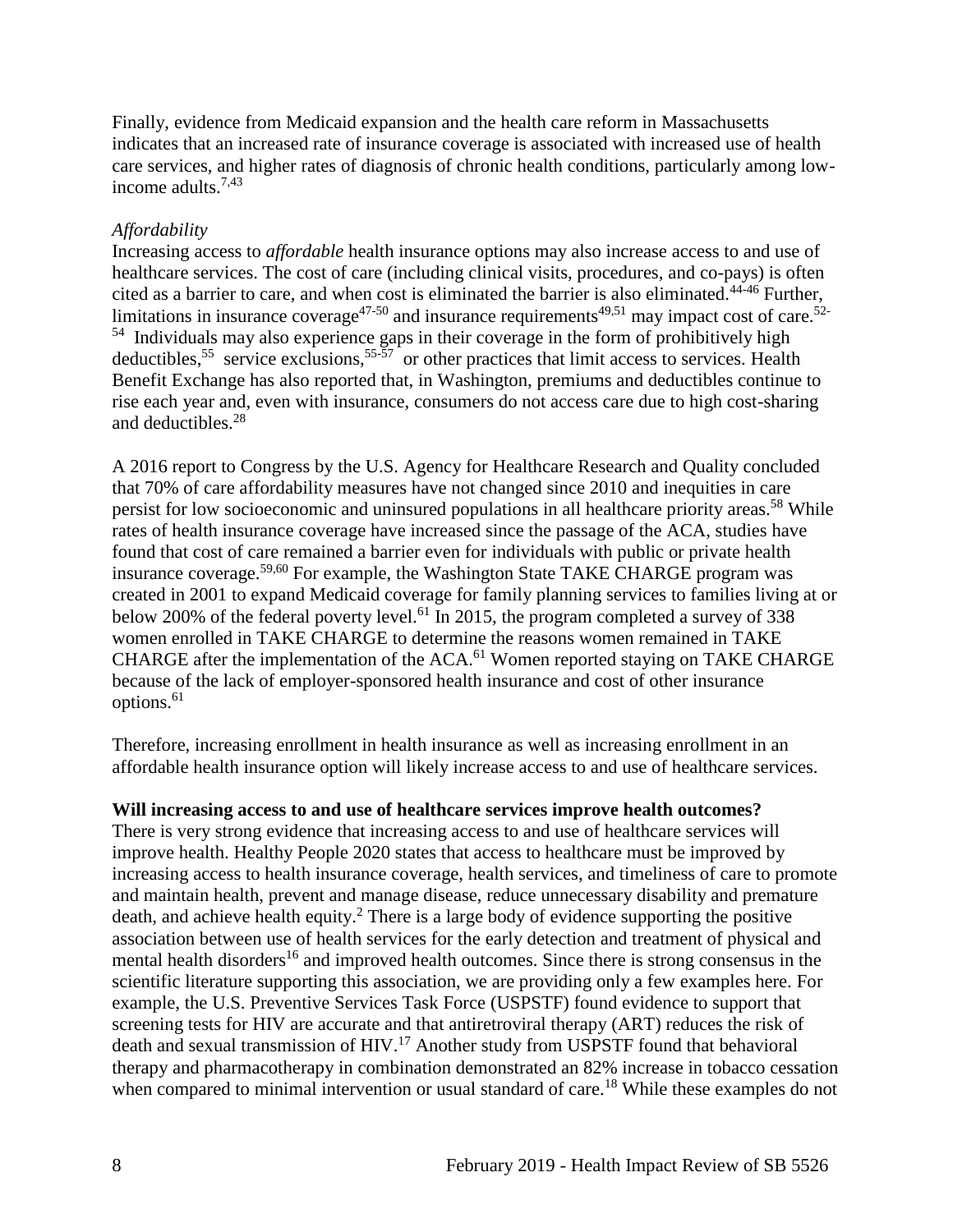indicate that all treatments are effective, they illustrate that evidence-based treatments are available.

#### **Will improving health outcomes decrease health inequities?**

Washington State specific data show that people of low-socioeconomic status,<sup>[19](#page-23-0)[,20](#page-23-1)</sup> those living in small towns and rural areas,<sup>21</sup> transgender individuals,<sup>22</sup> American Indian/Alaska Natives,<sup>19</sup> Hispanics,  $19$  and immigrants<sup>23</sup> are more likely to be uninsured. There is very strong evidence that SB 5526 has the potential to decrease inequities by socioeconomic status, geography, gender identity, and race/ethnicity. However, there is strong evidence that SB 5526 has the potential to increase inequities by immigration status.

#### *Inequities by socioeconomic status*

Evidence indicates that people of low socioeconomic status experience difficulty accessing healthcare.<sup>[38,](#page-30-1)[52,](#page-36-0)[53,](#page-36-1)[60,](#page-41-1)[62-70](#page-42-0)</sup> In general, women, people of color, immigrants, and individuals living in rural communities were more likely to have low-incomes and lack health insurance.<sup>[54,](#page-37-0)[62](#page-42-0)</sup> In 2017, OFM reported that for Washington State, when compared with the uninsured rate of the highest income group, the uninsured rate was three to four times higher for those with incomes in the three lowest income groups (below 100% of the Federal Poverty Level (FPL), 100-138% of the FPL, and 139-400% of the FPL).<sup>19</sup> In addition, the Health Benefit Exchange reported that individuals spend a large percentage of their income on health coverage. For example, individuals with incomes at 139% to 150% of the federal poverty level with a subsidy spend 14% of their income on health insurance premiums plus deductibles.<sup>28</sup> Individuals in this income group that do not receive a federal subsidy spend 76% of their income on health insurance premiums plus deductibles. 28

A report by the U.S. Agency for Healthcare Research and Quality stated, "more than half of measures show that [low-income] households have worse care than high-income households" and that "significant disparities continue for people [with low-incomes] compared with highincome people who report they were unable to get or were delayed in getting needed medical care due to financial or insurance reasons." 65

Significant correlations exist between lower income and a number of health indicators including worse overall self-reported health, depression, asthma, arthritis, stroke, oral health, tobacco use, women's health indicators, health screening rates, physical activity, and diabetes.<sup>71</sup> Further, 2015 data indicate that age-adjusted death rates were higher in Washington census tracks with higher poverty rates.<sup>72</sup> Household income was the strongest predictor of self-reported health status in Washington in 2016, even after accounting for age, education, and race/ethnicity.<sup>73</sup> There is strong consensus in the scientific literature that improving health outcomes for low income populations would help decrease health disparities by income.

#### *Inequities by geography*

Despite declines in uninsured rates across all geographic classifications since the implementation of the ACA, urban-rural gaps still persist with higher percentages of uninsured adults in small town/rural areas compared to urban areas.<sup>21</sup> In 2015, 19% of adults (aged 18 to 64 years) living in large towns in Washington were uninsured and 14.9% of those living in small town/rural areas were uninsured. $21$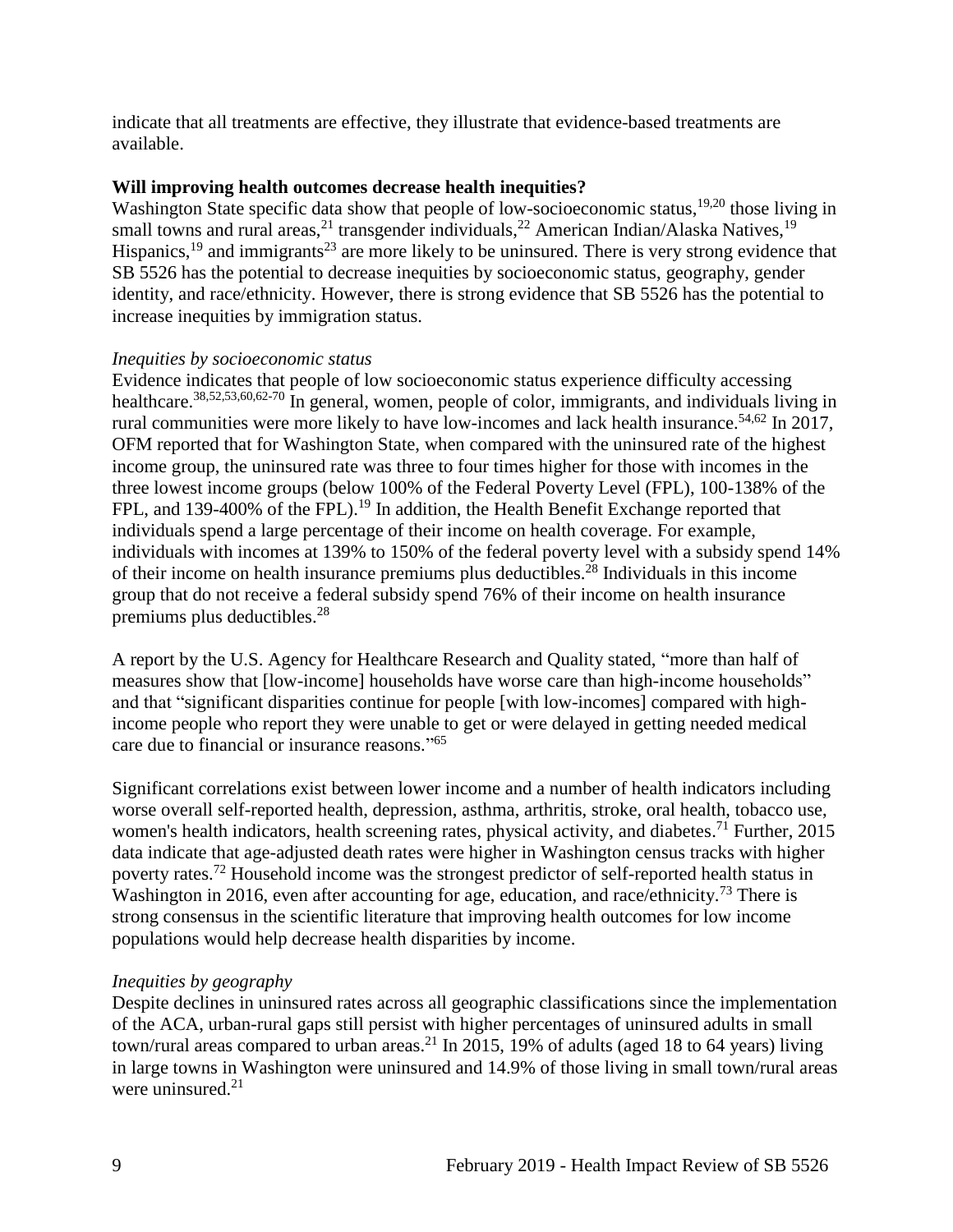Evidence indicates that rural communities are disadvantaged on multiple health and healthrelated measures.<sup>74-77</sup> For example, in 2014 "the number of potentially excess deaths from the five leading causes [heart disease, stroke, chronic lower respiratory disease, cancer, and unintentional injury] in rural areas was higher than those in urban areas."<sup>76</sup> Additionally, data from 2001-2015 show nonmetropolitan/rural counties experienced higher suicide death rates (17.32) than in medium/small (14.86) or large metropolitan counties (11.92).<sup>77</sup>

#### *Inequities by gender identity*

The transgender population is more likely to live in poverty and less likely to have health insurance than the general population.<sup>[56](#page-38-0)[,78](#page-49-0)</sup> Although Washington specific insurance information is unavailable for transgender individuals, 28% of transgender Washingtonians reported living in poverty.<sup>22</sup> Results of the 2015 U.S. Transgender Survey, the largest nationwide survey examining the experiences of transgender people, show that 11% of respondents in western states were uninsured.<sup>78</sup> Nationally, 26% of respondents who had insurance sought options for health insurance from a state or federal health insurance marketplace in the past year.<sup>78</sup>

According to evidence cited by Health People 2020, transgender people have a high prevalence of HIV/STDs, victimization, mental health issues, and suicide.<sup>79</sup> For example, 2014 data from the National Transgender Discrimination Survey found the prevalence of suicide attempts among survey respondents was 41%, which vastly exceeds the 4.6% of the overall U.S. population who report a lifetime suicide attempt.<sup>80</sup>

#### *Inequities by race/ethnicity*

Prior to full implementation of the ACA in 2014, communities of color experienced large disparities in uninsured rates. However, uninsured rates decreased substantially among Black, Asian and Pacific Islander, and multi-racial Washingtonians following the implementation of the ACA.<sup>19</sup> In 2017, these racial groups had uninsured rates roughly equal to or just slightly higher than the rate among white Washingtonians  $(4.4\%)$ .<sup>19</sup> Despite overall decreases in the uninsured rates among people of color, American Indian/Alaska Native Washingtonians are still 2.8 times more likely to be uninsured as white residents (down from 4.1 times in 2013). <sup>19</sup> Additionally, Hispanic residents were nearly 4 times as likely to be uninsured compared to non-Hispanic residents (an increase from 2.5 times more likely in 2013).<sup>19</sup>

It is well-documented that communities of color experience worse health outcomes than their counterparts for many health measures. A report by University of California Berkeley's Henderson Center for Social Justice stated that "overall, people of color rate their health status lower than [non-Hispanic] Whites...In general, people of color report less access to health care and poorer quality health care than [non-Hispanic] Whites."<sup>81</sup> In Washington, data indicate that American Indian/Alaska Native, Native Hawaiian and Other Pacific Islander, and black residents experience a variety of health inequities compared to other groups in the state, including higher age-adjusted death rates and shorter life expectancies at birth.<sup>[72,](#page-47-0)[75,](#page-48-0)[82-85](#page-50-0)</sup> Further, communities of color also have higher rates of tobacco use, diabetes, obesity, and poorer self-reported health and mental health.[72](#page-47-0)[,86-90](#page-51-0) Specifically, American Indian/Alaska Native people in Washington experience high rates of coronary heart disease deaths,  $82$  stroke deaths,  $85$  prevalence of diabetes, $88$  and poor mental health than other racial and ethnic groups.<sup>91</sup> Additionally,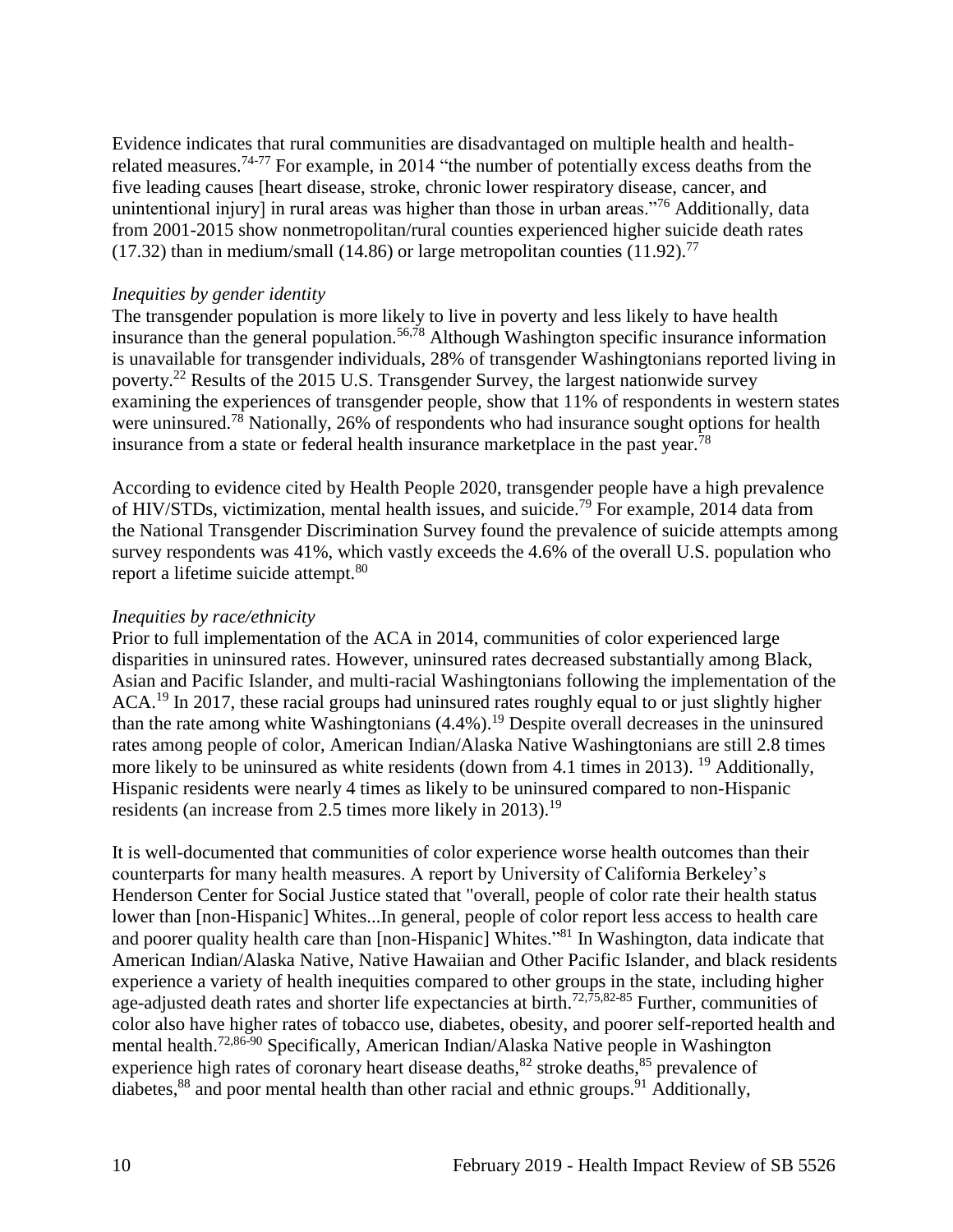Hispanic/Latino Washingtonians experience high prevalence of diabetes and higher obesity prevalence than their white peers.<sup>75</sup>

Overall, individuals of lower socioeconomic status, American Indian/Alaska Natives, Hispanics, transgender individuals, and individuals who live in rural areas are currently more likely to be uninsured and experience health inequities in Washington State. Since many of these individuals may enroll in health insurance or enroll in an affordable health insurance option, there is very strong evidence that SB 5526 has the potential to *decrease* health inequities by socioeconomic status, geography, gender identity, and race/ethnicity.

#### *Inequities by immigration status*

However, there is strong evidence that SB 5526 has the potential to *increase* health inequities by immigration status. Overall, immigrants in the U.S. are less likely to have health insurance (due to federal and state regulations and employment in jobs less likely to provide insurance), less likely to receive preventive care (including cancer screening and prenatal care), and more likely to delay seeking health services.<sup>[54](#page-37-0)[,92-94](#page-52-0)</sup> An evaluation of Massachusetts's Commonwealth Care program (which served as a model for the federal ACA) concluded that immigrants continued to have less access to health services.<sup>95</sup> Another study found that approximately 45% of noncitizen immigrant women of reproductive age in the U.S. were uninsured, compared to 24% of naturalized immigrants, and 18% of U.S. born women.<sup>96</sup> Specific to Washington State, the Migration Policy Institute estimates that 46% of individuals who are undocumented are uninsured.<sup>23</sup> In addition, immigrants are less likely to be employed in jobs that provide health insurance.<sup>54</sup> For example, while 68% of individuals who are undocumented in Washington are employed, most  $(22%)$  are employed in the agricultural sector.<sup>23</sup>

In addition to inequities in access to health insurance, individuals who are undocumented also experience higher rates of morbidity and mortality.<sup>97</sup> For example, individuals who are undocumented have lower immunization rates, untreated mental health issues, and are less likely to follow-up for treatment for infectious diseases, tuberculosis, and HIV/AIDS.<sup>98</sup>A systematic review found that individuals who are undocumented "are at highest risk of depressive symptoms and are disproportionately impacted by [post-traumatic stress disorder], anxiety, and depression when compared to other documented immigrants and citizens."<sup>97</sup> Immigrants are also more likely to experience poor reproductive health outcomes, including unintended pregnancy, unintended birth, sexually transmitted infections, adverse birth outcomes, and longer durations of infertility than the general population.<sup>[63,](#page-42-1)[92,](#page-52-0)[93,](#page-52-1)[96,](#page-54-0)[99](#page-56-0)</sup> Individuals who are undocumented experience worse reproductive health outcomes than immigrants with legal status or the general population.<sup>92</sup>

Since SB 5526 does not extend coverage to DACA recipients and individuals who are undocumented, SB 5526 may increase inequities by immigration status.

### **Other considerations**

<span id="page-13-0"></span>We also explored the potential impact of the bill on patient panels, specifically whether introducing a new, low-cost, affordable health insurance option capped at Medicare rates would impact Medicaid patients. Public testimony related to the provisions in the bill has expressed concerns that implementing SB 5526 would introduce a plan with lower reimbursement for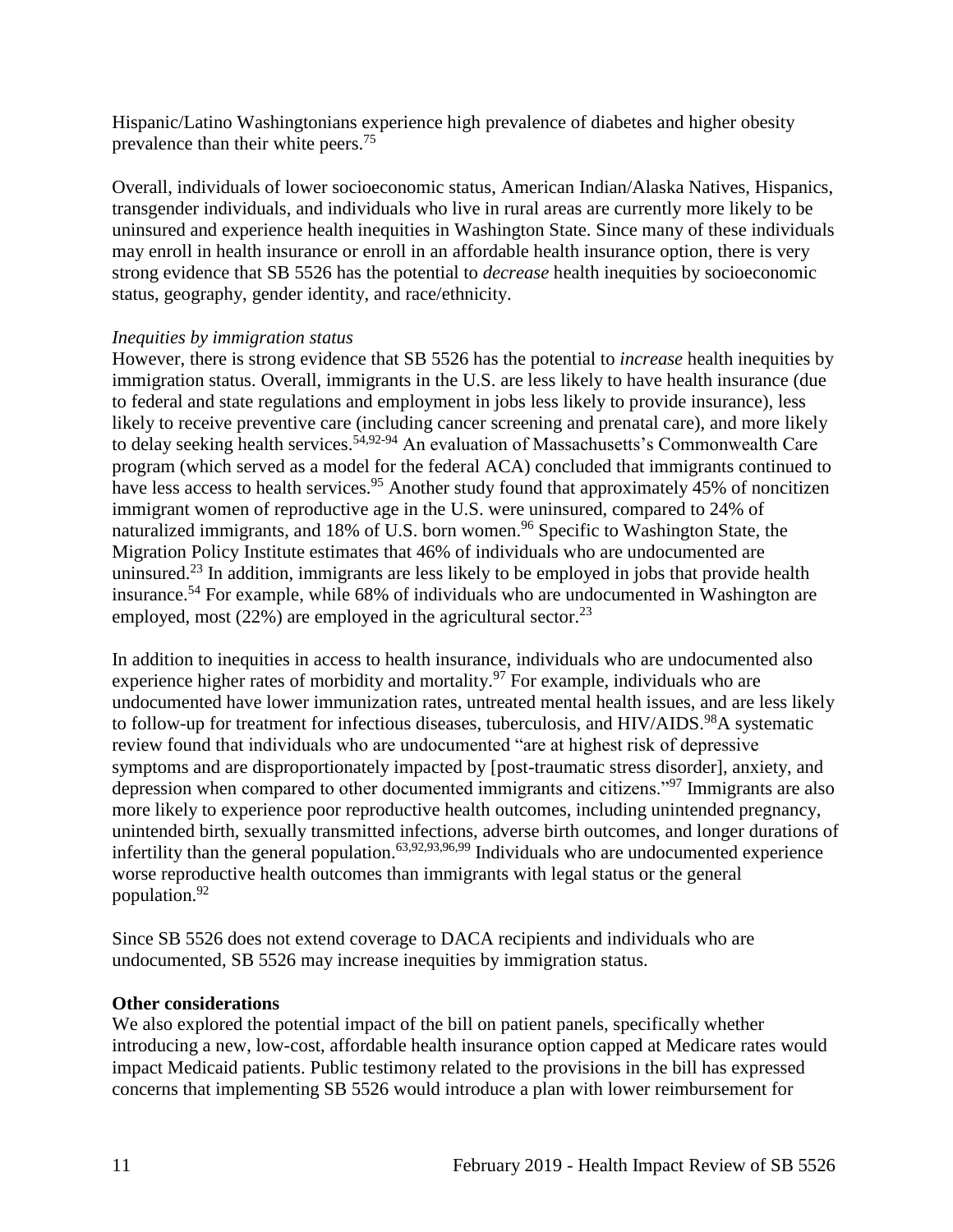providers, which may cause providers to accept fewer new Medicaid patients, limit the number of Medicaid patients, or drop Medicaid patients to balance costs. In turn, this could potentially decrease access to health care services for existing and new Medicaid patients. We ultimately did not include this pathway in the logic model on page four of this review because the impact of introducing a new low-cost, affordable health insurance option capped at Medicare rates on patient panels has not been well researched.

Though not wholly generalizable, there have been two studies that have looked at the impact of Medicaid provider reimbursement increases on access to care for Medicaid patients. Following the Affordable Care Act (2010), Medicaid payments for primary care patients increased in 2013 and 2014 to match Medicare payment levels and incentivize providers to care for additional patients eligible for Medicaid under the new law.<sup>100</sup> A survey of healthcare organizations and small practice providers in Washington State found that increases in Medicaid reimbursement rates had mixed results; 34% of primary care physicians said that the payment increase had increased their willingness, 60.3% said it had no effect, and 5.5% said it decreased their willingness to accept new Medicaid patients.<sup>100</sup> A majority of large healthcare organizations said that the increase had no effect.<sup>100</sup> Conversely, the survey also asked healthcare organizations and small practice providers about the impact of reverting to pre-2013 rates. Approximately 27% of primary care providers and 71% of healthcare organizations said that they would not make any change if the Medicaid payment increase was discontinued and payments reverted back to pre-2013 rates.<sup>100</sup> One healthcare organization explained that the decrease in rates to pre-2013 levels would have "…no difference. We are in a part of the state where if we do not do it, there is no one else. We can't stop providing the care. We will lose the [communities'] trust."<sup>100</sup>

A national study examining how the Medicaid rate increase impacted access to health services and health outcomes among Medicaid beneficiaries found that "increased physician reimbursement for new Medicaid patients is associated with statistically and economically significant improvements in access to primary care."<sup>101</sup> The authors noted, however, that their findings do not indicate how providers may respond to changing reimbursement rates generally. They explain that, "as we do not find a clear pattern of negative effects of the fee boost on the privately insured, it does not appear that physicians primarily respond by substituting away from the non-Medicaid population."<sup>101</sup> This suggests that providers may also not limit Medicaid patients as a result of new options in the private market. Key informants have also stated that it is unlikely changes in the private market would impact Medicaid. For these reasons, this pathway was not included in the logic model.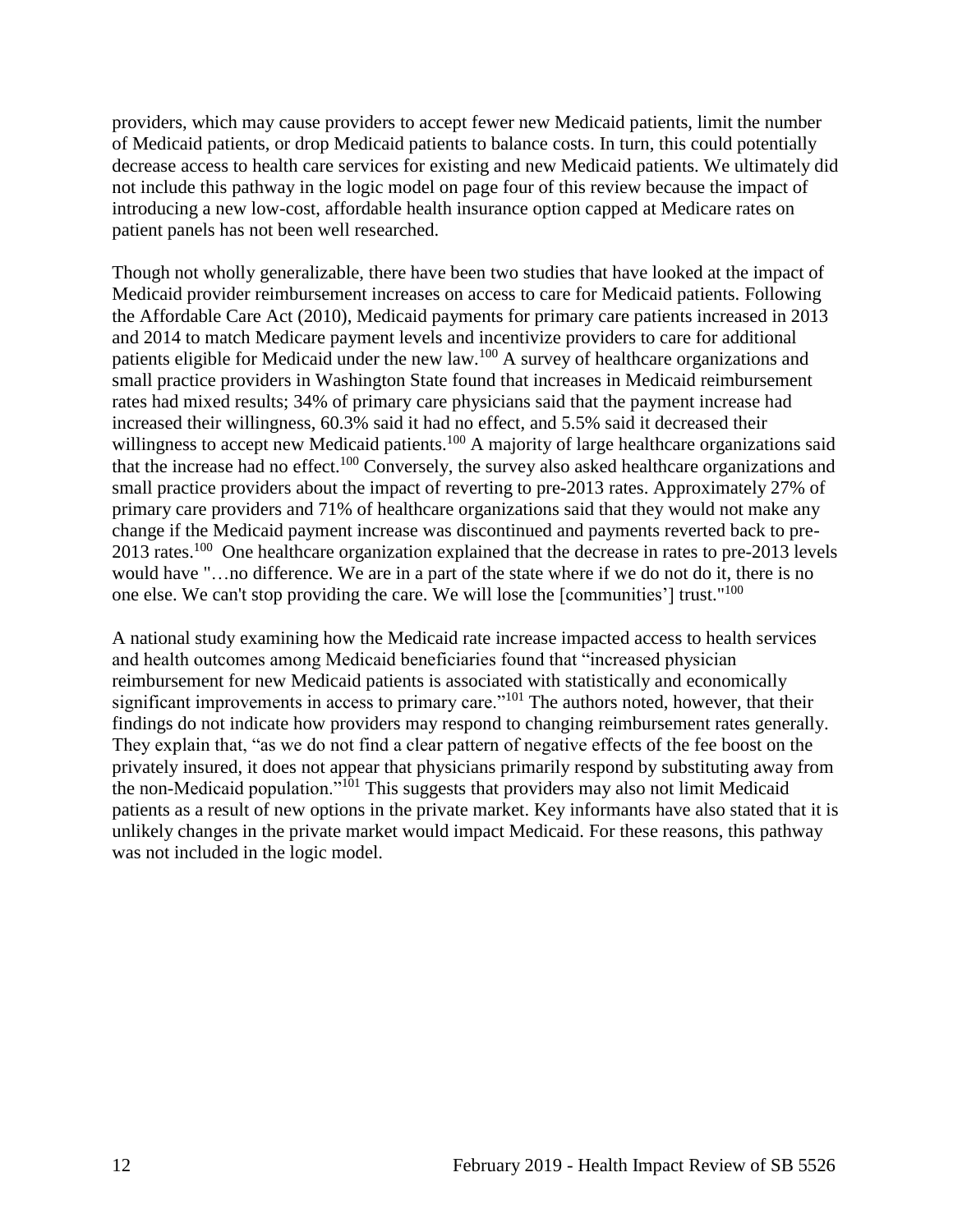#### **Annotated References**

#### **Uncategorized References**

### 1. **Hilson D., Cohen M., Anderson M., et al. Individual Health Insurance Market Stabilization Analyses: Washington State Office of the Insurance Commissioner. Wakely Consulting Group; 2017.**

Washington State Office of the Insurance Commissioner contracted with Wakely Consulting Group to analyze data from Washington's private insurance market and make recommendations to improve market stability, including policy recommendations to improve affordability and access to care. The report notes that, "Washington's individual health insurance market has shown symptoms of destabilizations in recent years, including double digit premium increases and threats of areas with no or very low issuer participation." Wakely Consulting Group noted that "a consumer's decision to enroll is primarily influenced by premium levels" and estimated that a 10% decrease in premium rates for individual insurance market enrollees would result in a 2.5% increase in individual market enrollment. The 2.5% increase "is made up of a 1.1 percent increase on the Exchange and a 4.3% increase off the Exchange." The authors assumed that insurance take-up rates would be similar between a state offered option and what has been observed for private options. They also note that lower premiums may also attract healthier enrollees. Wakely Consulting Group found that "two major policy options that could be used to improve affordability and accessibility in the individual market are reinsurance programs and state offered options. One state offered option they considered was that the state would contract with an insurance provider already in compliance with ACA requirements (ie. a qualified health plan) to ensure consumers would be eligible for components of the ACA. They stated that this option could ensure that all counties have coverage, and looked specifically at the impact this would have on "bare/underserved counties" or counties at risk of "having no on the Exchange issuers in future years" including counties that did not have an issuer at some point in 2018 or had only one issuer in 2018. They found that this option would address "access goals for consumers in rural areas, but [the state offered options] will likely have little impact on affordability (unless combined with other state actions)." They further explain that, "a state offered option achieves a policy goal of no bare counties, but may not lower premiums unless the program includes some type of lower provider reimbursement." Further, "beyond ensuring enrollees have access to coverage, policy makers could have a goal of ensuring that that coverage is more affordable. To achieve this goal, policy makers could implement a state offered option with additional provisions that either limits provider reimbursement, incentivizes narrow networks, or provides additional cost-sharing or premium subsides to enrollees. They could also use the State offered option to directly compete with private insurance companies. This may result, over time, with fewer options to consumers."

#### <span id="page-15-0"></span>2. **Healthy People 2020: Access to Health Services. 2018; Available at:**

### **[https://www.healthypeople.gov/2020/topics-objectives/topic/Access-to-Health-Services.](https://www.healthypeople.gov/2020/topics-objectives/topic/Access-to-Health-Services) Accessed October 2018, 2018.**

Although the Affordable Care Act of 2010 increased opportunities to access health insurance, many individuals still lack coverage. Access to health insurance and healthcare varies by race/ethnicity, socioeconomic status, age, sex, disability status, sexual orientation, gender identity, and geography. As a result, one goal of the Healthy People 2020 initiative is to improve access to healthcare by improving access to health insurance coverage, health services, and timeliness of care. Healthy People 2020 found that "access to comprehensive, quality health care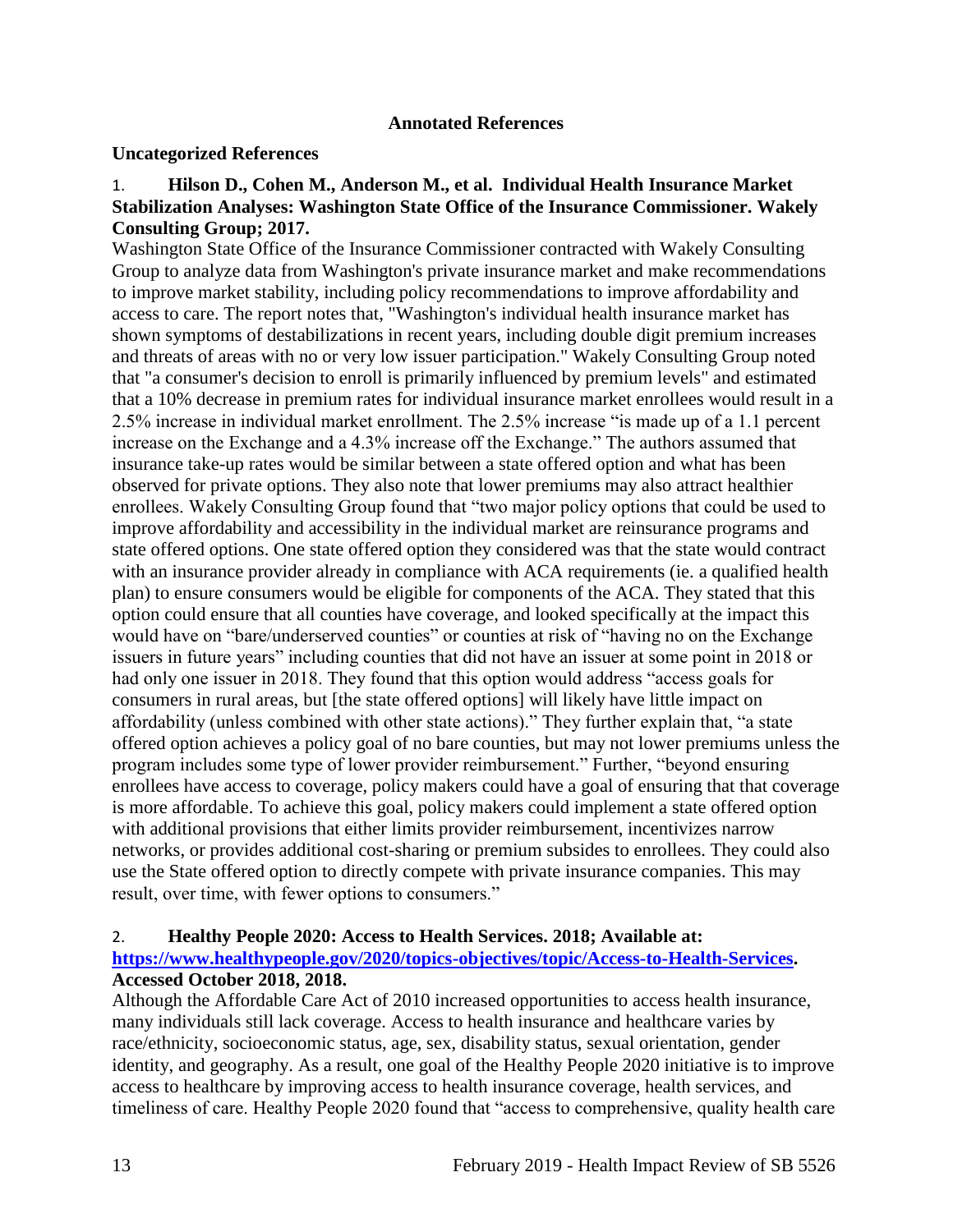services is important for promoting and maintaining health, preventing and managing disease, reducing unnecessary disability and premature death, and achieving health equity for all Americans." Barriers to accessing healthcare "lead to unmet health needs, delays in receiving appropriate care, inability to get preventive services, financial burdens, [and] preventable hospitalizations." Access to health insurance is the first step to improving access to health services generally as it provides entry into the healthcare system. Individuals who are uninsured are, "more likely to have poor health status, less likely to receive medical care, more likely to be diagnosed later, and more likely to die prematurely" than individuals with insurance. Improving access to health services includes ensuring people have a "usual and ongoing source of care (that is, a provider or facility where one regularly receives care." Patients with a usual source of care experience better health outcomes, fewer health inequities, lower health costs, and better use of preventive health services. Lastly, delay in healthcare can negatively impact health outcomes and also result in, "increased emotional distress, increased complications, higher treatment costs, and increased hospitalizations." Healthy People 2020 noted that "future efforts [to improve access to care] will need to focus on the deployment of a primary care workforce that is better geographically distributed and trained to provide culturally competent care to diverse populations."

### <span id="page-16-0"></span>3. **Hadley Jack. Sicker and poorer--the consequences of being uninsured: a review of the research on the relationship between health insurance, medical care use, health, work, and income.** *Medical Care Research Review.* **2003;60(June 2003):3S-75S.**

As part of this systematic review of literature more than 9,000 citations were screened for inclusion; 285 distinct, potentially relevant articles were identified for more detailed review; and 54 analyses (in 51 distinct studies) were included in the detailed review. The final set of studies of health outcomes were organized into three major groups: (1) studies of the relationship between insurance status and the outcomes of specific diseases or conditions, (2) studies of the relationship between insurance status and either general mortality or morbidity/health status, and (3) studies of the relationship between medical care use and mortality. "Overall, 43 analyses report statistically significant and positive relationship, and 11 have results that are not statistically significant. However, of those 11, 4 have quantitative estimates that are similar to those of comparable studies with statistically significant results, and 4 provide partial results supporting a positive relationship between health insurance or medical care use and health." Despite all studies reviewed suffered from methodological flaws, "one general observation emerges: there is a substantial degree of qualitative consistency across the studies that support the underlying conceptual model of the relationship between health insurance and health." The author concludes, "there is a substantial body of research supporting the hypotheses that having health insurance improves health and that better health leads to higher labor force participation and higher income."

#### <span id="page-16-1"></span>4. **Baker David W., Shapiro Martin F., Schur Claudia L. Health insurance and access to care for symptomatic conditions.** *Archives of Internal Medicine.* **2000;160:1269-1274.**

Baker et al. developed a list of 15 symptoms that, "...a national sample of physicians had rated as being highly serious or having a large negative effect on quality of life" to include in the 1994 Robert Wood Johnson Foundation National Access to Care Survey. The survey was administered in the spring and summer of 1994 as a follow-up to the 1993 National Health Interview Survey (n=3480). Symptoms included in the survey included, for example, shortness of breath with light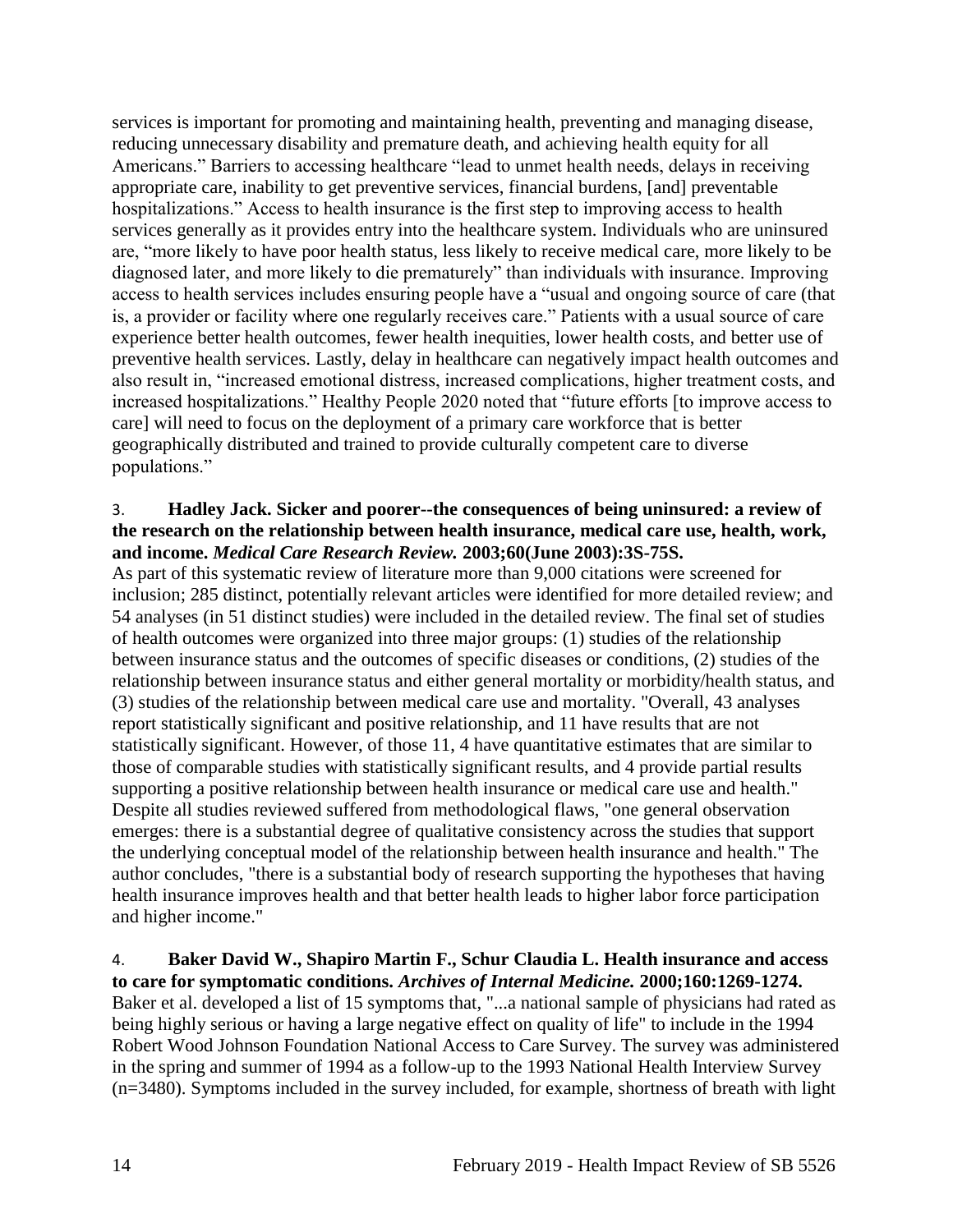work or exercise, back or neck pain that makes it difficult to walk, sit, or perform other daily activities, and loss of consciousness or fainting. Respondents were asked if they had experienced any of the 15 symptoms in the last 3 months. If respondents answered yes to any of the symptoms, they were asked whether they received medical care and if not, did they think that care would have been necessary. 16.4% of respondents (n=574) indicated experience with a new serious or morbid symptom and of these, 13.1% (n=75) were uninsured. Compared to insured participants, uninsured participants were less likely to have received medical care for their symptoms and were more likely to say that they thought medical care was needed even though they did not receive it  $(p=.001)$ . The most commonly cited reason for not receiving care even though they thought it was necessary among the uninsured was inability to pay for care (95.2%, p<.001). Further, uninsured participants said that not receiving the necessary care impacted their health (63.2%) and that because they could not receive care, they had personal, household, or work problems (57.1%). The authors conclude that even for serious and morbid symptoms, lack of health insurance is a major barrier to obtaining needed care.

# 5. **Baker David W., Sudano Joseph J., Albert Jeffrey M., et al. Lack of health insurance and decline in overall health in late middle age.** *The New England Journal of Medicine.* **2001;345(15):1106-1112.**

Baker et al. conducted a prospective cohort study using data from the Health and Retirement Study, a national survey of adults age 51 to 61 in the United States (n=7577). The aim of the study was to examine the relationship between health insurance, or a lack thereof, and changes in overall health from 1992-1996. The authors found that compared to continuously insured participants, continuously and intermittently uninsured participants were more likely to report a major decline in overall health between 1992-1996 (p<0.001), with the continuously uninsured being at the highest risk (adjusted relative risk, 1.63). This increased risk remained even after adjusting for sex, race and ethnicity, and income. Further, continuously uninsured participants were 23% more likely to have a new physical difficulty that affected walking or climbing stairs than privately insured participants. The authors conclude that a lack of health insurance, even intermittently, is associated with increased risk of a decline in overall health and that further efforts are needed to reform the U.S. health insurance system, particularly for older adults.

### 6. **Hadley Jack. Insurance coverage, medical care use, and short-term health changes following an unintentional injury or the onset of a chronic condition.** *Journal of the American Medical Association.* **2007;297(10):1073-1085.**

Hadley used longitudinal data from the Medical Expenditure Panel Surveys from 1997-2004 to compare medical care use and short-term health changes among both insured and uninsured adults following a health shock caused by either a new chronic condition or unintentional injury. The sample included 10,485 cases of new chronic conditions and 20,783 cases of unintentional injury. In looking at the demographic characteristics of the two populations, uninsured individuals were more likely to report being in fair or poor health, have family income below 100% of the federal poverty level, and be a racial/ethnic minority. Uninsured individuals in both the injury and chronic condition groups were significantly less likely to receive care for their new condition and less likely to receive follow-up care if it were recommended. Uninsured individuals also had fewer office-based visits and prescription medicines. At the first follow-up interview, 3.5 months after the health shock, uninsured individuals with chronic conditions reported significantly worse short-term health, and uninsured individuals in the unintentional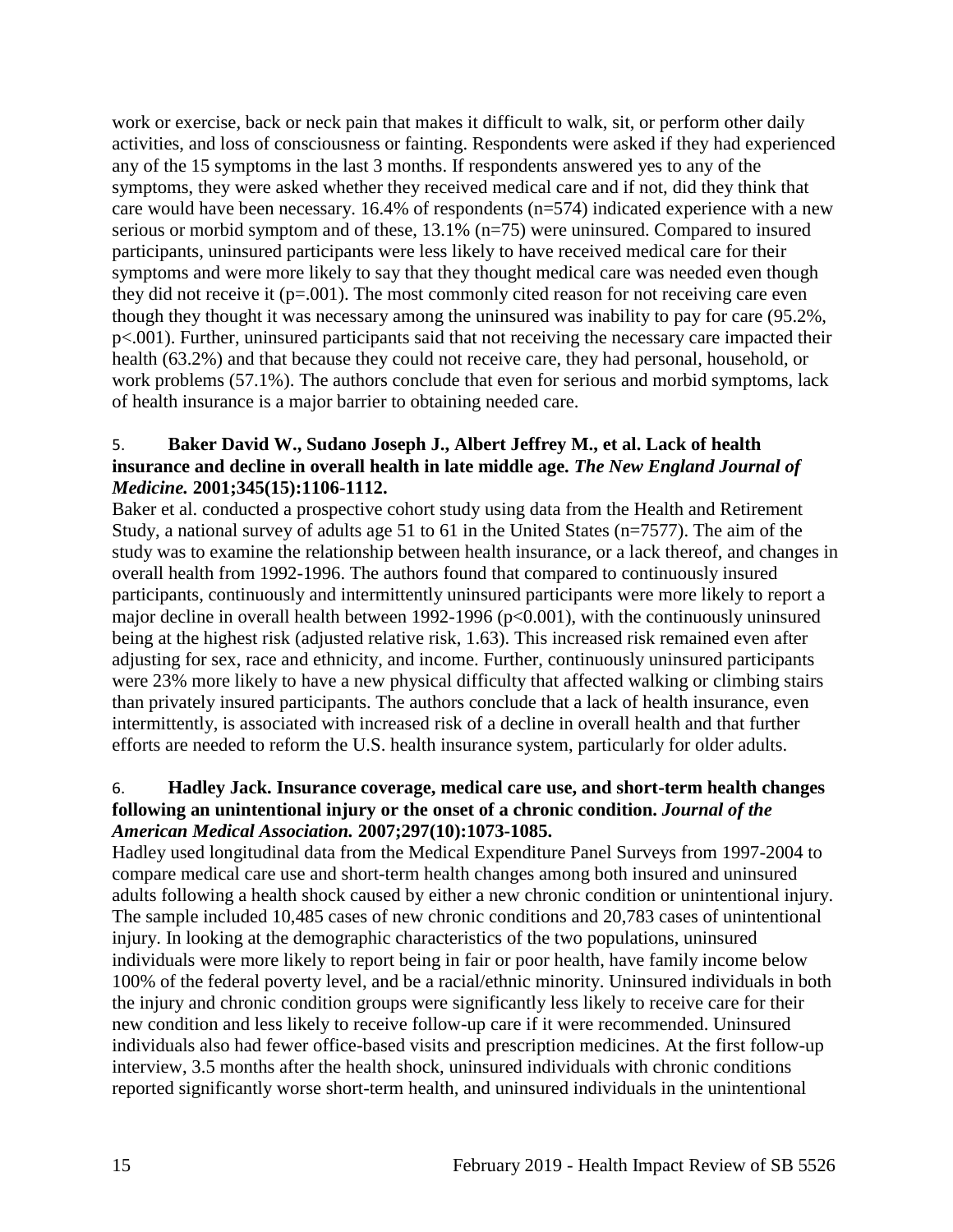injury group were more likely to not be fully recovered and no longer in treatment. At 7 months, the difference in health change for insured versus uninsured individuals with new chronic conditions remained significant. Hadley concludes that adverse health outcomes following a health shock may continue to persist and cause deteriorating health unless the problem of uninsurance in the United States is addressed.

### <span id="page-18-1"></span>7. **Van Der Wees Philip J., Zaslavsky Alan M., Ayanian John Z. Improvements in health status after Massachusetts health care reform.** *The Milbank Quarterly.*  **2013;91(4):663-689.**

Van Der Wees et al. aimed to compare trends in the use of ambulatory health services and overall health status before and after health reform in Massachusetts. In 2006, Massachusetts underwent a health care reform that, among other provisions, established, "...an individual mandate to obtain health insurance if affordable, expanded Medicaid coverage for children and long-term unemployed adults, subsidized health insurance for low and middle-income residents, and a health insurance exchange to help higher-income residents obtain unsubsidized insurance." This study utilized data from the Behavioral Risk Factor Surveillance System (BRFSS) from 2001-2011 for Massachusetts as well as surrounding states that did not undergo reform (Connecticut, Maine, New Hampshire, Rhode Island, and Vermont). The total number of survey participants aged 18-64 that were included in this study was 345,211. The authors found that compared to residents in neighboring states, Massachusetts residents reported better general, physical and mental health, increased use of screening tests for cervical and colorectal cancer, and cholesterol, and a higher likelihood of being covered by insurance and having a personal doctor. These differences remained significant after adjusting for individual sex, age, race/ethnicity, income, employment, marital status, and education, and the annual unemployment rates in each state. In a subgroup analysis, the authors found that Massachusetts residents with an income less than 300% of the federal poverty level had the greatest increase in health status outcomes. The authors conclude that although health care reform in Massachusetts was associated with some meaningful gains, health disparities still exist for low-income residents and that further innovations, as well as federal health care reform, may be necessary.

### <span id="page-18-0"></span>8. **Institute of Medicine. America's Uninsured Crisis: Consequences for Health and Health Care. Washington, DC: The National Academics Press; 2009.**

In this report published by the Institute of Medicine, the authors present data from two systematic reviews that were commissioned by the Institute to look at the consequences of uninsurance on health outcomes. The primary review of interest, McWilliams 2008 (unpublished), focused on evidence from the adult U.S. population between 2002 and 2008 and resulted in a number of conclusions. First, the authors found that without health insurance, adults are less likely to receive effective preventive services and chronically ill adults are more likely to delay or forgo necessary care and medications. Next, without health insurance, adults are more likely to be diagnosed with cancer (including breast, colorectal, and others) at a later stage and are therefore more likely to die or have poorer outcomes as a result. Without insurance, adults with cardiovascular disease or cardiac risk factors are less likely to be aware of their conditions and experience worse health outcomes, including higher mortality. Further, uninsurance is associated with poorer outcomes for stroke, heart failure, diabetes, heart attack, serious injury or trauma, and serious acute conditions with hospital admission. The report concludes this section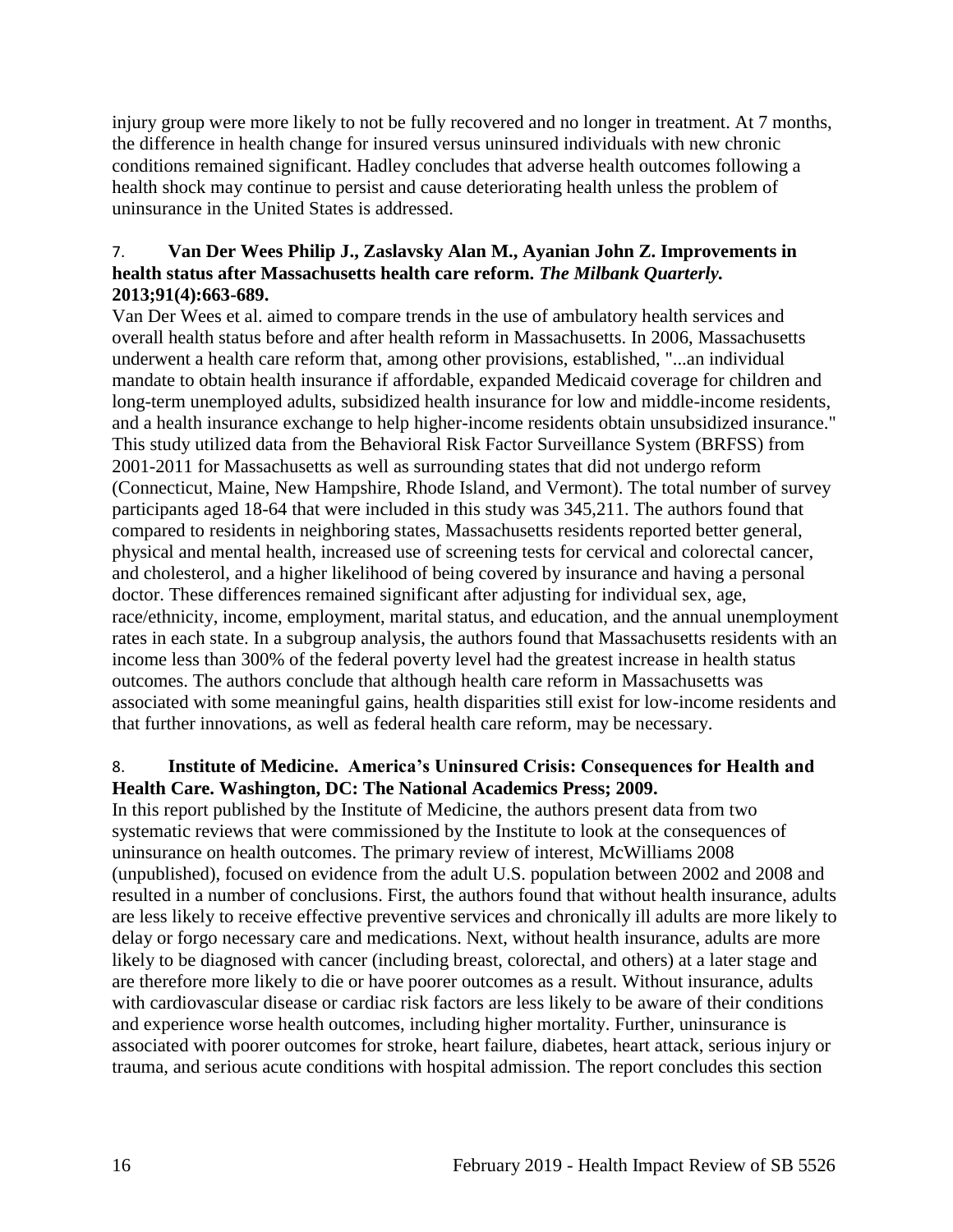by recognizing that even with the availability of safety net health services, there is a need to close the gap in health insurance coverage in the United States.

## 9. **McManus M., Ovbiagele B., Markovic D., et al. Association of insurance status with stroke-related mortality and long-term survival after stroke.** *Journal of stroke and cerebrovascular diseases : the official journal of National Stroke Association.*  **2015;24(8):1924-1930.**

McManus et al. used data from the National Health and Nutrition Examination Survey(NHANES) to examine the association between health insurance status and long-term mortality after a stroke. The authors used data from NHANES 1999-2004 for adults aged less than 65 years with a follow-up assessment through 2006 for mortality (n=10,786 participants). The risk of mortality from stroke was not significantly different for insured versus uninsured individuals without self-reported history of stroke at the baseline interview. After adjusting for age, sex, race, BMI, poverty-to-income ratio, number of major medical conditions, history of hypertension, and NHANES cycle, uninsured individuals without stroke at baseline were 3 times more likely to die of stroke than insured individuals, although this figure did not reach statistical significance. There was also no difference in all-cause mortality according to insurance status among stroke survivors. While the authors conclude that insurance status influences the risk of mortality from stroke as well as the all-cause mortality among stroke survivors, these findings were not considered significant and further research is needed in this area.

### 10. **Amini Arya, Rusthoven Chad G., Waxweiler Timothy V., et al. Association of health insurance with outcomes in adults ages 18 to 64 years with melanoma in the United States.**  *Journal of the American Academy of Dermatology.* **2016;74(2):309-316.**

Amini et al. analyzed data from the Surveillance, Epidemiology, and End Results (SEER) program of the National Cancer Institute (NCI) in order to investigate whether health insurance correlates with more advanced disease, receipt of treatment, and survival among persons diagnosed with melanoma. The authors included all people age 18 to 65 who were diagnosed with cutaneous malignant melanoma between January 1, 2007 and December 31, 2012 (n=61,650). Using logistic regression, the authors found that after adjusting for patient characteristics, uninsured patients compared with non-Medicaid insured patients more often presented with advanced disease, such as increasing tumor thickness and presence of ulceration, and less often received surgery and/or radiation. In the univariate analysis, the authors found that one important factor associated with worse overall and cause-specific survival was, among others, race, including Asian or Pacific Islander (p=.002 and p=.004 respectively), and insurance status (medicaid insurance  $p=.001$  and uninsured  $p=.001$ ). The authors conclude that socioeconomic and insurance status may contribute to the disparities in treatment and survival and that policies to address issues of access and quality of care may help improve outcomes.

# 11. **Hogan D. R., Danaei G., Ezzati M., et al. Estimating the potential impact of insurance expansion on undiagnosed and uncontrolled chronic conditions.** *Health affairs.*  **2015;34(9):1554-1562.**

Hogan et al. aimed to estimate the relationship between health insurance status and the diagnosis and management of diabetes, hyperchoesterolemia, and hypertension using a nationally representative sample of U.S. adults. The authors analyzed data from the National Health and Nutrition Examination Survey (NHANES) from 1999-2012 for adults aged 20-64. In order to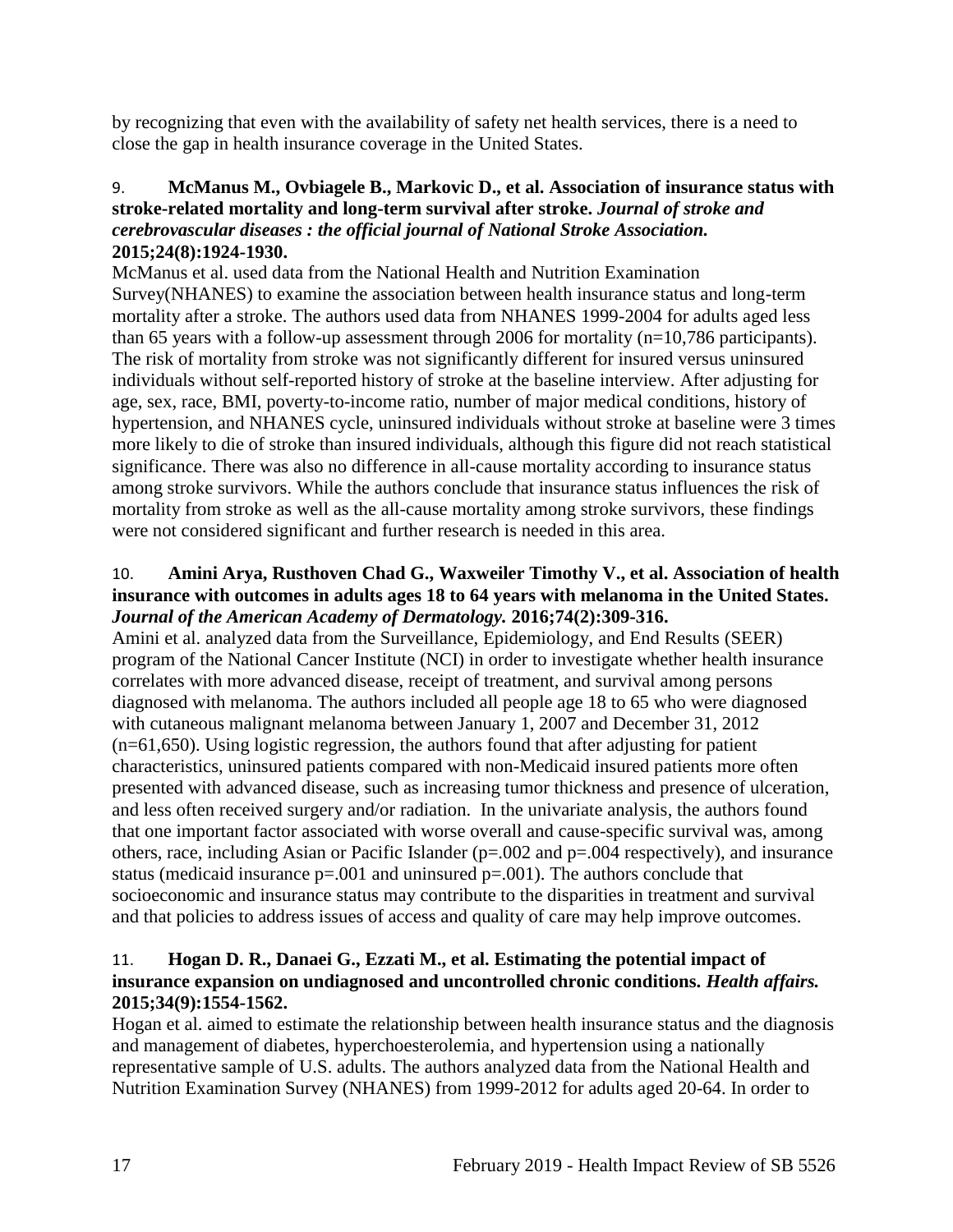account for potential confounders, the authors used a matching approach where for each uninsured participant in the sample they, "...selected as a match from the insured population an individual who was similar in terms of the following observed characteristics: sex, age, race/ethnicity, household income, marital status, current smoking status, body mass index, and survey round." The total sample included 28,157 respondents and of this, 11,548 had complete data on diabetes, 25,327 had complete data for cholesterol, and 25,576 had complete data for blood pressure. Compared to those without insurance, participants with insurance had a probability of diagnosis that was 13.5% high for diabetes and hypercholesterolemia, and 8.8% higher for hypertension. Among those with a diagnosis, having insurance was further associated with improved management and control of these conditions. The authors conclude that this study provides data to support the relationship between health insurance and diagnosis and control of a number of chronic conditions among nonelderly adults. They further conclude that because nonelderly adults are the primary target of the Affordable Care Act (ACA), these findings suggest that the ACA could have a significant impact on the recognition and management of chronic diseases.

#### 12. **Churilla T., Egleston B., Dong Y., et al. Disparities in the management and outcome of cervical cancer in the United States according to health insurance status.** *Gynecologic oncology.* **2016;141(3):516-523.**

Churilla et al. aimed to characterize the presentation, management, and outcomes of patients with cervical cancer with regard to insurance status. The authors analyzed data from the National Cancer Institute Survival, Epidemiology, and End Results (SEER) database for women aged 18- 64 who were diagnosed with invasive cervical cancer between 2007-2011 (n=11,714). Among patients with early stage disease, uninsured patients were less likely to receive surgical management, however, after adjusting for clinical and demographic variables, this association was no longer significant. Among patients that presented with later stage disease, patients that were uninsured were significantly less likely to receive optimal radiation treatment and this association remained significant after adjusting for clinical and demographic variables. Further, patients with Medicaid or who were uninsured were more likely to present with advanced stage cervical cancer. Finally, overall survival at a median follow-up of 21 months was significantly higher among insured patients (86.6%) versus Medicaid (75.8%) or uninsured patients (73.0%). The authors conclude that health insurance remains an important barrier for receipt of treatment and outcomes for cervical cancer. The authors also suggest that further studies may be necessary in order to understand the impact that the Affordable Care Act may have on insurance coverage and cervical cancer care.

### 13. **Inverso G., Mahal B. A., Aizer A. A., et al. Health insurance affects head and neck cancer treatment patterns and outcomes.** *Journal of oral and maxillofacial surgery : official journal of the American Association of Oral and Maxillofacial Surgeons.* **2016;74(6):1241- 1247.**

Inverso et al. conducted a retrospective study using Surveillance, Epidemiology, and End Results (SEER) data to examine the effect of insurance status on the stage of presentation, treatment, and survival among individuals with head and neck cancer. The cohort included 34,437 individuals diagnosed with head and neck cancer between 2007-2010 who were under the age of 65. Uninsured individuals were more likely to present with metastatic cancer than insured individuals, which remained significant even after adjustment for patient demographic data and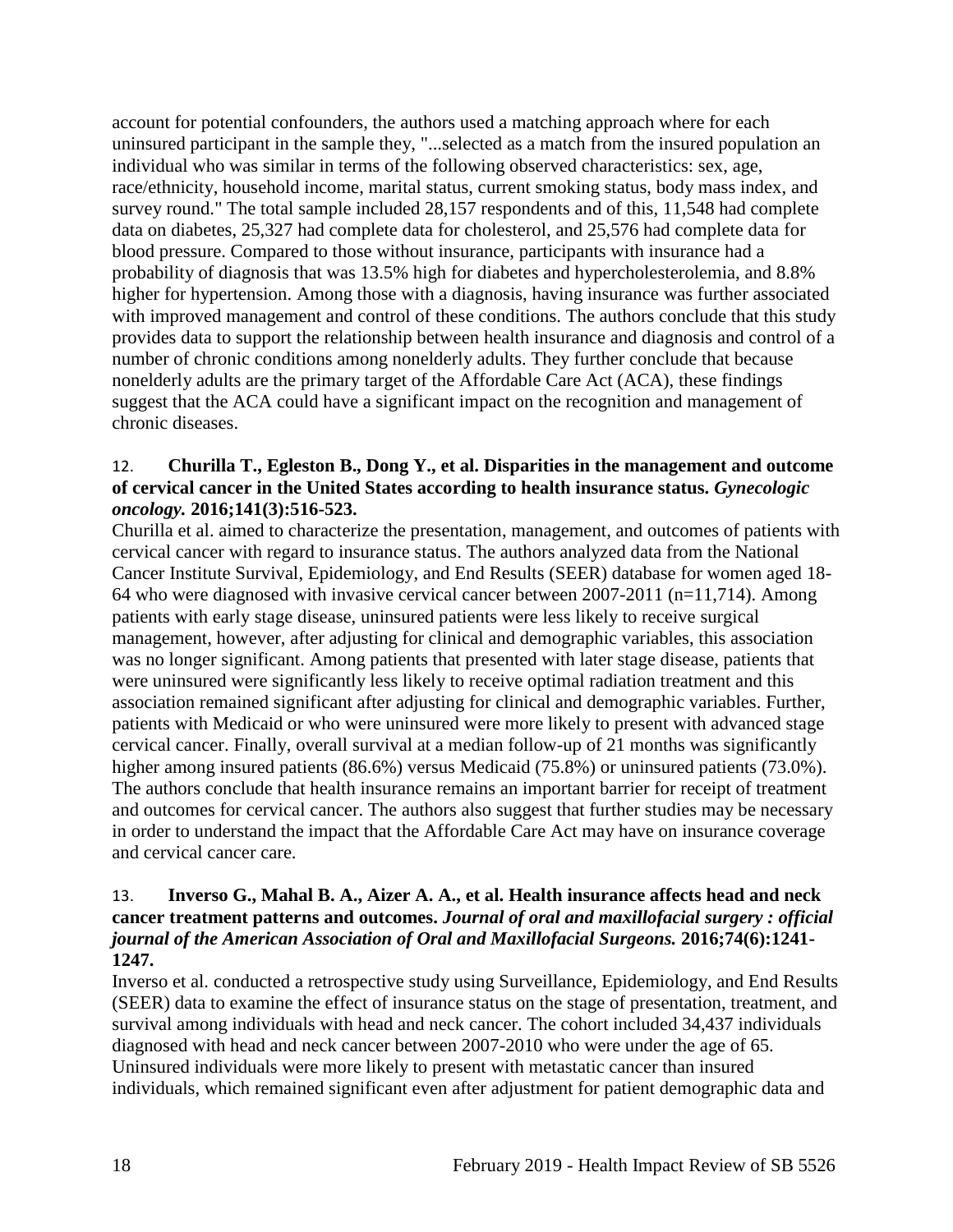socioeconomic factors (adjusted odds ratio, 1.60; CI, 1.30 to 1.96). Uninsured patients without metastatic cancer were more likely to not receive definitive treatment after adjusting for patient demographics, socioeconomic factors, and tumor characteristics (AOR, 1.64; 95% CI, 1.37 to 1.96). Head and neck cancer specific mortality was significantly lower among insured patients and remained significant after adjustment. The authors conclude that this gap in treatment and outcomes for uninsured individuals should serve as a target for future health policy reform.

### <span id="page-21-0"></span>14. **Niu X., Roche L. M., Pawlish K. S., et al. Cancer survival disparities by health insurance status.** *Cancer medicine.* **2013;2(3):403-411.**

Niu et al. utilized the New Jersey State Cancer Registry (NJSCR) to examine the association between health insurance status and survival of patients diagnosed with seven common cancers. The cohort included persons aged 18-64 with a primary diagnosis of invasive breast, cervical, colorectal, lung, prostate, and bladder cancers and non-Hodgkin lymphoma (NHL) for a total sample size of 54,002 cases. The authors found that patients without insurance had a significantly higher risk of death within 5 years of diagnosis than privately insured patients for all the examined cancer types except for cervical cancer (hazard ratios 1.41-1.97). This higher risk of death for uninsured patients remained significant after controlling for prognostic factors such as gender, age, race/ethnicity, marital status, SES, and stage of diagnosis. Similarly, patients with Medicaid also had a 21% to 198% higher risk of dying within 5 years of diagnosis than patients with private insurance for breast, colorectal, prostate, lung cancer, and NHL, even after adjusting for prognostic factors. Finally, the authors examined the 5-year cause-specific survival rates by health insurance status and cancer type for two periods of diagnosis, 1999-2001 and 2002-2004. They found that 5-year survival significantly improved or remained the same across all cancer types, except for cervical cancer, for those with private insurance while survival did not improve for those who were uninsured or Medicaid insured. The authors list a number of possible explanations for the results including, "poorer health with more comorbidity and unhealthy behaviors; no or inadequate preventive health care and management of chronic conditions prior to cancer diagnosis; barriers to receiving treatment and adhering to a treatment regimen such as high cost, inability to navigate the health care system, misinformation about and mistrust of the health care system, lack of a usual source of health care, lack of transportation, lack of time off from work; no treatment or delay in receiving treatment; not all providers accept uninsured or Medicaid insured patients; and lower quality treatment by providers primarily serving the uninsured and Medicaid insured." The authors conclude that the first step to addressing cancer survival disparities is ensuring that everyone has access to adequate health insurance, but they also acknowledge that additional measures will be needed in order to make significant strides.

### <span id="page-21-1"></span>15. **Cheung Min Rex. Lack of health insurance increases all cause and all cancer mortality in adults: an analysis of National Health and Nutrition Examination Survey (NHANES III) data.** *Asian Pacific Journal of Cancer Prevention.* **2013;14(4):2259-2263.**

Cheung et al. utilized National Health and Nutritional Examination Survey (NHANES) III data in order to investigate the relationship between insurance status, all cause, and all cancer mortality. NHANES III was conducted between 1988-1994 and all participants were followed passively until December 31, 2006. In this time period, there were 5,291 all cause and 1,117 all cancer deaths out of a total sample of 33,994 persons. In the univariate logistic regression analysis for all cause mortality, the significant variables were age, poverty income ratio, and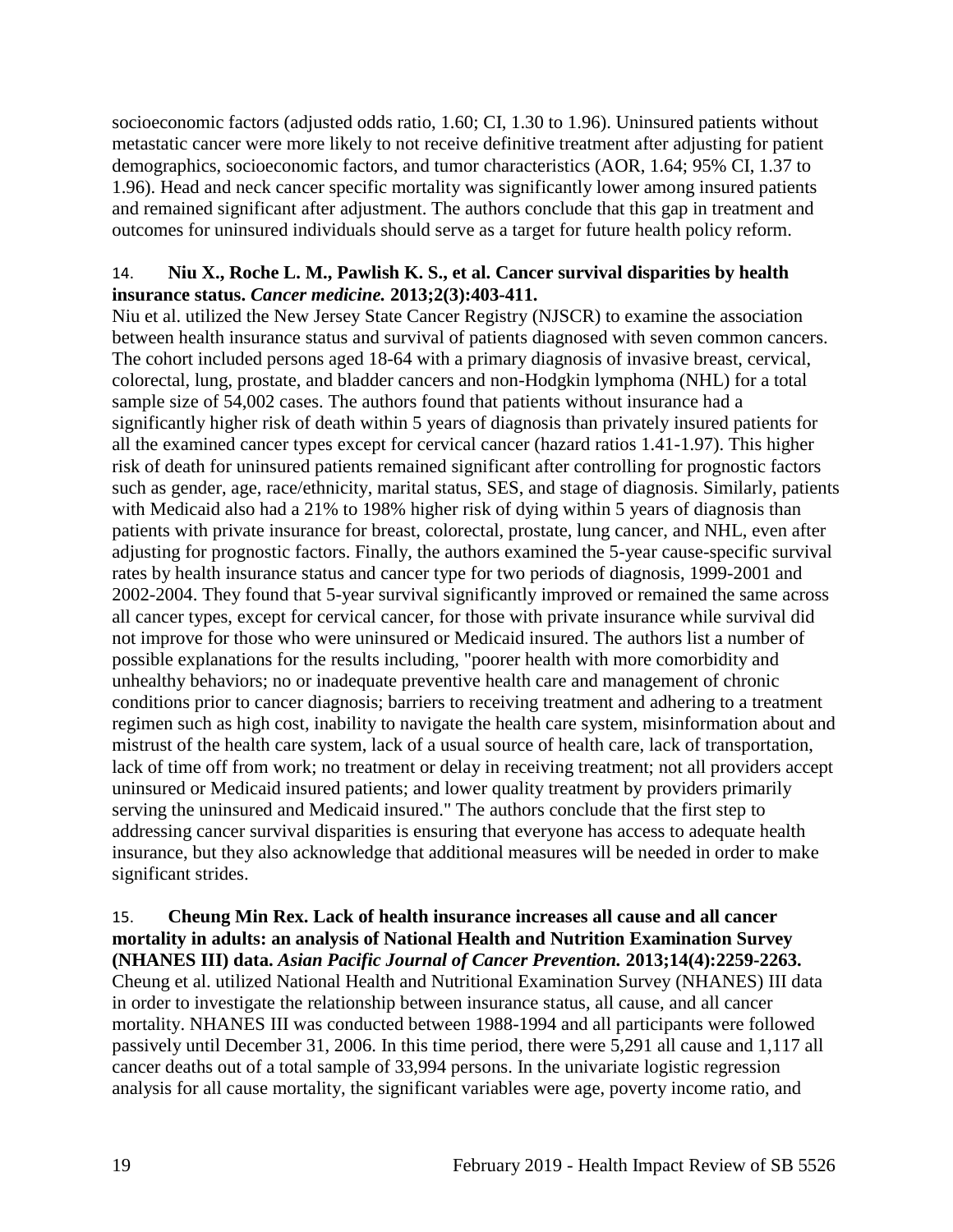alcohol consumption. In the multivariate logistic regression, after controlling for additional socioeconomic, behavioral, and health status variables, the variables that remained significant predictors of all cause mortality included age, having no health insurance, black race, Mexican Americans, poverty income ration, and drinking hard liquor. When considered all together, these variables account for a 70% increase in the risk of all cause mortality associated with having no health insurance. For all cancer mortality, the significant variables in the univariate analysis were age, drinking hard liquor, and smoking. Age, having no health insurance, black race, Mexican Americans, and smoking were the significant and independent predictors of all cancer mortality in the multivariate analysis after controlling for other potential confounders. In total, this equates to an almost 300% increased risk of all cancer death for people without any health insurance. The authors conclude that health insurance significantly impacts all cause and all cancer death and therefore universal health insurance coverage may be a way to remove this disparity in the United States.

## <span id="page-22-0"></span>16. **American Psychological Association. Evidence-Based Practice in Psychology: APA Presidential Task Force on Evidence-Based Practice. 2006;61(4):271-285.**

The American Psychological Association (APA) created a policy indicating that the evidencebase for a psychological intervention should be evaluated using both efficacy and clinical utility as criteria. The Association President appointed the APA Presidential Task Force on Evidence-Based Practice and the task force published this document with the primary intent of describing psychology"s commitment to evidence-based psychological practices. This document, though, also references many research articles providing evidence for the efficacy of a number of psychological treatments and interventions. The reference list for this document highlights the growing body of evidence of treatment efficacy from the 1970s through 2006. Note that this does not indicate that all treatments are effective, but rather than there is a very large body of evidence supporting that evidence-based treatments are available.

### 17. **R Chou, S Selph, T Dana, et al. Screening for HIV: systematic review to update the U.S. Preventive Services Task Force recommendation. Evidence synthesis No. 95.** *Agency for Healthcare Research and Quality.* **2012.**

The U.S. Preventive Services Task Force (USPSTF) is an independent panel of experts who systematically reviews the evidence and provides recommendations that are intended to help clinicians, employers, policymakers, and others make informed decisions about health care services. This review, which focused benefits and harms of screening for Human Immunodeficiency Virus (HIV) in adolescents and adults, included randomized clinical trials and observational studies. Findings indicate that screening for HIV is accurate, screening only targeted groups misses a large number of cases, and that antiretroviral therapy (ART) reduces the risk death and sexual transmission of HIV.

### 18. **CP Patnode, JT Henderson, JH Thompson, et al. Behavioral counseling and pharmacotherapy interventions for tobacco cessation in adults, including pregnant women: a review of reviews for the U.S. Preventive Services Task Force. Evidence synthesis No. 134.** *Agency for Healthcare Research and Quality.* **2015.**

The U.S. Preventive Services Task Force (USPSTF) is an independent panel of experts who systematically reviews the evidence and provides recommendations that are intended to help clinicians, employers, policymakers, and others make informed decisions about health care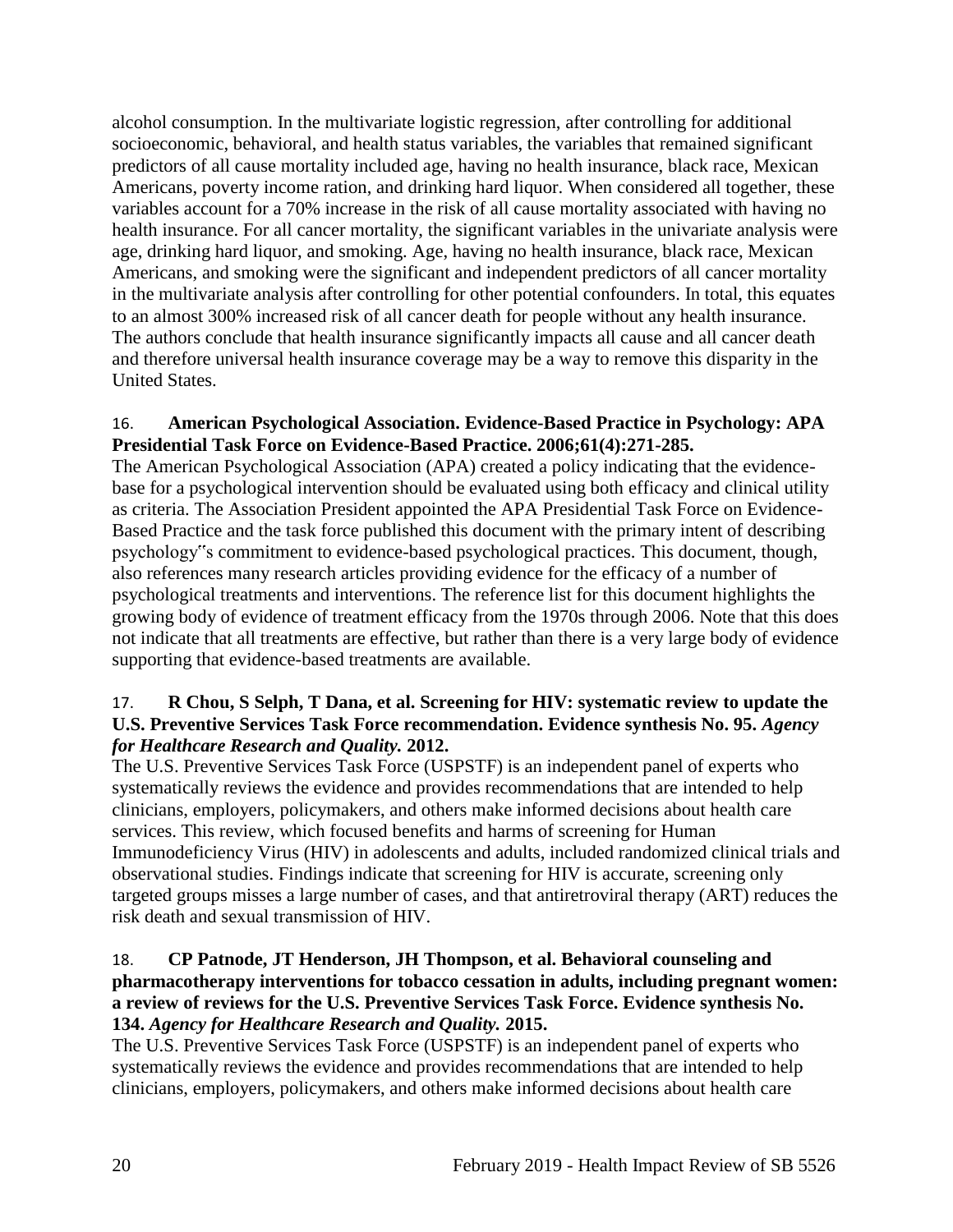services. This summary focused on the effectiveness and safety of pharmacotherapy and behavioral interventions for tobacco cessation and included a total of 54 systematic reviews. The findings indicate that behavioral interventions had a significant impact on increasing smoking cessation at 6 months (risk ratio= 1.76 [95% CI, 1.58 to 1.96]), and that various pharmacotherapy interventions also demonstrated effectiveness. In combination, behavioral therapy and pharmacotherapy demonstrated an 82% increase in tobacco cessation when compared to minimal intervention or usual standard of care. The authors conclude that behavioral and pharmacotherapy interventions are effective interventions to improve rates of smoking cessation both individually and in combination.

### <span id="page-23-0"></span>19. **Yen Wei, Mounts Thea. Washington State Health Services Research Project | Three Years' ACA Impact on Washington State's Health Coverage. Washington State Health Services Research Project. Olympia, Washington: Washington State Office of Financial Management; 2018.**

This OFM research brief details the reduction of uninsured Washingtonians since the implementation of key provisions of the Patient Protection and Affordable Care Act (ACA) in 2014. The overall uninsured rate in Washington declined from 14.0 percent in 2013 prior to the ACA to 8.2 percent in 2014. It decreased to 5.4 percent in 2016 and was expected to stay approximately constant in 2017. With few exceptions, the decrease in uninsured rates was seen in all demographic groups assessed. All age groups under age 65 years (i.e., age at which individuals are eligible for Medicare) experienced declines in their uninsured rates in 2014 and 2015. "In particular, the 18-25 age group's uninsured rate declined from 24.6 percent in 2013 to 9.9 percent in 2015 and, in the 26-45 age group, from 23.7 percent to 10.1 percent." In 2016 and 2017, changes were not statistically significant. In regards to family income, both those with income below 100% of the Federal Poverty Level (FPL) and those with income at 100-138% of the FPL had uninsured rates above 25% prior to Medicaid expansion in 2013. The uninsured rates among these two groups were approximately "10 percentage points higher than that of the next higher income group (139-400 percent FPL) in 2013." By 2017, uninsured rates among families with income ≤100-139% FPL were either statistically no different from or very close to the rate of the latter group (139-400% FPL). OFM data also show large disparities in the uninsured rates by race/ethnicity before 2014. The uninsured rates among communities of color were about two to five times as high as the rate of 7.3 percent for the white group in 2013 (Figure X).1 In 2014 and 2015, uninsured rates among black, Asian and Pacific Islanders, and multi-race groups decreased to "the same level or just slightly higher than the white group's rate, which itself declined to [5%]."1 However, American Indian/Alaska Native (AI/AN) and the nonspecified "other one-race" group, "still had high uninsured rates in 2015 despite having had remarkable drops from the high rates in 2013" (30.2% to 14.9% for AIAN and 36.6% to 21.7% for "other one-race").1

# <span id="page-23-1"></span>20. **Selected Economic Characteristics: 2012-2016 American Community Survey 5-Year Estimates. 2016.**

The 2012-2016 American Community Survey 5-Year Estimates report selected economic characteristics. Nationally, in 2016, 15.1% of the United States population lived below the Federal Poverty Level and 11.7% of the United States population lacked health insurance. In Washington State, 12.7% of people in Washington State lived below the Federal Poverty Level and 9.8% of people in Washington State lacked health insurance.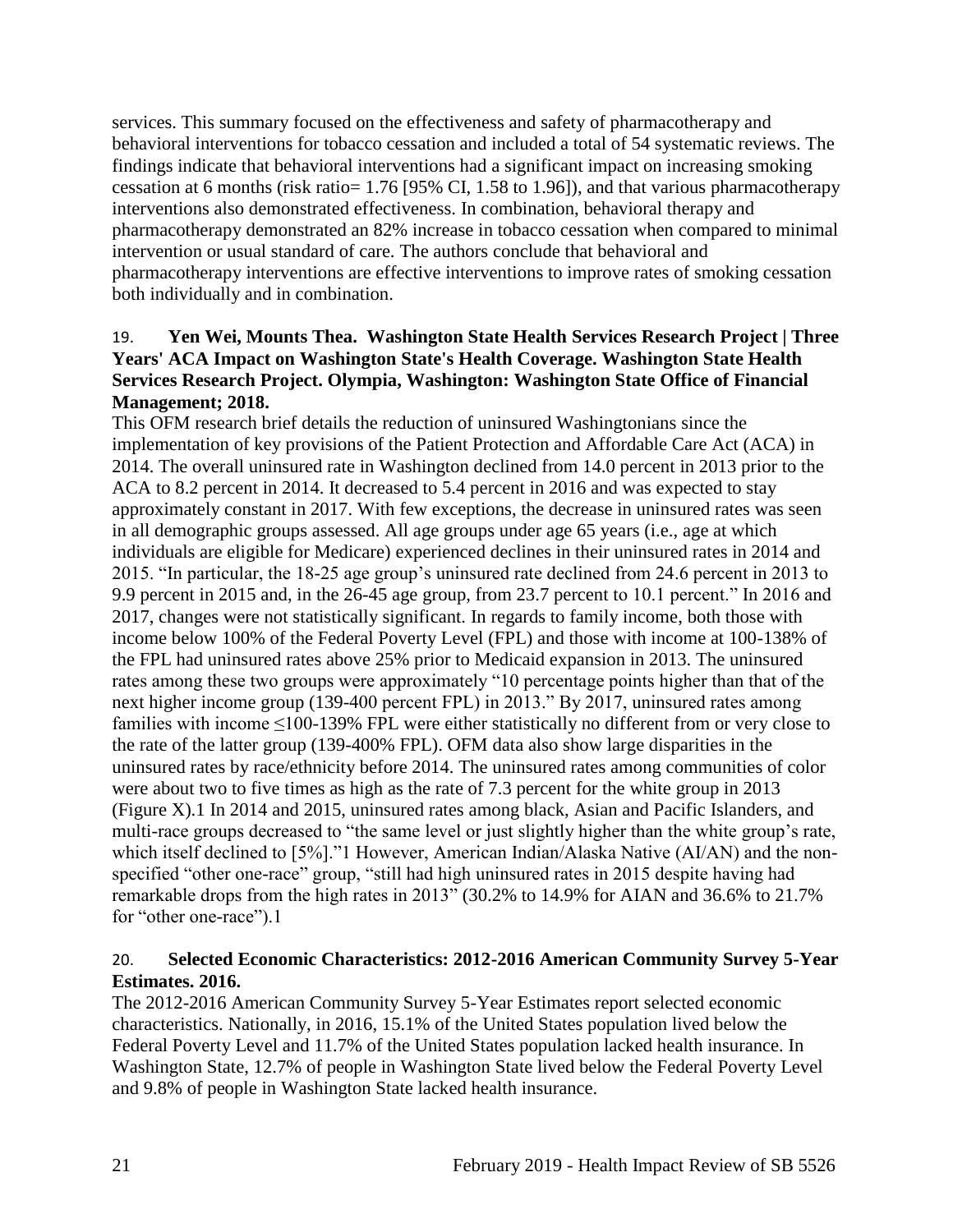## 21. **The Gap in Healthcare Insurance Coverage Washington State, 2011-2015.** *Series on Rural - Urban DIsparities***. October 2017 ed. Tumwater, Washington: Washington State Department of Health, Office of Community Health Systems; 2017.**

This Department of Health fact sheet documents rural urban disparities in health insurance coverage of adults (ages 18-64 years) from 2011 to 2015. "For large town areas, the uninsured rates declined from 24.7 percent in 2011 to 19.0 percent in 2015. For small town/rural areas, the uninsured rates declined from 30.9 percent in 2011 to 14.9 percent in 2015." However, urbanrural gaps still persist with the percent of uninsured adults increasing as the level of geography moves from urban to small town/rural areas.

### 22. **2015 U.S. Transgender Survey: Washington State Report. Washington, DC: National Center for Transgender Equality; 2017.**

This Washington State specific report details responses from transgender people ( $n = 1,667$ ) surveyed as part of the 2015 U.S. Transgender Survey.

### <span id="page-24-0"></span>23. **Profile of the Unauthorized Population: Washington. 2018; Available at: [https://www.migrationpolicy.org/data/unauthorized-immigrant-population/state/WA.](https://www.migrationpolicy.org/data/unauthorized-immigrant-population/state/WA) Accessed 11/19/2018.**

The Migration Policy Institute, in collaboration with Pennsylvania State University and Temple University, provides population estimates and sociodemographic characteristics for unauthorized immigrants living in the U.S. The Migration Policy Institute estimates that 229,000 individuals who are undocumented live in Washington State. Of these individuals, 55% were born in Mexico, 68% are employed, 47% are female, 8% are under the age of 18, and 46% are uninsured.

# <span id="page-24-1"></span>24. **Gelatt J., Zong J. Fact Sheet: Settling In—A profile of the Unauthorized Immigrant Population in the United States. Migration Policy Institute; 2018.**

This report by the Migration Policy Institute presents population estimates and sociodemographic characteristics for unauthorized immigrants living in the U.S. The Migration Policy Institute, in collaboration with Pennsylvania State University and Temple University, developed a methodology to estimate whether an individual is authorized to be in the U.S. Their methodology uses a multiple imputation statistical model to compare measures in the Census Bureau's American Community Survey with measures in the Census Bureau's Survey of Income and Program Participation, which asks participants to report whether they have Lawful Permanent Resident status. They compare measures such as country of birth, year of U.S. entry, age, gender, and educational attainment between the two surveys to estimate unauthorized status. Migration Policy Institute presents data for the U.S. overall, for 41 states, and for 135 counties with the largest population of unauthorized immigrants. This factsheet presents information about country of origin, U.S. designations, length of U.S. residence, educational attainment, English proficiency, employment, income, and homeownership. Overall, Migration Policy Institute estimates there are 11.3 million unauthorized immigrants living in the U.S. Nationally, the majority (53%) of individuals who are undocumented arrive from Mexico, and Yakima County, Washington has the highest share of unauthorized immigrants from Mexico (97% of unauthorized immigrants in Yakima County are from Mexico). The majority of individuals who are undocumented in Washington work in agriculture. Washington is also among the top 10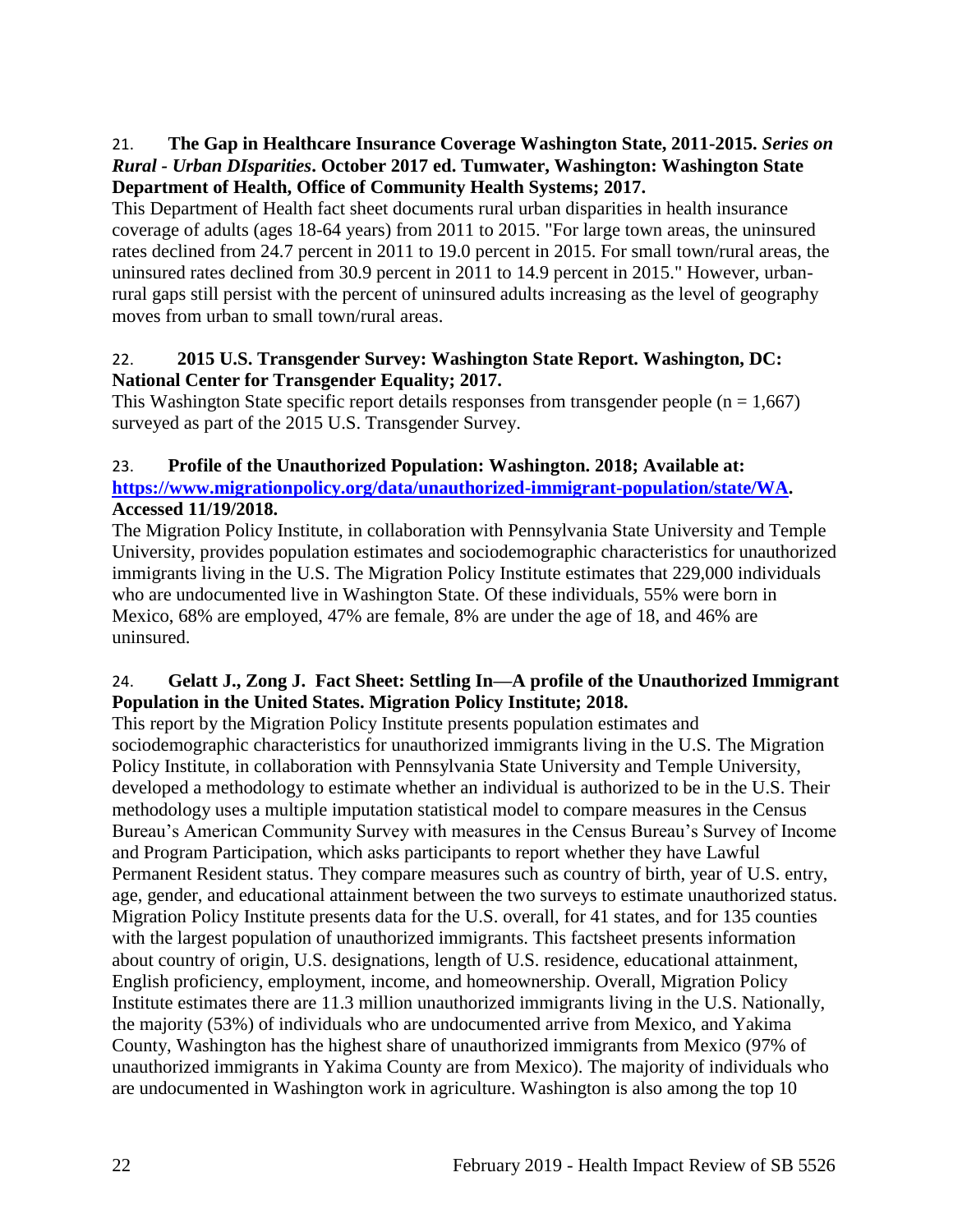states with children under the age of 18 who have at least one parent who is undocumented. Migration Policy Institute estimates that 88,000 children in Washington State have at least one parent who is undocumented, and approximately 30% of this group has two parents who are unauthorized.

# 25. **Deferred Action for Childhood Arrivals (DACA) Recipients and Program Participation Rate, by State. 2018; Available at:**

**[https://www.migrationpolicy.org/programs/data-hub/deferred-action-childhood-arrivals](https://www.migrationpolicy.org/programs/data-hub/deferred-action-childhood-arrivals-daca-profiles)[daca-profiles.](https://www.migrationpolicy.org/programs/data-hub/deferred-action-childhood-arrivals-daca-profiles) Accessed 11/19/2018.**

The Migration Policy Institute, in collaboration with Pennsylvania State University and Temple University, provides population estimates and sociodemographic characteristics for unauthorized immigrants living in the U.S. Nationally, Migration Policy Institute estimates that 1.3 million individuals are eligible for DACA, and 699,350 (54%) had DACA status in August 2018. For Washington State, they estimate that 25,000 individuals are eligible for DACA, and 17,140 (67%) had DACA status in August 2018.

# 26. **Exchange Washington Health Benefit. Health Coverage Enrollment Report. 2018.**

Washington Health Benefit Exchange reported 1,677,254 total enrollees in December 2018, including 193,857 enrollees in Qualified Health Plans. The report also presents additional demographic information for enrollees.

# 27. **MacEwan P., Altman J. Washington Health Benefit Exchange: House Health Care & Wellness Committee. 2019.**

In this presentation to the House Health Care & Wellness Committee, Health Benefit Exchange notes that 51.8% of individuals with insurance have employer coverage; 15.5% have Medicare; 14.7% have traditional Medicaid; 8.1% have ACA Medicaid; and 4.4% have individual market coverage. Approximately 5.5% of Washingtonians are uninsured. For the first time, the 2019 open enrollment period saw fewer enrollees with the highest level of disenrollment among nonsubsidized individuals.

# 28. **MacEwan P., Altman J. Washington Health Benefit Exchange: Presentation to Senate Health & Long-Term Care Committee. 2019.**

In this presentation to the Senate  $&$  Long-Term Care Committee, Health Benefit Exchange presented summary information about Washington's market. They report that 7 insurance issuers provide coverage on the Exchange, and 4 provide coverage off the Exchange. While there are no bare counties in Washington State, 14 counties have only one issuer, including: Asotin, Chelan, Clallam, Douglas, Ferry, Garfield, Grays Harbor, Island, Okanogan, Pacific, Pend Oreille, San Juan, Skagit, and Wahkiakum Counties. From 2017 to 2018, there was a decrease of 35,000 individuals enrolled in the private market and a decrease of 55,000 individuals enrolled in Medicaid. The greatest decrease occurred among "young invincibles" under 35 years of age, and among individuals who did not receive a federal insurance subsidy. Of individuals that disenrolled, 35% reported not being able to afford coverage. The presentation also reported the percentage of income individuals spend on health insurance premiums plus deductibles. Overall, individuals spend a large percentage of their income on health coverage. For example, individuals with incomes at 139%-150% of the federal poverty level and with a subsidy spend 14% of their income on insurance premium plus deductible; those at this income level without a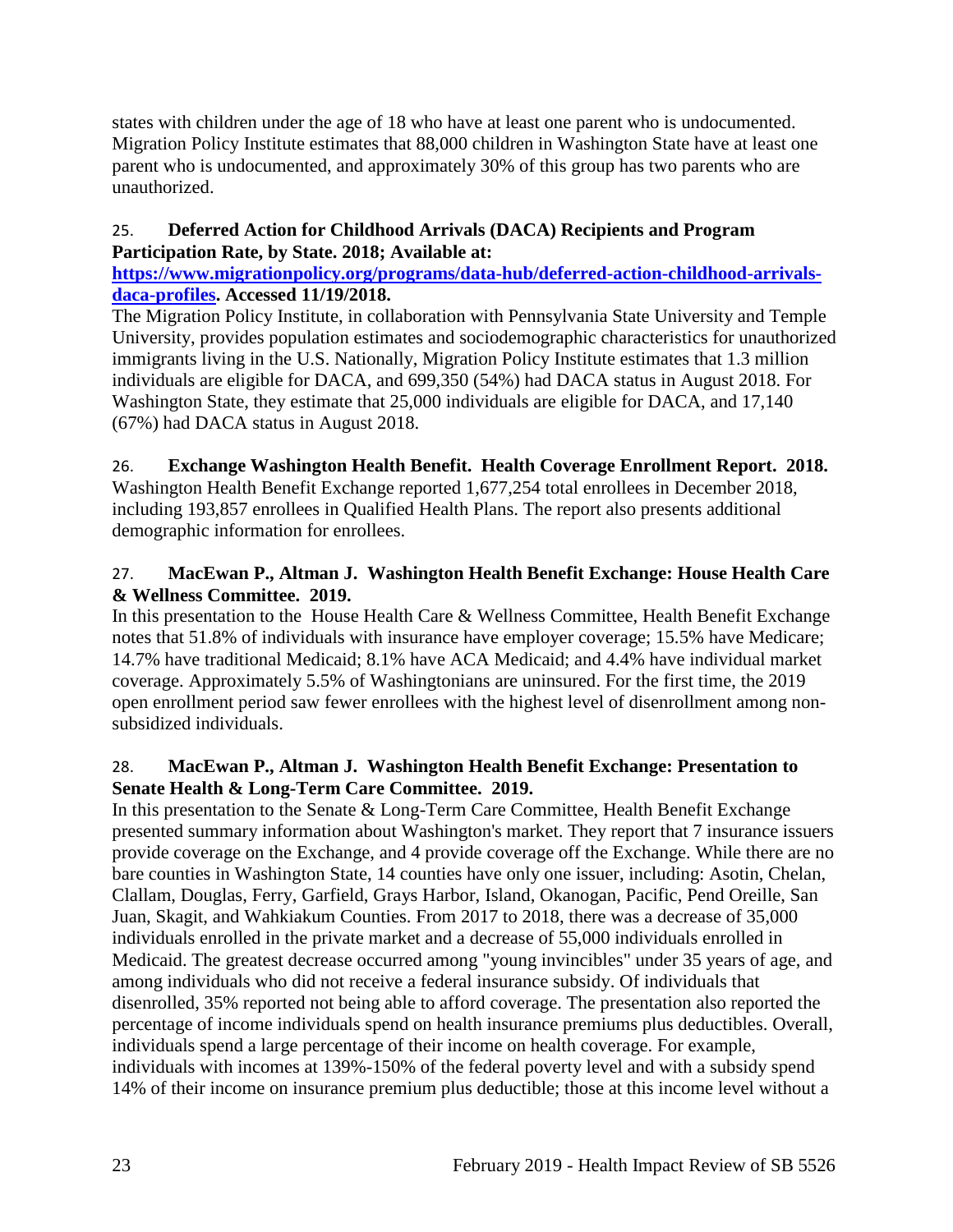subsidy spend 76% of their income on insurance premium plus deductible. Health Benefit Exchange also reports that premiums and deductibles continue to rise each year and, even with insurance, consumers do not access care due to high cost-sharing and deductibles. To address affordability, they recommend offering state procured plans through the Exchange to offer more affordable premiums, while ensuring quality of care.

### <span id="page-26-0"></span>29. **Dague L. The effect of Medicaid premiums on enrollment: a regression discontinuity approach.** *J Health Econ.* **2014;37:1-12.**

Dague evaluated the impact of Medicaid premiums on the length of enrollment for Medicaid beneficiaries in Wisconsin. She used a regression discontinuity design to analyze state-level data for Wisconsin's Medicaid and Children's Health Improvement Plan (CHIP) programs. Overall, she found that increasing the Medicaid premium from \$0 to \$10 in Wisconsin resulted in 1.4 fewer months of Medicaid enrollment for low-income families and a 12% reduction in the likelihood of a family being enrolled for a full year. Premium increases after \$10 had no impact suggesting that "the premium requirement itself, more so than the specific dollar amount, discourages enrollment." She states that, "whether and how low income families will participate in the exchanges and in states' Medicaid programs depends crucially on the structure and amounts of these premiums, but current knowledge of the price responsiveness of low-income families to health insurance premiums is very limited." She cites previous evidence from studies of CHIP showing that, among families with incomes from 100% to 200% of the federal poverty line, an increase in premiums from \$15 to \$20 per month resulted in a 55% to 61% decrease in the length of enrollment. Analyses in other states have found mixed impacts on whether premium changes for CHIP cause families to drop coverage; in Kentucky and New Hampshire introductions or increases in CHIP premiums caused families to exit the plan, but in Kansas a premium increase had no impact on exit rates.

### 30. **Artiga S., Ubri P., Zur J. The Effects of Premiums and Cost Sharing on Low-Income Populations: Updated Review of Research Findings. Issue Brief. Kaiser Family Foundation; 2017.**

This Kaiser Family Foundation Issue Brief examined 65 papers published between 2000 and 2017 evaluating the impact of premiums and cost-sharing on low-income populations in Medicaid and Children's Health Insurance Plan (CHIP). Specifically, they looked at literature focusing on how premiums and cost-sharing impact coverage and access to and use of healthcare services. Overall, they found a "large body of research shows that premiums can serve as a barrier to obtaining and maintaining Medicaid and CHIP coverage among low-income individuals" with the greatest impact on families with the lowest incomes.

# <span id="page-26-1"></span>31. **Saloner B., Hochhalter S., Sabik L. Medicaid and CHIP Premiums and Access to Care: A Systematic Review.** *Pediatrics.* **2016;137(3):e20152440.**

Saloner et al. conducted a systematic review to analyze the effects of Medicaid and the Children's Health Insurance Program (CHIP) premiums on children's coverage and access. The researchers screened 263 studies published from 1995 to 2014, and 17 met inclusion criteria and were included in the review. The majority of the studies looked at the impact of premiums on enrollment. Authors found "increases in premiums were associated with increased disenrollment rates in 7 studies that permitted comparison." Moreover, "[l]arger premium increases and stringent enforcement tended to have larger effects on disenrollment." Results indicate that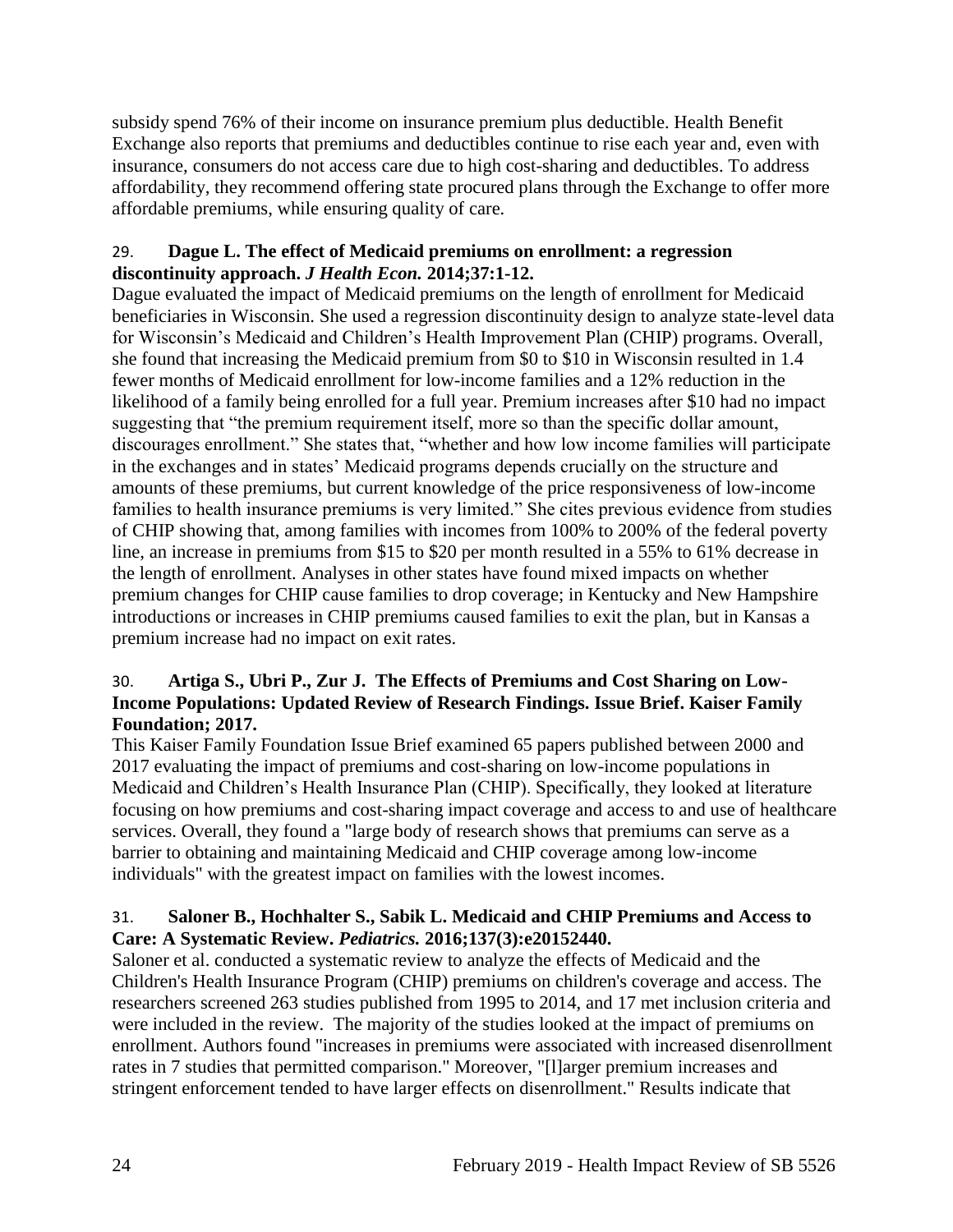premiums reduce public insurance enrollment on a population level and may increase the uninsured rate for lower-income children. Authors note that "[l]ittle is known about effects of premiums on spending or access to care, but 1 study reveals premiums are unlikely to yield substantial revenue." Authors identified challenges comparing effect sizes across studies with administrative data as a limitation. Overall, public insurance premiums often increase disenrollment from public insurance and may have unintended consequences on overall coverage for low-income children.

# <span id="page-27-0"></span>32. **Gelman A., Miller E., Schwarz E. B., et al. Racial disparities in human**

**papillomavirus vaccination: does access matter?** *J Adolesc Health.* **2013;53(6):756-762.** Gelman et al. used nationally representative data from the National Survey of Family Growth to assess HPV vaccination initiation in 2,168 females aged 15-24 years. Researchers performed a series of regression analyses to determine the independent effect of race/ethnicity on HPV vaccination. They found significant racial/ethnic disparities in HPV vaccination. US-born Hispanics, foreign-born Hispanics, and African Americans were less likely to have initiated vaccination than were whites  $(p<.001)$ . Sociodemographic characteristics and health care access measures (i.e., insurance status and whether the participant had a usual place for receiving health care) both independently reduced disparities for both US-born and foreign-born Hispanics. Adjusting for sociodemographic variables increased the odds of vaccination among Hispanics (AOR, .88; 95% CI, .48-1.63); adding health care access variables into the model further increased the odds of vaccination (AOR, 1.03; 95% CI, .54-2.00). However, African-Americans remained significantly less likely to have initiated vaccination after adjusting for sociodemographic factors and health care access measures (OR, .46, 95% CI, .27-78 ; AOR, .47, 95% CI, .27-82; and AOR, .51, 95% CI, .29-88, respectively). The disparity persists among younger (aged 15-18 years) and older (aged 19-24 years) African-Americans. Authors note that other analyses suggest that HPV vaccination patterns are changing rapidly among adolescent girls, with the greatest increase in vaccination initiation among Hispanics and African-Americans. Authors conclude that sociodemographic factors and health care access measures largely explain disparities in in HPV vaccination among Hispanics (US- and foreign-born), but further research is needed to understand disparities experienced by African-American adolescents.

### <span id="page-27-1"></span>33. **Jadav S., Rajan S. S., Abughosh S., et al. The Role of Socioeconomic Status and Health Care Access in Breast Cancer Screening Compliance Among Hispanics.** *J Public Health Manag Pract.* **2015;21(5):467-476.**

Jadav et al. completed a retrospective pooled cross-sectional analysis of 2000-2010 Medical Expenditure Panel Survey data of women aged 40 years and older. Researchers used the Nonlinear Blinder--Oaxaca decomposition method to identify and quantify the contribution of each individual-level factor (predisposing characteristics: race/ethnicity, marital status, age; enabling characteristics: education, employment, income, insurance status, usual source of care, metropolitan statistical area, region; and need characteristics: health status and obesity) toward racial-ethnic disparities in breast cancer screening use among Hispanic versus non-Hispanic White (NHW) women. Authors cite evidence identifying lack of insurance coverage, cultural and linguistic differences, and underrepresentation of Hispanics in health care fields as significant barriers to health care access for Hispanics. Researchers used mammogram screening (MS) and breast cancer screening (BCS), defined as the receipt of both MS and a clinical breast exam, as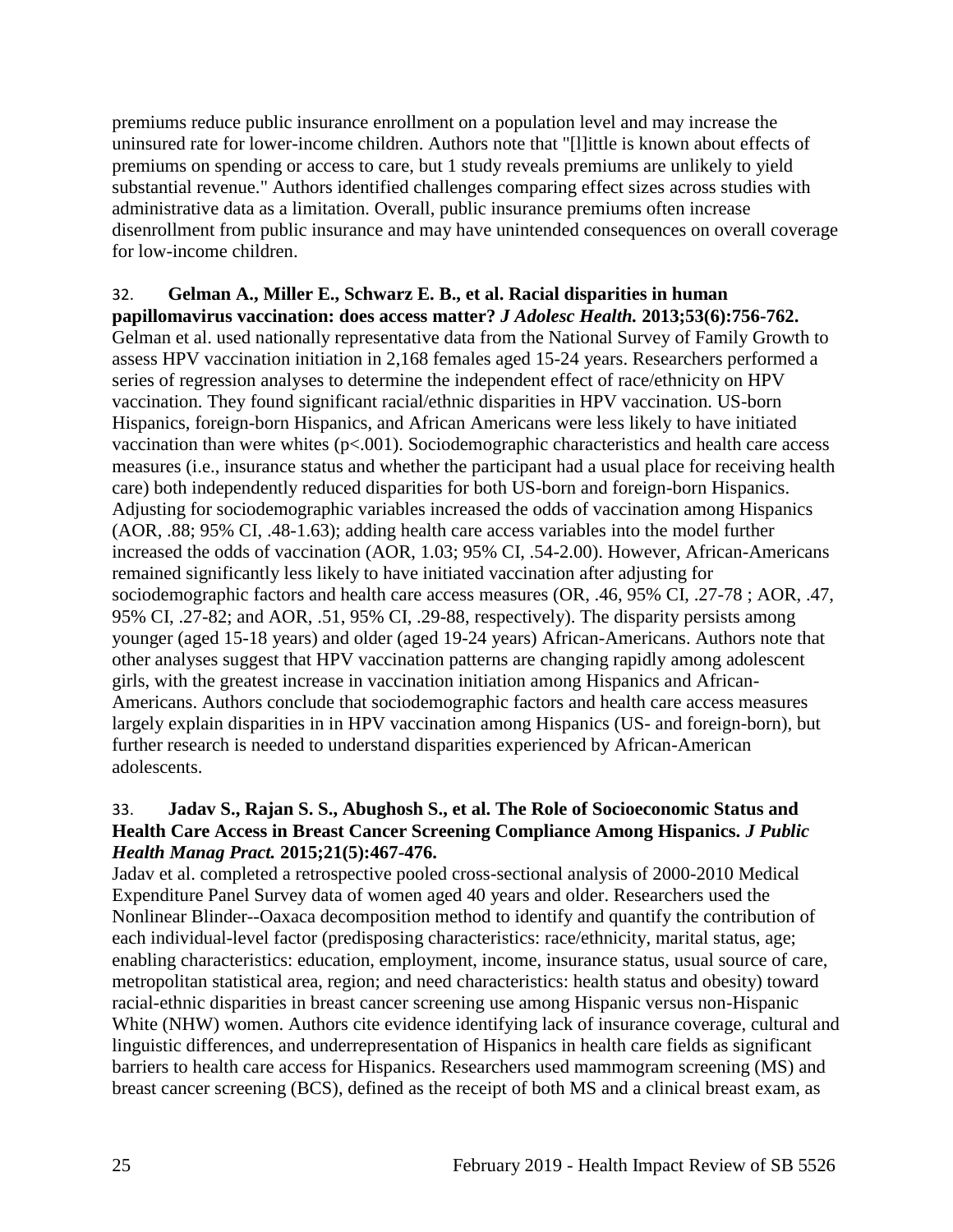outcome indicators. Hispanic women included in the study were statistically significantly younger, less likely to be married, less educated, less likely to be employed, more likely to be uninsured, less likely to have a usual source of care, more likely to live in urban areas, less likely to have a good health status, and predominantly overweight or obese, and had lower income as compared with the NHW women. Researchers found "the enabling characteristics (especially education, income, insurance, and having a usual source of care) explained most of the disparities between Hispanics and NHWs." For example, the analysis indicates that "if Hispanic women were insured at the same rate as the NHW women, then the disparity in screening would have reduced by 76.8% for MS and 69.18% for BCS." Furthermore, "If the Hispanic women had similar access to usual source of care as the NHW women, this would have reduced the disparity in MS by 48.92% and BCS by 52.87%." The analysis suggests that if the Hispanic study participants had access to the same enabling resources as the NHWs, "the Hispanics might have a better compliance with screening guidelines than the NHWs." Researchers identified education, income, insurance, and having a usual source of care as the most important factors leading to breast cancer screening disparities between Hispanics and NHWs. Note, cultural beliefs, preferences, and provider characteristics were not incorporated into the analysis due to database limitations, yet they also influence screening rates.

#### 34. **Hoffman C., Paradise J. Health insurance and access to health care in the United States.** *Annals of the New York Academy of Sciences.* **2008;1136:149-160.**

Hoffman and Paradise present a synthesis of the literature from the late 1980's to 2006 regarding the evidence that health insurance is associated with access to health care in the United States. Articles are summarized in subgroups relating to access to primary care, acute and trauma care, managing chronic conditions, health outcomes, and premature mortality. The most relevant finding was that a number of studies indicated that uninsured adults reported greater unmet health needs and a large proportion of adults stated that the cost of insurance is the main reason for being uninsured. Further, uninsured adults were twice as likely to report that they, or a family member, skipped treatment, cut pills or did not fill a prescription medication some time in the last year because of cost. The authors indicate that there are great personal benefits to having health coverage although health insurance alone is not enough to eliminate disparities or equalize access to care across subgroups of Americans.

35. **Villarroel Maria A., Cohen Robin A. Health Insurance Continuity and Health Care Access and Utilization, 2014. Hyattsville, MD: National Center for Health Statistics; 2016.** Villarroel et al. present a data brief from the National Center for Health Statistics using data from the 2014 National Health Interview Survey. Adults aged 18-64 who were insured for more than a year were more likely than those who were insured at the time of the interview but had a period of uninsurance in the past year to have a usual place for medical care (90.8% versus 73.6%). This difference was even greater when they compared those currently insured versus those currently uninsured but had a period of insurance in the past year and those uninsured for more than a year (57.8% and 44.3% respectively). Next, the authors found that having insurance for more than a year was associated with being more likely to have visited a doctor during the past year compared to those with any period of being uninsured. One in five adults in the sample reported an unmet medical need due to cost in the past year, and this was more likely to be reported by those with any period without health insurance than those with coverage for more than a year. Finally, persistent coverage was associated with a higher likelihood of having been vaccinated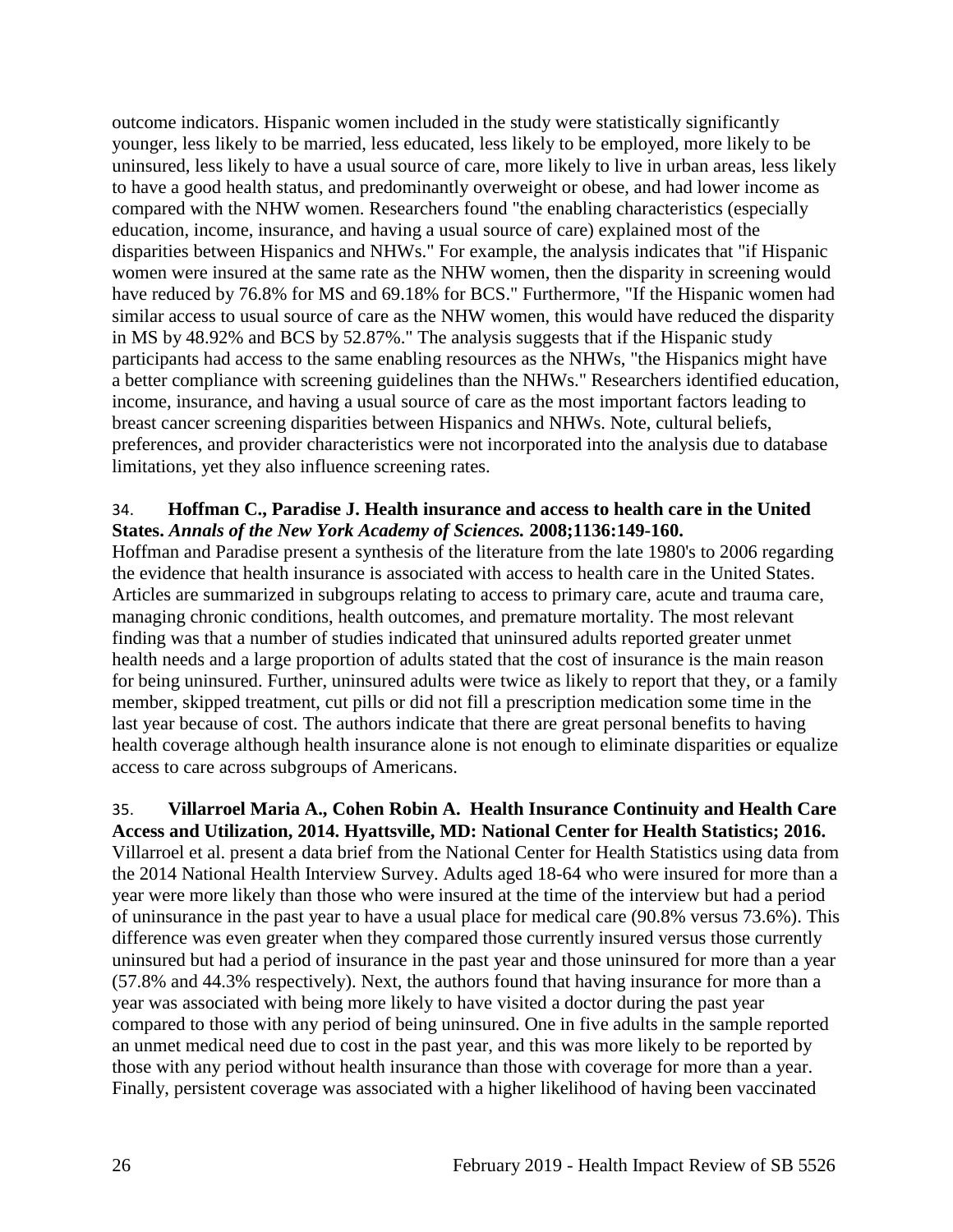against the flu. The authors conclude that the presented data reflect the experiences of those without health insurance and the barriers they may face to receiving health services.

### 36. **Wang Tze-Fang, Shi Leiyu, Zhu Jinsheng. Race/ethnicity, insurance, income and access to care: the influence of health status.** *International Journal for Equity in Health.*  **2013;12(29).**

Wang et al. examined health care access disparities in relation to health status and the presence of functional limitations using data from the 2009 Family Core component of the National Health Interview Survey (NHIS). The authors limited the sample to adults who had visited a doctor or health care professional in the previous two weeks in order to attenuate the differences between those with and without health care experience. The main indictors analyzed with regards to access to care were defined as: (1) no usual place of care, (2) unable to get medical care, (3) delayed medical care, (4) unable to get dental care, (5) unable to get mental health care, and (6) unable to get prescription drugs. The main finding was that participants who were uninsured more frequently reported being unable to get medical care, dental care, mental health care, prescription drugs, and were more likely to have no usual place of care and delaying medical care than insured participants. Further, participants in the lowest income bracket (<\$20,000) had the largest proportion of participants reporting an inability to get medical care, dental care, mental health care, and prescription drugs as well as delaying medical care. In conclusion, the authors noted that insurance and health status were the two most important factors that were associated with access to care and that the Affordable Care Act is expected to contribute even further to reducing these disparities.

### 37. **Centers for Disease Control and Prevention. Vital Signs: Health Insurance Coverage and Health Care Utilization- United States, 2006-2009 and January-March 2010. MMWR. 2010.**

In this Morbidity and Mortality Weekly Report (MMWR), published by the Centers for Disease Control and Prevention, the authors use data from the National Health Interview Survey (NHIS) to look at the association between lack of health insurance and delaying or forgoing health care. Data from NHIS was analyzed from 2006 through the first quarter of 2010 with an average participation rate of 82.2% in 2009. Data indicated that adults aged 18 to 64 who did not have health insurance for more than a year at the time of the survey were nearly six times as likely to not have a usual source of care compared to those who were continuously insured (55.2% versus 9.3%). Further, compared to those with continuous coverage and the same chronic conditions, persons without health insurance in the previous year were five to six times as likely to forgo needed care if they had hypertension (42.7% versus 6.7%), diabetes (47.5% versus 7.7%) and asthma (40.8% versus 8.0%). Even short periods of being uninsured showed meaningful differences. Currently insured persons who had a 1 to 3 month gap in coverage were twice as likely to not have a usual source of care (16.4% versus 9.3%) and three times as likely to delay seeking care due to the cost compared to those with continuous coverage (26.5% versus 7.1%). These differences in care seeking behavior persisted irrespective of family income level. The authors conclude that the requirements of the Affordable Care Act may help reduce the proportion of uninsured persons in the United States but that outreach will be necessary to increase enrollment and retention in programs such as Medicaid. They further conclude that continuous health care coverage will allow for increased access to preventative services and will reduce long-term health care costs down the line.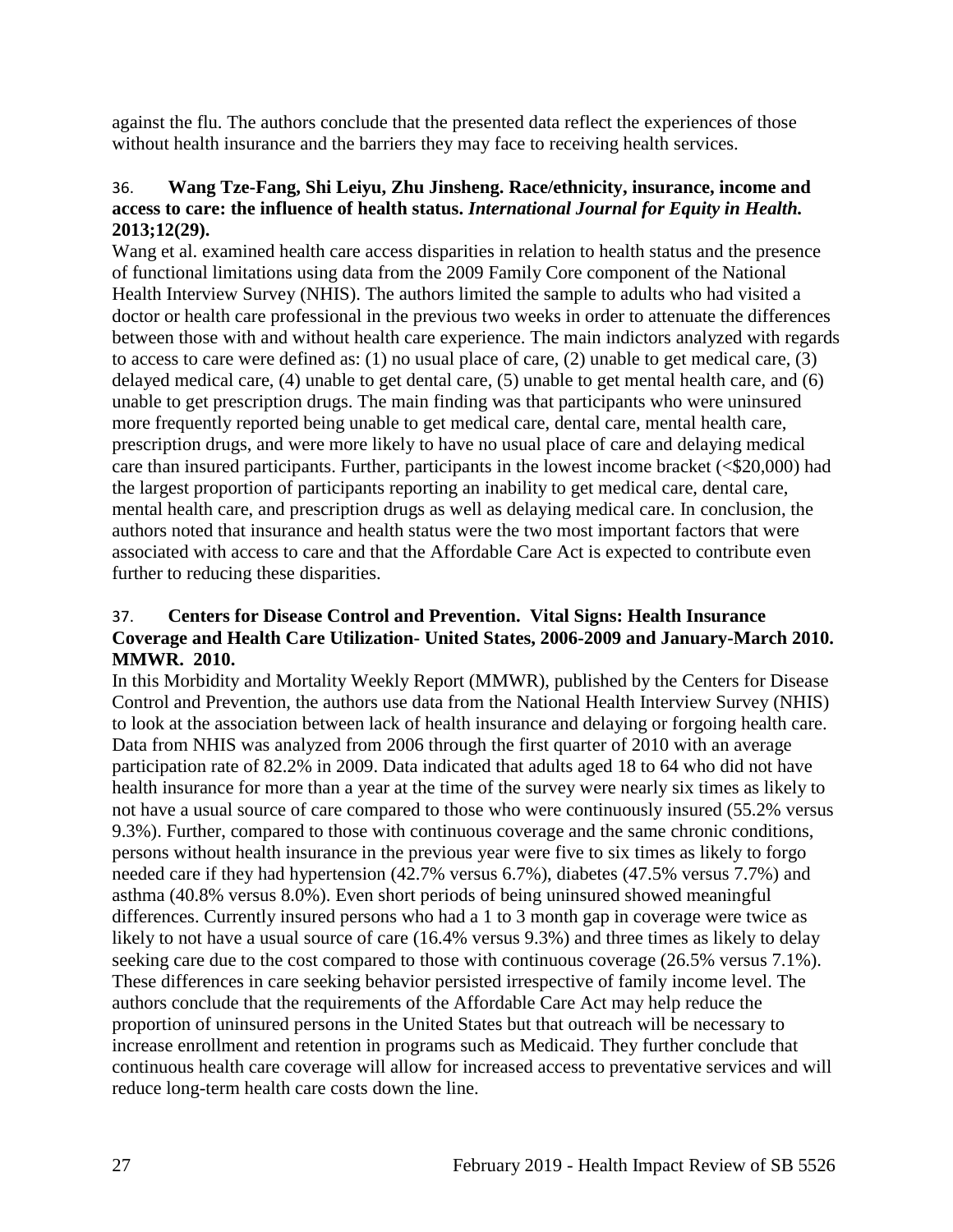### <span id="page-30-1"></span>38. **Akinyemiju T. F., Soliman A. S., Yassine M., et al. Healthcare access and mammography screening in Michigan: a multilevel cross-sectional study.** *International Journal for Equity in Health.* **2012;11(16).**

Socioeconomic status and access to healthcare may contribute to disparities in use of available mammography screening. Women of lower socioeconomic status and women living in neighborhoods of lower socioeconomic status are less likely to have mammography screening. Akinyemiju et al. analyzed data from the 2008 Michigan Sepcial Cancer Behavioral Risk Factor Survey (modeled after the Centers for Disease Control and Prevention's Behavioral Risk Factor Surveillance Survey) with women aged 40 or older to determine risk factors, family history, screening behaviors, and cancer knowledge. Access to health care was measured by health insurance status, having a usual place of care, and having a usual healthcare provider. Socioeconomic status was measured at the individual and county levels based on measures of affluence, disadvantage, and immigration. Overall, Their analysis found that having no usual source of care reduced the likelihood of receiving a mammogram by 54% (OR= 0.46, 95% CI= 0.21-0.99), having no healthcare provider reduced the likelihood of recieving a mammogram by  $68\%$  (OR=  $0.32$ , 95% CI= 0.15-0.69), and having no health insurance reduced the likelihood of recieving a mammogram by 73% (OR= 0.27, CI= 0.14-0.54). None of the county level factors (including county level socioeconomic status) were significant. The authors concluded that the primary barriers to mammography screening were lack of health insurance and not having a usual healthcare provider.

### 39. **Lu P. J., O'Halloran A., Williams W. W. Impact of health insurance status on vaccination coverage among adult populations.** *American journal of preventive medicine.*  **2015;48(6):647-661.**

Lu et al. analyzed data from the 2012 National Health Interview Survey (NHIS), which had a response rate of 61.2%. The authors used the data to estimate vaccination coverage among adults over the age of 18 by health insurance status for seven routinely recommended vaccines: influenza, pneumococcal (PPSV), tetanus and diptheria toxoid (Td) or tetnus, diptheria, and acellular pertussis (Tdap), hepatitis A (Hep A), hepatitis B (Hep B), herpes zoster (shingles), and human papillomavirus (HPV). Having health insurance was significantly associated with a greater likelihood of receiving the influenza vaccine, Td, Tdap, and PPSV, even after adjusting for age, gender, race/ethnicity, marital status, education, employment status, poverty level, number of physician contacts in the past year, usual source of care, self-reported health status, U.S.-born status, and region of residence. Further, vaccine coverage for influenza, PPSV, shingles, and HPV were two to three times higher among those with health insurance. Overall, individuals who reported having a regular physician were more likely to have received the recommended vaccines, regardless of their insurance status. The authors conclude that comprehensive strategies need to be tailored to improve vaccination coverage among adults, especially those without health insurance.

### <span id="page-30-0"></span>40. **Baicker Katherine, Taubman Sarah L., Allen Heidi L., et al. The Oregon Experiment — effects of Medicaid on clinical outcomes.** *New England Journal of Medicine.*  **2013;368(18):1713-1722.**

Baicker et al. examined the effects of health insurance coverage on health care use and health outcomes approximately 2 years after the Oregon Medicaid lottery. The Oregon Health Plan Standard is a Medicaid program for adults aged 19-64 who have an income below 100% of the federal poverty level. The program closed to new enrollment in 2004 but began a waiting list in 2008 to fill a limited number of new openings. Between March and September of 2008, approximately 30,000 people were selected through a lottery drawing from the waiting list of nearly 90,000 names. This lottery process allowed for a quasi-experimental approach to studying the effects of insurance on health with the use of a random assignment. The authors of this study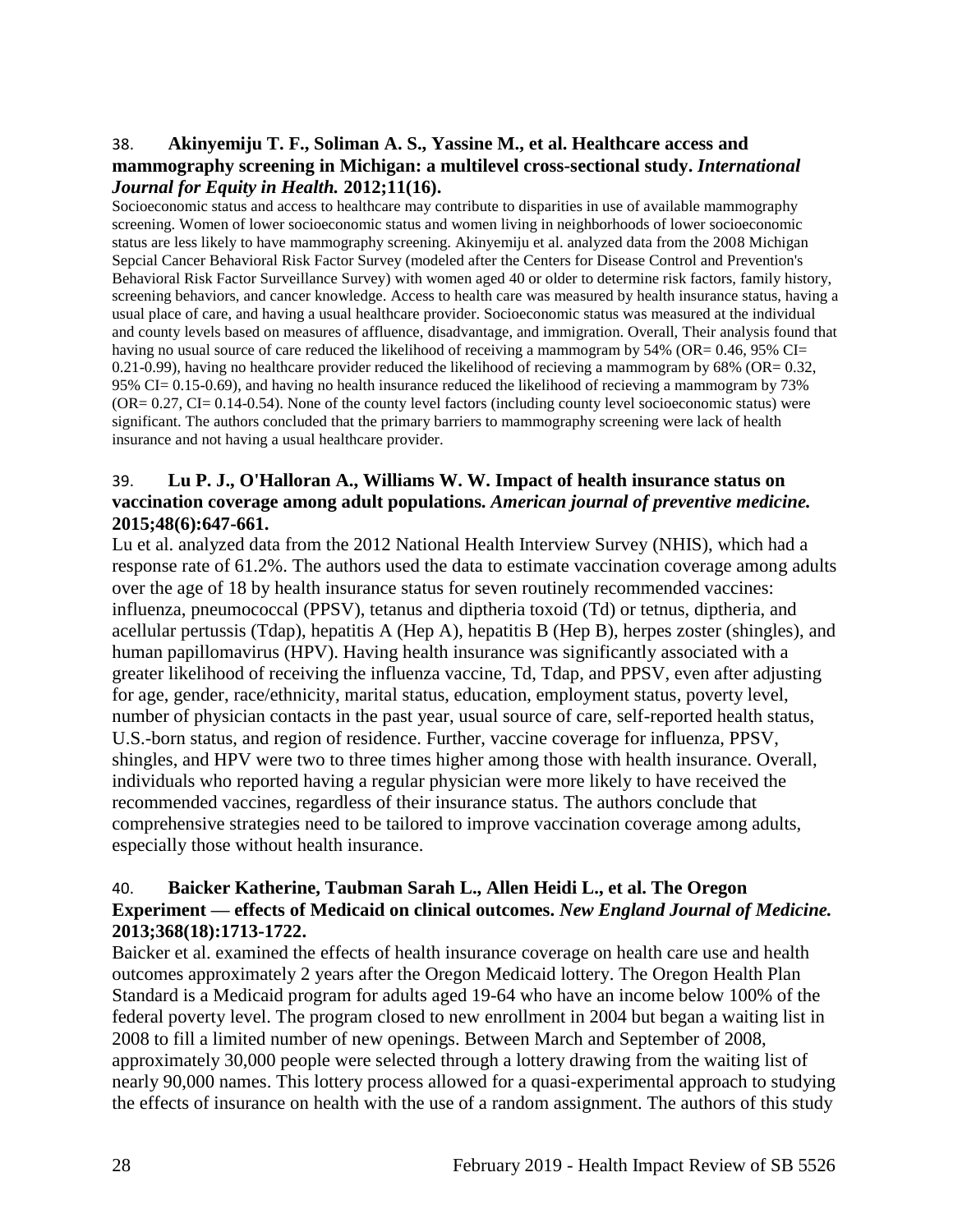interviewed a sample population of 12,229 people in Portland, Oregon, half of which were selected in the lottery and half of which were not, between September 2009 and December 2010. The findings indicated that Medicaid coverage did not have a significant effect on the prevalence or diagnosis of hypertension or high cholesterol levels but did increase the probability of a diagnosis for diabetes and the use of medications to control diabetes. Further, Medicaid coverage was associated with a substantial reduction in the risk of a positive screening for depression. Compared to those without coverage, Medicaid coverage was associated with a 7.84% increase in the proportion of people who indicated that their health was the same or better than 1 year previously. Finally, Medicaid coverage led to a reduction in financial strain from medical costs, and an increase in the number of prescription drugs received, office visits made in the previous year, perceived access to care, and use of preventative services such as cholesterol screening, mammograms, and pap smears in women. The authors conclude that while Medicaid coverage led to no significant improvements in measured physical health, it did increase access to and utilization of health care and can serve as evidence of the effects of expanding Medicaid to lowincome adults in the United States.

### <span id="page-31-0"></span>41. **Finkelstein Amy N., Taubman Sarah L., Wright Bill J., et al. The Oregon Health Insurance Experiment: evidence from the first year.** *Quarterly Journal of Economics.*  **2012;127(3):1057-1106.**

Finkelstein et al. utilize data from the Oregon Health Insurance Experiment to examine the effects of expanding access to public health insurance on health care utilization, financial strain, and health outcomes of low-income adults. The Oregon Health Plan Standard is a Medicaid program for adults aged 19-64 who have an income below 100% of the federal poverty level. The program closed to new enrollment in 2004 but began a waiting list in 2008 to fill a limited number of new openings. Between March and September of 2008, approximately 30,000 people were selected through a lottery drawing from the waiting list of nearly 90,000 names. This lottery process allowed for a quasi-experimental approach to studying the effects of insurance on health with the use of a random assignment. In this study, the authors obtained individual-level hospital discharge data for the entire state or Oregon from January 2008-September 2009. The authors matched this data to the lottery list based on information such as full name, zip code, and date of birth. In addition, the authors obtained credit records, mortality data from the Oregon Center of Health Statistics, and mailed out a supplemental survey to nearly all individuals selected through the lottery. In total, the authors were able to survey 29,834 individuals who were selected by the lottery and 45,088 who were not selected and acted as controls. The data indicate that enrollment in Medicaid is associated with an iincreased hospital admissions, outpatient visits, and prescription drug use, and increase in compliance with recommended preventative care, improvement in self-reported mental and physical health measures, perceived access to and quality of care, and overall well-being. Further, the authors found a decline in substantial out-of-pocket medical costs and total medical debts. The authors conclude that these results provide meaningful insights into the benefits of Medicaid but also call for a careful costbenefit analysis of Medicaid expansion taking into account the inputs provided in this study.

### 42. **Marino M., Bailey S. R., Gold R., et al. Receipt of preventive services after Oregon's randomized Medicaid experiment.** *American journal of preventive medicine.* **2016;50(2):161- 170.**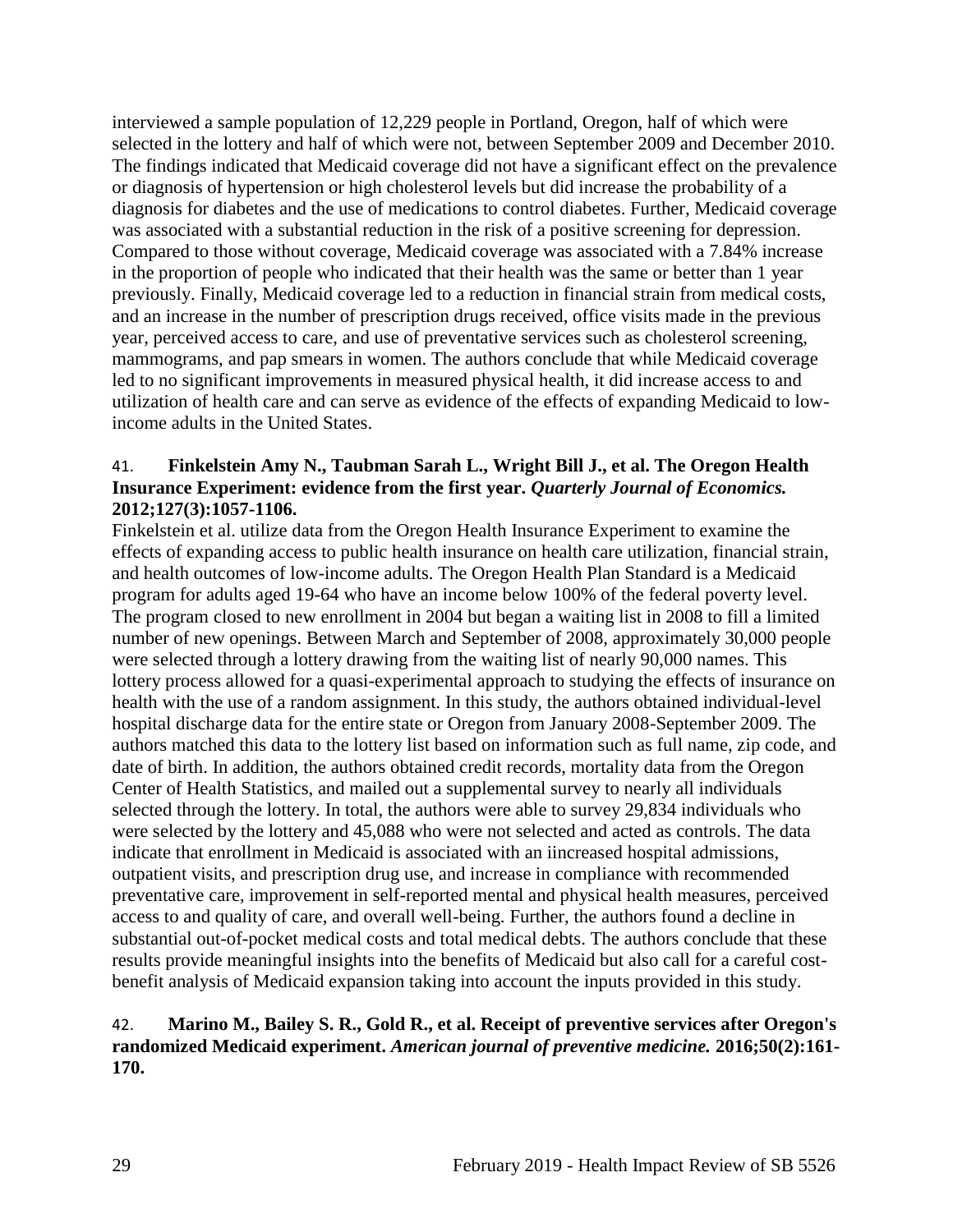Marino et al. assessed the long-term impact of the Oregon Health Insurance Experiment on the receipt of 12 preventative care services. The Oregon Health Plan Standard is a Medicaid program for adults aged 19-64 who have an income below 100% of the federal poverty level. The program closed to new enrollment in 2004 but began a waiting list in 2008 to fill a limited number of new openings. Between March and September of 2008, approximately 30,000 people were selected through a lottery drawing from the waiting list of nearly 90,000 names. This lottery process allowed for a quasi-experimental approach to studying the effects of insurance on health with the use of a random assignment. In this study, the authors probabilistically matched individuals aged 19-64 who were selected from the lottery reservation list to an individual in the Oregon Community Health Information Network (OCHIN), which is a network of health systems that supports over 300 community health centers. The total sample included in this study was 4,049 patients selected by the lottery and 6,594 patients from OCHIN who were not selected. The primary outcomes of interest were whether or not the individual had received the following services in the post-lottery period: "...screenings for cervical, breast, and colorectal cancer (fecal occult blood testing and colonoscopy); screenings for diabetes (glucose and hemoglobin A1c [HbA1c]), hypertension, obesity, and smoking; lipid screening; chlamydia testing; and receipt of influenza vaccination." The results indicate that patients who were selected by the lottery were significantly more likely to receive preventives screening services for BMI, blood pressure, smoking, Pap test, mammography, chlamydia and HbA1c. After adjusting for age and the number of chronic conditions diagnosed prior to the selection date, where appropriate, all of the previously mentioned services remained significant with the addition of fecal occult blood testing. The authors indicate that while community health centers provide quality health services for millions of uninsured and underinsured persons, continued efforts are needed to expand access to health insurance for vulnerable populations.

# <span id="page-32-0"></span>43. **Wherry L. R., Miller S. Early coverage, access, utilization, and health effects associated with the Affordable Care Act Medicaid expansions: a quasi-experimental study.**  *Annals of internal medicine.* **2016;164(12):795-803.**

Wherry et al. used data from the National Health Interview Survey (NHIS)from 2010 to 2014 to evaluate whether state Medicaid expansion was associated with changes in insurance coverage, access to and utilization of care, and self-reported health. The authors used data for adults aged 19-64 with incomes below 138% of the federal poverty level in states that did and did not expand Medicaid. Compared with nonexpansion states, respondents in expansion states reported significant increases in diagnoses of diabetes and high cholesterol but no differences in diagnoses of hypertension, access to care, health status, or mental health. Medicaid expansions were also associated with significant increases in visits to a general physician. The authors conclude that these data provide evidence that the Affordable Care Act Medicaid expansions are associated with an increase in insurance coverage and health care utilization and that fully understanding the impacts of the expansion are crucial to future policy debates.

# 44. **Ralph L. J., Brindis C. D. Access to reproductive healthcare for adolescents: establishing healthy behaviors at a critical juncture in the lifecourse.** *Curr Opin Obstet Gynecol.* **2010;22(5):369-374.**

Ralph and Brindis (2010) present a review of recent research on adolescent's access to reproductive healthcare, identifying a number of structural and perceived barriers: insurance status, primary care providers, adolescent's knowledge, and provider perceptions. Insurance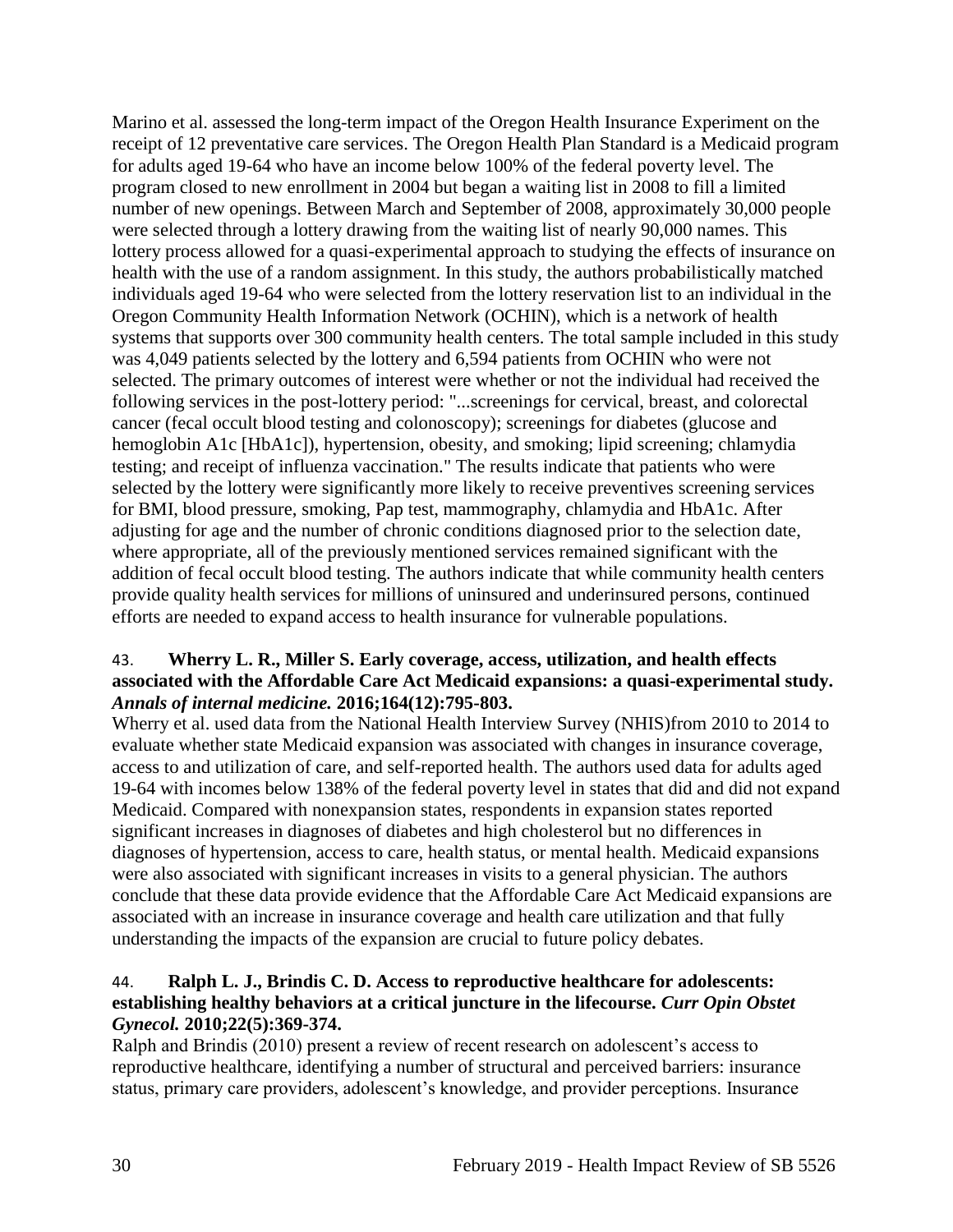status is a barrier to adolescents seeking care, with those uninsured receiving inconsistent and inadequate care. Among adolescents who do see a provider regularly, pediatricians are the main source (age  $\leq$ 14) or a large source (age >14) of that care, yet the quality and comprehensiveness of reproductive services varies substantially, with most pediatricians not providing the full range of appropriate services. Adolescents often lack the knowledge to navigate the healthcare system, have a fear of disclosure of confidential information, and are uncertain about their ability to receive services without parental consent. Providers' limitations include perceive inadequacies in their training, lack of ability to provider confidential care, and concern about legal restrictions on confidentiality. Authors recommend that healthcare providers must play a critical role in providing care and developing new models for adolescents to access reproductive healthcare.

### 45. **Goodman M., Onwumere O., Milam L., et al. Reducing health disparities by removing cost, access, and knowledge barriers.** *Am J Obstet Gynecol.* **2017;216(4):382 e381- 382 e385.**

Goodman et al conducted a secondary analysis on the Contraceptive CHOICE Project database to determine the effect of removing barriers to access (cost, availability, and education) for longacting reversible contraception (LARC) among White and Black adolescent girls (aged 15-19). The results revealed drastic reductions in overall pregnancy rates, and elimination of disparities due to race. The authors conducted secondary analysis of Contraceptive CHOICE Project database, and compared it with data from National Vital Statistics reports and National Survey of Family Growth. CHOICE is a longitudinal cohort study of sexually active girls and women ( $n =$ 9256) age 14-45 in St. Louis, MO. Authors selected girls age 15-19 for their analysis. Participants were informed and educated about long-acting reversible contraception (LARC), including the efficacy, side effects, benefits and risks associated with each method. Participants chose the method, and were offered same-day insertion at no cost. Analysis of the national data revealed a national decline in teen pregnancies, with larger decreases seen in White teens. On average, Black teens had 2.5 times the rate (RR, 2.5) of unintended pregnancy as White teens. In the CHOICE program, pregnancy rates were drastically lower than national averages among both Whites and Blacks: 18.2 pregnancies per 1000 in 2008-09 combined in CHOICE compared to 158.5 and 145.9 in 2008 and 2009 nationally. By 2012-2013, there was essentially no disparity in pregnancy rates by race in the CHOICE participants (RR, 0.95) compared to the national average (RR, 2.5) and compared to CHOICE participants at the beginning of the study (RR, 3.7). This analysis indicates that not only are cost, availability, and education barriers to accessing LARC, but that these barriers are more prevalent for Black teens that White. Eliminating these barriers is possible and will have a significant and large effect on teen pregnancy rates.

46. **Ferrer Harriet Batista, Trotter Caroline, Hickman Matthew, et al. Barriers and Facilitators to HPV vaccination of young women in high-income countries: a qualitative systematic review and evidence synthesis.** *Bio Medical Center Public Health.* **2014;14(700).** Ferrer et al conducted a qualitative systematic review and evidence synthesis to understand factors affecting decision-making of HPV vaccination of young women. Forty-one studies were included in the review, with the majority from the US ( $n = 24$ ), and the rest in other high-income countries. Research was conducted in healthcare, community, school, and government settings, with participants including parents, healthcare professionals, and young women. The decision to vaccinate girls against HPV is largely influence by policymakers, physicians, and parents; girls themselves have very little influence over the decision. The authors grouped the influencing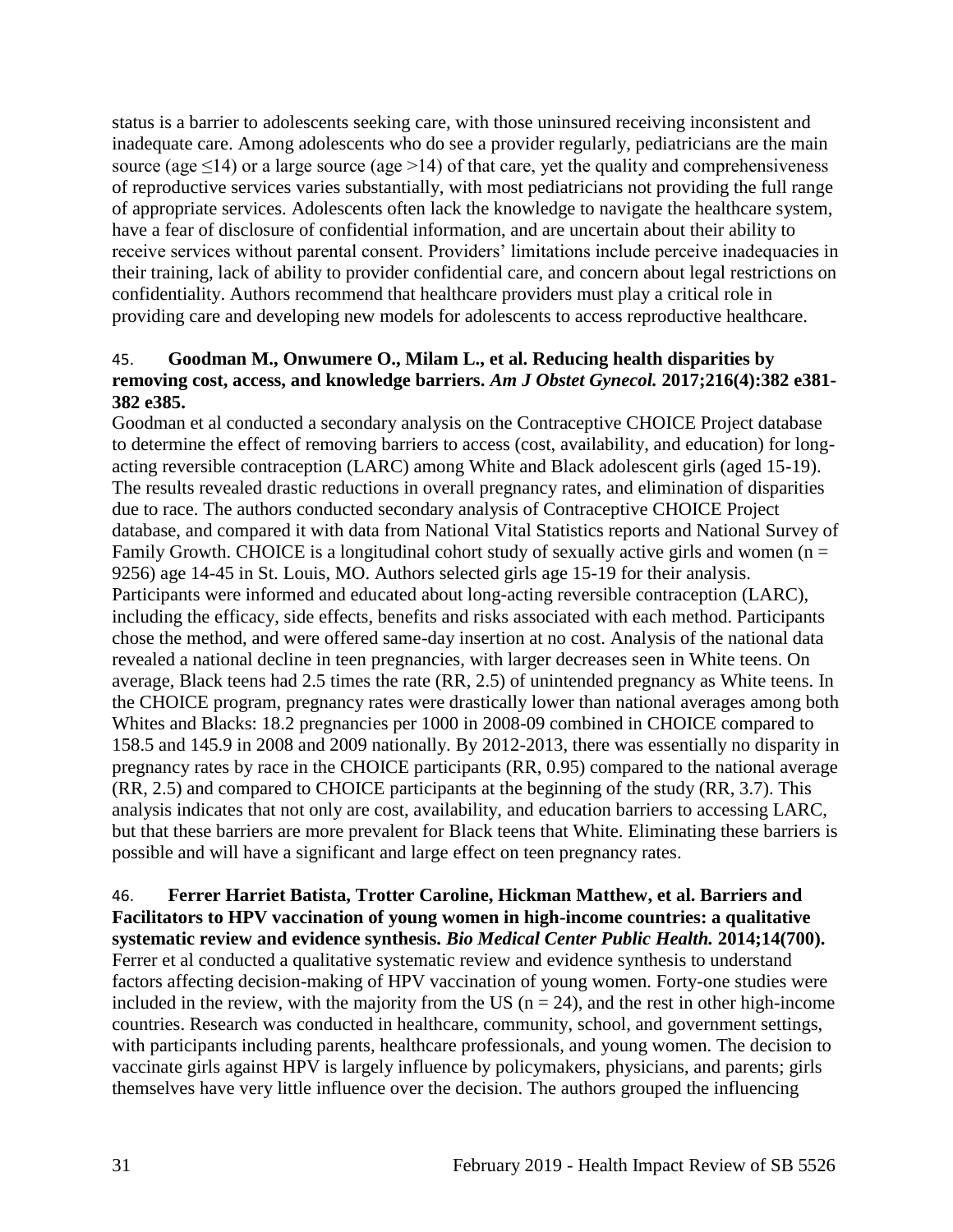factors and barriers into the following groups: financial considerations, sexual mores (social norms and values surrounding sex), trust (in vaccination programs and providers), and consent. There were racial disparities in uptake of the HPV vaccine, with racial and ethnic minority girls receiving the vaccine less often. The authors postulate that in the US, African Americans may lack trust in healthcare professionals due to a history of racism and mistreatment. Judgments by healthcare professionals about whether or not to recommend the vaccine had an especially large impact on a young woman's access to the vaccine. This decision was based on cultural values, assumptions about the family's values, and race (providers are less likely to recommend to ethnic minorities). The authors recommend addressing the issues of provider recommendation and need for parental consent, as these were regarded as the largest barriers to vaccination.

### 47. **Suzuki R., Krahn G., Small E., et al. Multi-level barriers to obtaining mammograms for women with mobility limitations: post workshop evaluation.** *Am J Health Behav.*  **2013;37(5):711-718.**

OBJECTIVES: To assess the barriers and facilitators to mammogram use in middle aged women with mobility limitations who had completed an educational workshop, Promoting Access to Health Service (PATHS), on clinical preventive services. METHODS: Women aged 40 to 64 with mobility impairments who reported not receiving a mammogram in the last 2 years were randomly assigned to a PATHS workshop and received follow-up monthly phone call interviews over 6 months. RESULTS: Individual (eg, comorbidities, family responsibilities), interpersonal (eg, unclear provider communication, negative history), and environmental (eg, healthcare availability, insurance coverage, finances) factors were identified as unsolved barriers and potential facilitators (eg, reminders, physical proximity), to obtaining a mammogram. CONCLUSIONS: A multi-level intervention approach is required to promote mammogram use by women with disabilities.

### 48. **Swaine J. G., Dababnah S., Parish S. L., et al. Family caregivers' perspectives on barriers and facilitators of cervical and breast cancer screening for women with intellectual disability.** *Intellect Dev Disabil.* **2013;51(1):62-73.**

Swaine et al (2013) interviewed caretakers of women with intellectual disabilities about barriers to cancer screenings. The interviewers conducted 20-60min semi-structured qualitative interviews of female familial caregivers (n=32). The barriers were analyzed by screening type: breast exam, mammogram, pelvic exam and Pap test. Breast exams and mammography: The most common reason for not receiving a breast exam was the caretaker's belief that it was unnecessary. Of the women who were old enough to require a mammogram but had not received one, the caretaker reported that the woman was uncomfortable with the procedure or that the caretaker had not yet scheduled the exam. Pelvic exams and Pap tests: The most common reason for nonreceipt was lack of sexual activity, and belief that the test was unnecessary for women with intellectual disabilities. Many women with intellectual disabilities were uncomfortable with pelvic exams (due to embarrassment, feeling a lack of privacy, or fear of physical pain), but having a doctor or caregiver explain the procedure improved comfort. For receipt of healthcare in general, caretakers most commonly reported that issues with Medicare coverage prevented access.

# <span id="page-34-0"></span>49. **Nosek Margaret A., Simmons Darrell K. People with Disabilities as a Health Disparities Population: The Case of Sexual and Reproductive Health Disparities.**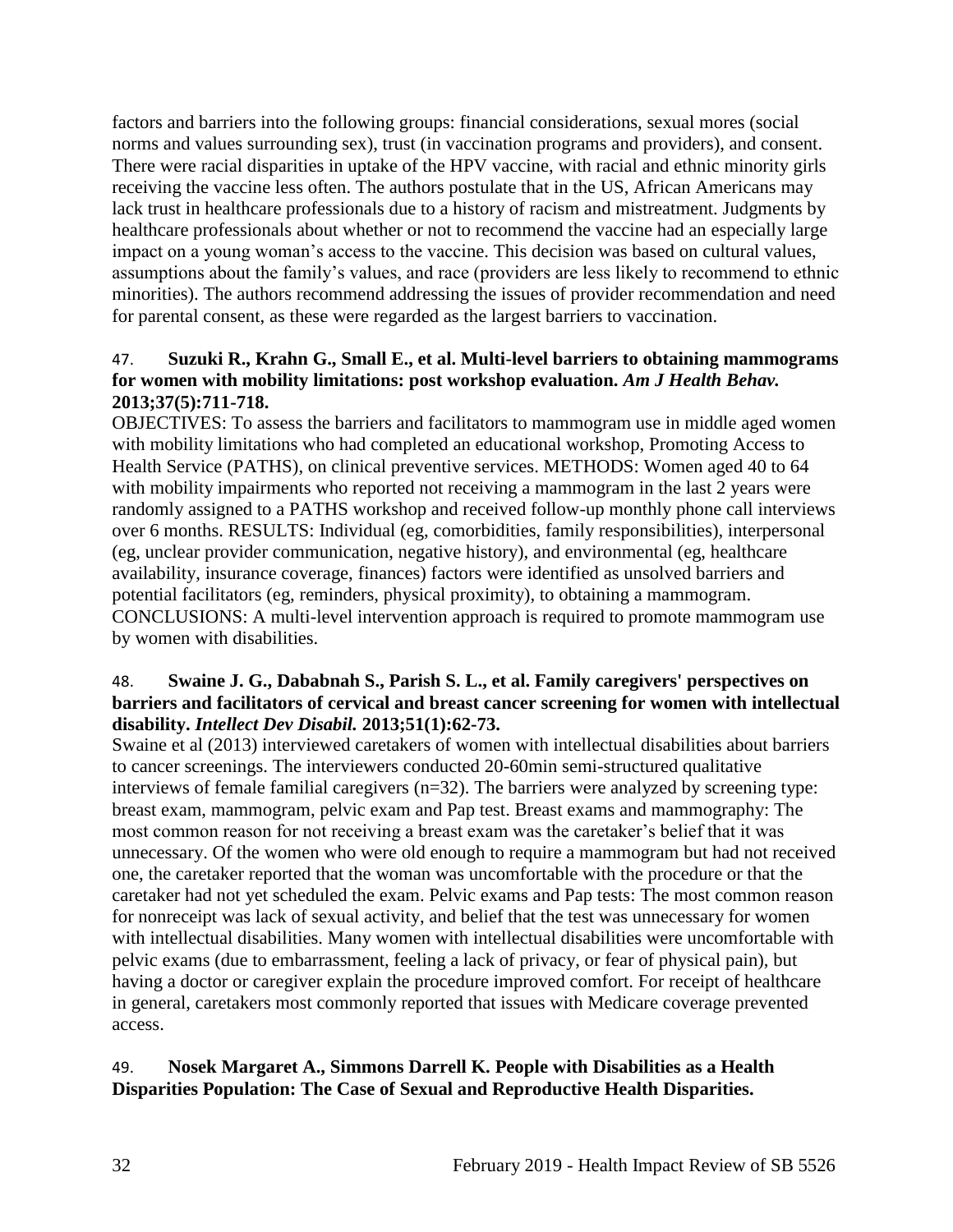### *Californian Journal of Health Promotion.* **2007;5(Special Issue (Health Disparities & Social Justice)):68-81.**

Authors Nosek and Simmons (2007) look into the characteristics and causes of sexual health disparities in people with disabilities, and offer six recommendations. Many health disparities for those with disabilities are due to misconceptions both generally and held by health care providers. There is the assumption that all disabled people are unhealthy, public health should only focus on prevention of disabling conditions, and the lack of perceived need for a standard defininition of disability, among many others. Specifically in the context of sexual health, those who are disabled are perceived to be asexual, unable to have sex, and not in control of their sexual desires. Pregnancy is not perceived as an option or concern for disabled women. Disaprities may also be caused due to lack of access to the same formal education as nondisabled people, where many non-disabled people receive their sex education. Healthcare providers receive very little training on disability and especially lack knowledge of sexuality in the context of disability. Structural barriers also include lack of accessible facilities, limitations in insurance coverage/reimbursement, and insurance requirements such as seeing a primary care provider for a referral. The authors offer the following six approaches to eliminate such disparities: 1) include education on wellness in the context of disability in the formal education received by health care providers. 2) empower people with disabilities. 3) promote compliance with the ADA. 4) remove barriers to participation of people with disabilities in research and education. 5) recognize people with disabilities as a health disparities population and consider their issues in national health care policy. 6) improve media coverage of disability health issues and the portrayal of healthy and successful people with disabilities.

50. **Gynecologists The American College of Obstetricians and, Gynecologists The American Congress of Obstetricians and. Increasing Access to Contraceptive Implants and Intrauterine Devices to Reduce Unintended Pregnancy. In: Group CoGPL-ARCW, ed. Washington, DC: The American College of Obstetricians and Gynecologists; 2018.** This Committee Opinion from The American College of Obstetricians and Gynecologists's Committee on Gynecologic Practice's Long-Acting Reversible Contraception Working Group provides guidance to Obstetricians-gynecologists to encourage consideration of implants and intrauterine devices for all appropriate candidates, including nulliparous women and adolescents. The committee notes, "[t]he convenience and subsequent high continuation rates of LARC placement immediately postpartum or after second-trimester abortion may outweigh the disadvantage of higher IUD explusion rates." Additionally, "[t]he uptake of immediate postpartum LARC has been slowed by the difficulties hospitals and obstetrician-gynecologists encounter in receiving reimbursement and payment for devices and services separate from the global fee for delivery."

# <span id="page-35-0"></span>51. **Mitra M., Smith L. D., Smeltzer S. C., et al. Barriers to providing maternity care to women with physical disabilities: Perspectives from health care practitioners.** *Disabil Health J.* **2017;10(3):445-450.**

Mitra et al (2017) conducted interviews in order to characterize providers' views of the barriers to providing maternity care to women with disabilities, as well as provide recommendations for reducing barriers. The authors conducted semi-structured phone interviews with 14 healthcare providers who provider maternity care to women with physical disabilities. The providers had an average of 22 years of experience in specialties including obstetrics/gynecology, maternal-fetal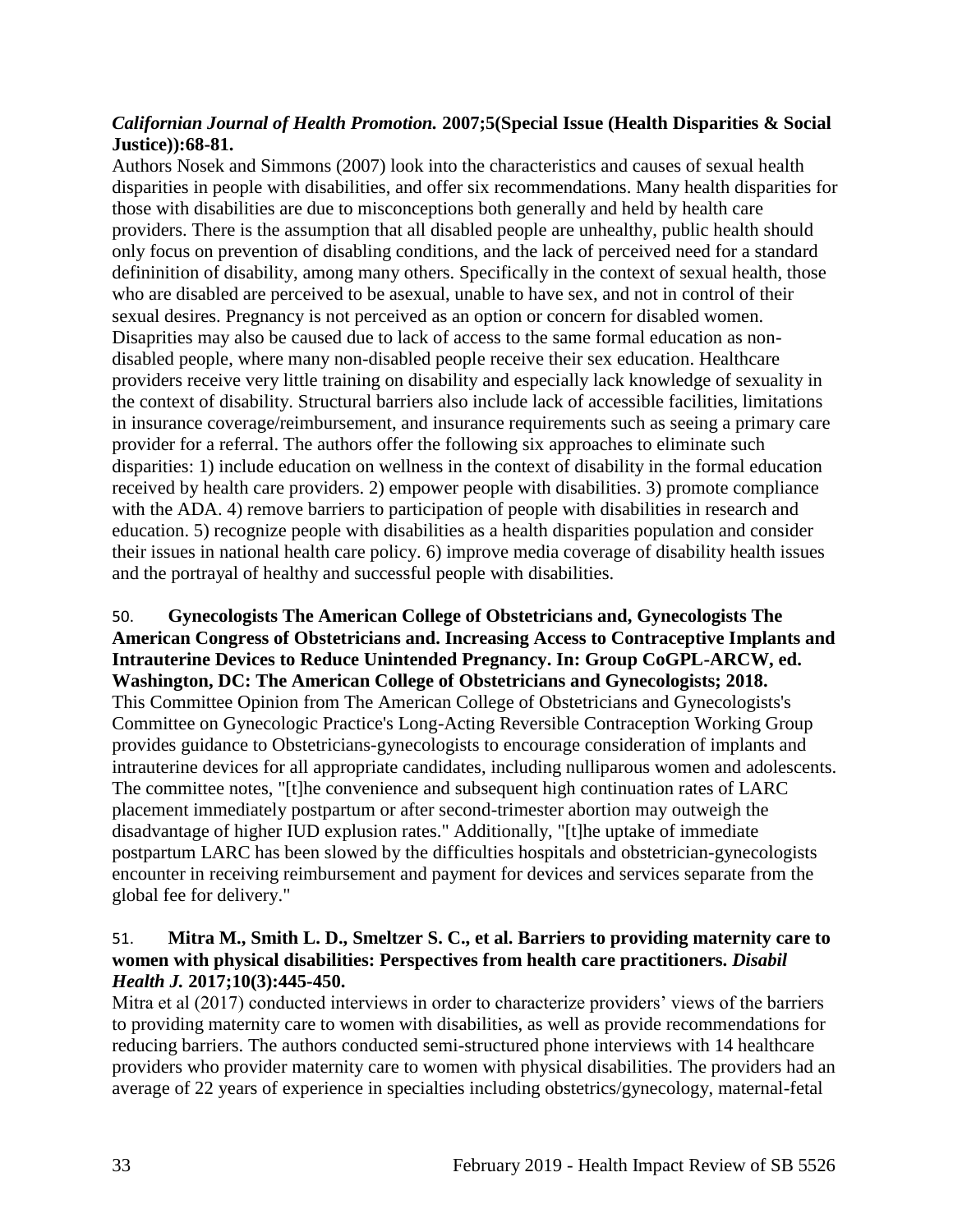medicine, certified nurse midwifery, and medical genetics, and saw a varying volume of women with disabilities. Each interview lasted about 45min, and focused on both the perceptions of barriers to providing care to patients with disabilities for maternity care and birth, as well as perceptions on developing guidelines to address such barriers. The authors identified four levels of barriers: practitioner, clinical practice, system, and lack of scientific evidence. Practitioner: lack of training/education related to maternity care and general needs for women with disabilities, unwillingness or lack of confidence in providing services, inadequate coordination of care between providers. Clinical practice: inaccessible equipment and facilities, and lack of training/education of office staff related to maternity care for women with disabilities. System: lack of time, and insurance reimbursement policies (e.g. low payment rates and complex reimbursement processes). Lack of Scientific Evidence: lack of maternity practice guidelines for women with disabilities, lack of disability-specific clinical research, and lack of research on interactions between disability and pregnancy. The authors highlight the importance of not only making maternity clinics and equipment physically accessible to women with disabilities. More importantly, they emphasize the need for education and training of healthcare providers and clinic staff and further clinical research specifically on the effects of specific disabilities on pregnancy. Research and education should lead to the development of practice guidelines as well as reduction in provider biases. This study does not capture the perceptions of providers who choose not to or are unable to provide maternity care to women with disabilities, and thus may not accurately reflect barriers that prevent providers from providing this care.

# <span id="page-36-0"></span>52. **Bahn K, Kugler A, Mahoney M, et al. Linking Reproductive Health Care Access to Labor Market Opportunities for Women. Center for American Progress; 2017.**

This Center for American Progress report examines the relationships between economic status and reproductive health. The report concludes that, "women's economic empowerment, as measured by women's labor force participation, earnings, and mobility, is correlated with stronger measures of upholding reproductive rights and health care access." They found that states with better access to reproductive health care also have the greatest economic opportunity for women. Low-income women face barriers due to lack of insurance and restrictive state laws that have economic implications (e.g. requirements that women have multiple doctors offices or unnecessary waiting period before recieving an abortion result in additional costs for travel, child care, missed work, etc.). These barriers "affect those who already have the least resources and face the most barriers to recieving medical care, exacerbating economic inequality." While income is a barrier to accessing reproductive heatlh care, recieving reproductive health care also impacts a women's future economic opportunities. For example, access to contraception and abortion "has serious economic consequences for women, in both immediate costs as well as long-term effects on economic stability and progress." This suggests that the relationship between socioeconomic status and access to reproductrive health care is cumulative and cyclic.

# <span id="page-36-1"></span>53. **Zimmerman M. S. Information Poverty and Reproductive Healthcare: Assessing the Reasons for Inequity between Income Groups.** *Social Work in Public Health.*  **2017;32(3):210-221.**

Zimmerman provided a summary of the literature examining the relationship between socioeconomic status and access to reproductive health care services. Her literature review identified barriers including, women's attitudes and beliefs; knowledge of services; lack of social support; transportation; clinic environment; existing laws and legislation; cost of care;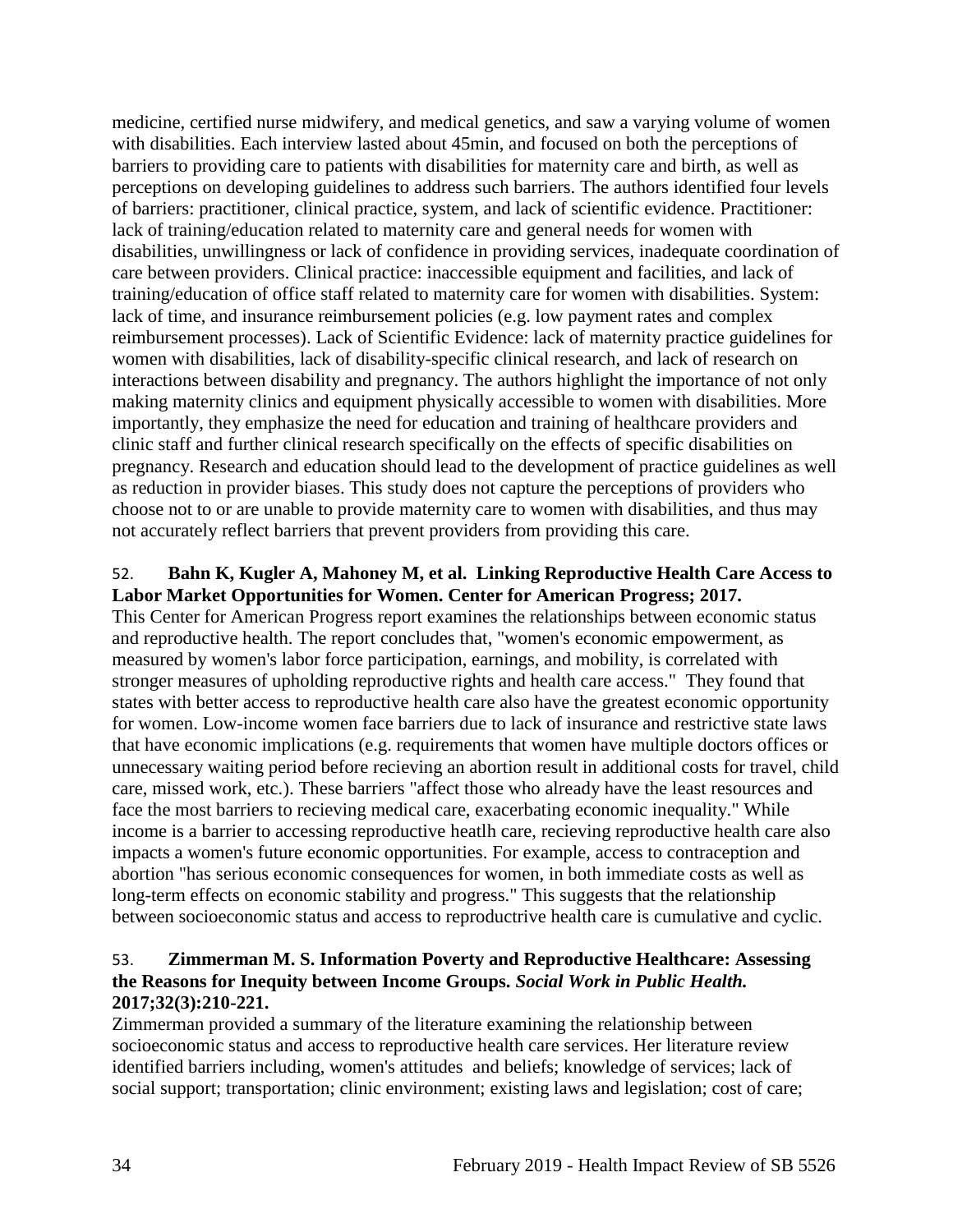insurance status; communication with healthcare workers; gender inequality; and intimate partner violence. She states that, "it is commonly known that in the United States women who are of low-income do not access reproductive healthcare services to the same advantage as women who are of higher income." She also cites previous research suggesting that income is a greater predictor of access to healthcare than race, and that low-income women were less likely to access reproductive care than higher-income women. As part of this study, Zimmerman completed 15 in-depth interviews with women of various socioeconomic status to determine barriers to accessing reproductive healthcare services and information. She conducted semistructured interviews with women in North Carolina to learn about how women seek reproductive healthcare, their experiences, and barriers to accessing care. Ten of the interviews were completed with women with an income below 200% of the federal poverty limit. She took extensive notes during the interview process, coded and analyzed all responses, and presented results by theme, following best practices for qualitative research. Despite use of best practices, this study has three main limitations, including small sample size, low generalizability, and the use of general or theoretical questions, rather than asking specifically about personal experience. Based on her in-depth interviews, she concluded that the primary barriers low-income women face in accessing reproductive health care include: clinical staff attitudes, knowledge of care available, cost of care, and lack of insurance. Zimmerman offers two solutions to address these barriers: 1. Work with social workers to increase awareness of and education about available healthcare and services within communities: 2. Train medical providers to positively engage with patients to improve understanding.

### <span id="page-37-0"></span>54. **Association National Family Planning & Reproductive Health. Policy Brief--Title X: Helping Ensure Access to High-Quality Care. 2015.**

Title X of the Public Health Service Act was enacted in 1970 and is known as the "national family planning progarm." It is the only federal funding source for family planning services in the United States, and provides "high-quality family planning services and related preventive health care to low-income and uninsured individuals who may otherwise lack access to health care." Funding provides care for both men and women regardless of ability to pay, insurance status, or immigration status. Approximately 70% of Title X patients have incomes below 100% of the Federal Poverty Level and 63% are uninsured. This policy brief outlines service by socioeconomic status, insurance status, race and ethnicty, and geography. It states that women, women of color, immigrant women, and women living in rural or frontier areas are less likely to have health insurance. An estimated 40% of women of reproductive age with low-incomes lacked health insurance. Of all women without health insurance, 39% are immigrants due to "policies and regulations restricting access to public and private health insurance as well as the overrepresentation of immigrants in jobs unlikely to provide health insurance."

# 55. **Nahata Leena, Quinn Gwendolyn P., Caltabellotta Nicole M., et al. Mental Health Concerns and Insurance Denials Among Transgender Adolescents.** *LGBT Health.*  **2017;4(3):188-193.**

Nahata et al. conducted a retrospective medical record review (2014-2016) to examine: "(1) the prevalence of mental health diagnoses, self-injurious behaviors, and school victimization and (2) rates of insurance coverage for hormone therapy, among a cohort of transgender adolescents at a large pediatric gender program, to understand access to recommended therapy." Researchers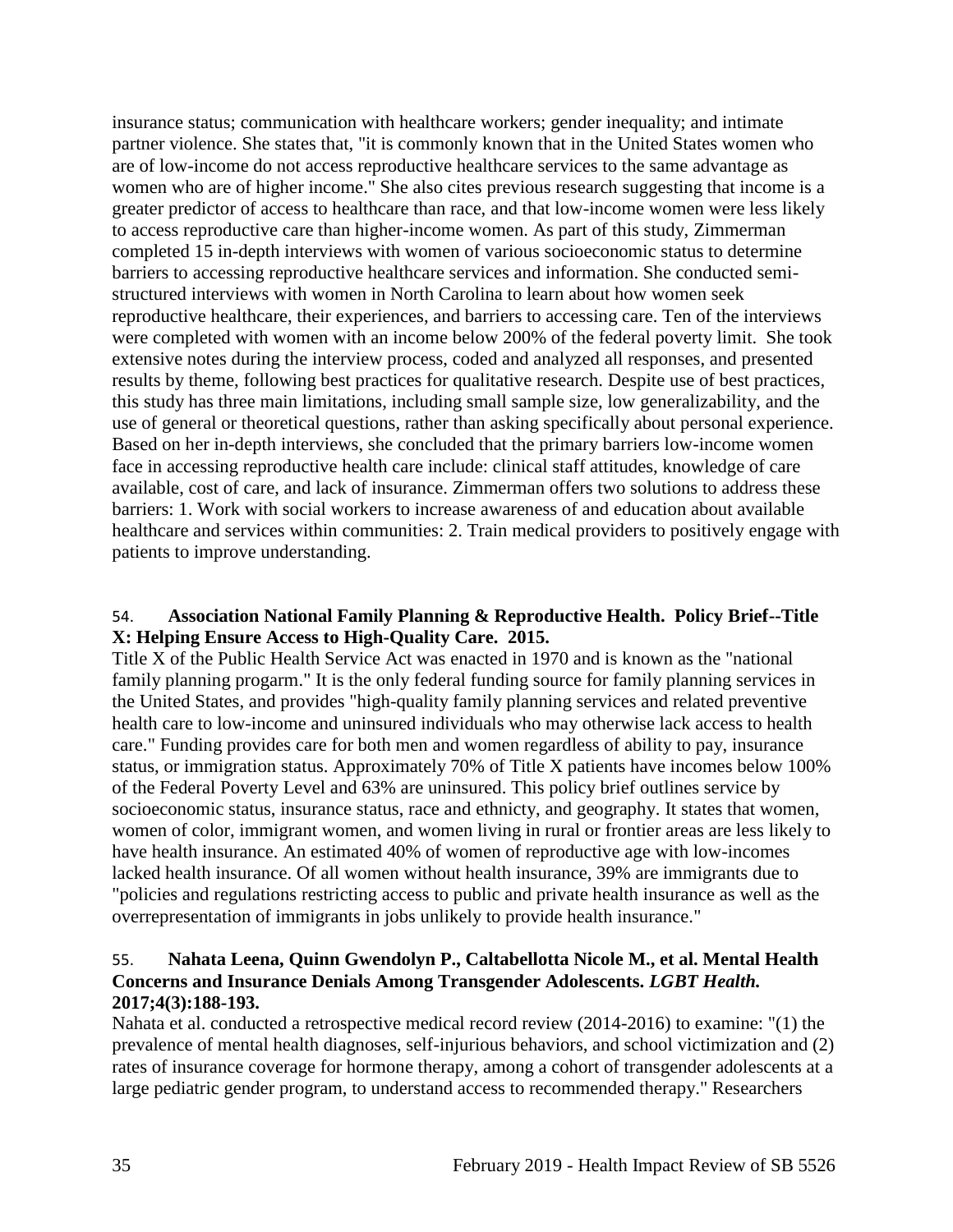identified 79 records (51 transgender males, 28 transgender females) that met inclusion criteria (mean age: 15 years, range 9-18). According to authors, gonadotropin-releasing hormone (GnRH) analogues, or "puberty blockers," are often recommended in the early stages of puberty to "prevent or alleviate dysphoria, by averting permanent changes to the body that misalign with identified gender." While long-term outcome data have not yet been collected in the U.S., "a Dutch group found that adolescents managed in a multidisciplinary healthcare setting with puberty suppression followed by gender affirming hormone therapy had similar mental health out comes to those observed in the general population." Data indicate decreases in depressive symptoms, reduced behavioral and emotional problems, and an improvement in general functioning among adolescents following administration of puberty blockers. Authors cite evidence that "socially transitioned prepubertal transgender children had similar mental health outcomes as age-matched controls." Review of medical records found 92.4% of patients had been diagnosed with one or more of the following mental health conditions: depression, anxiety, PTSD, eating disorders, ASD, and bipolar disorder. Additionally, 74.7% of subjects reported suicidal ideation, 55.7% exhibited self-harm, and 30.4% had a history of at least one suicide attempt. Of the 27 patients prescribed GnRH analogues, 8 (29.6%) received insurance coverage (median age: 15.3 years, range: 12.8-17.3 years) and began therapy. One patient who did not receive insurance coverage paid out of pocket. "Of the remaining 18 patients, 2 had no documented information about coverage and 16 were denied coverage (mean age: 15.3 years, range: 10.8-18.8 years) and could not start treatment." Of the 16 patients who were denied insurance coverage for GnRH analogues, "4 subsequently had documentation of beginning gender-affirming hormone therapy; the median time between...insurance denial and start date for hormone therapy was 9 months (range: 8-20 months)." Despite the cohort's high risk for suicide attempts, suicidal ideation, and self-harm and clear recommendations from professional organizations as to the importance of hormonal therapy, insurance companies denied access to puberty blockers for the majority of transgender adolescents in this study. Authors conclude, low insurance coverage rates and prohibitively high out-of-pocket costs for puberty suppression leaves many youth unable to access treatment.

#### <span id="page-38-0"></span>56. **Kates Jen, Ranji Usha, Beamesderfer Adara, et al. Health and Access to Care and Coverage for Lesbian, Gay, Bisexual, and Transgender Individuals in the U.S.: The Henry J. Kaiser Family Foundation; 2015:1-27.**

This Kaiser Family Foundation issue brief provides an overview of the challenges sexual and gender minorities experience in accessing health care. The analysis categorizes barriers as structural, economic, or social and examples include gaps in insurance coverage, cost-related hurdles, and poor treatment from health care providers, respectively. Authors also discuss the intersection of sexual orientation and gender identity with other factors (e.g., sex, race/ethnicity, and class) that shape an individual's health, access to care, and experience with the health care system. The brief also details recent changes within the legal and policy landscape that have increased access to care and insurance for LGBT individuals and their families (i.e., passage of the Affordable Care Act [ACA]; the 2013 U.S. Supreme Court [Court] ruling on the Defense of Marriage Act [DOMA; U.S. v. Windsor]; and 2015 Court ruling recognizing same-sex marriages [Obergefell v. Hodges]). For example, prior to the Windsor ruling, "same-sex married couples were only able to obtain coverage for their spouse as a domestic partner, if their employer provided such coverage, and these benefits were considered taxable income." Evidence indicates 39% of firms that offered health insurance provided benefits to unmarried same-sex domestic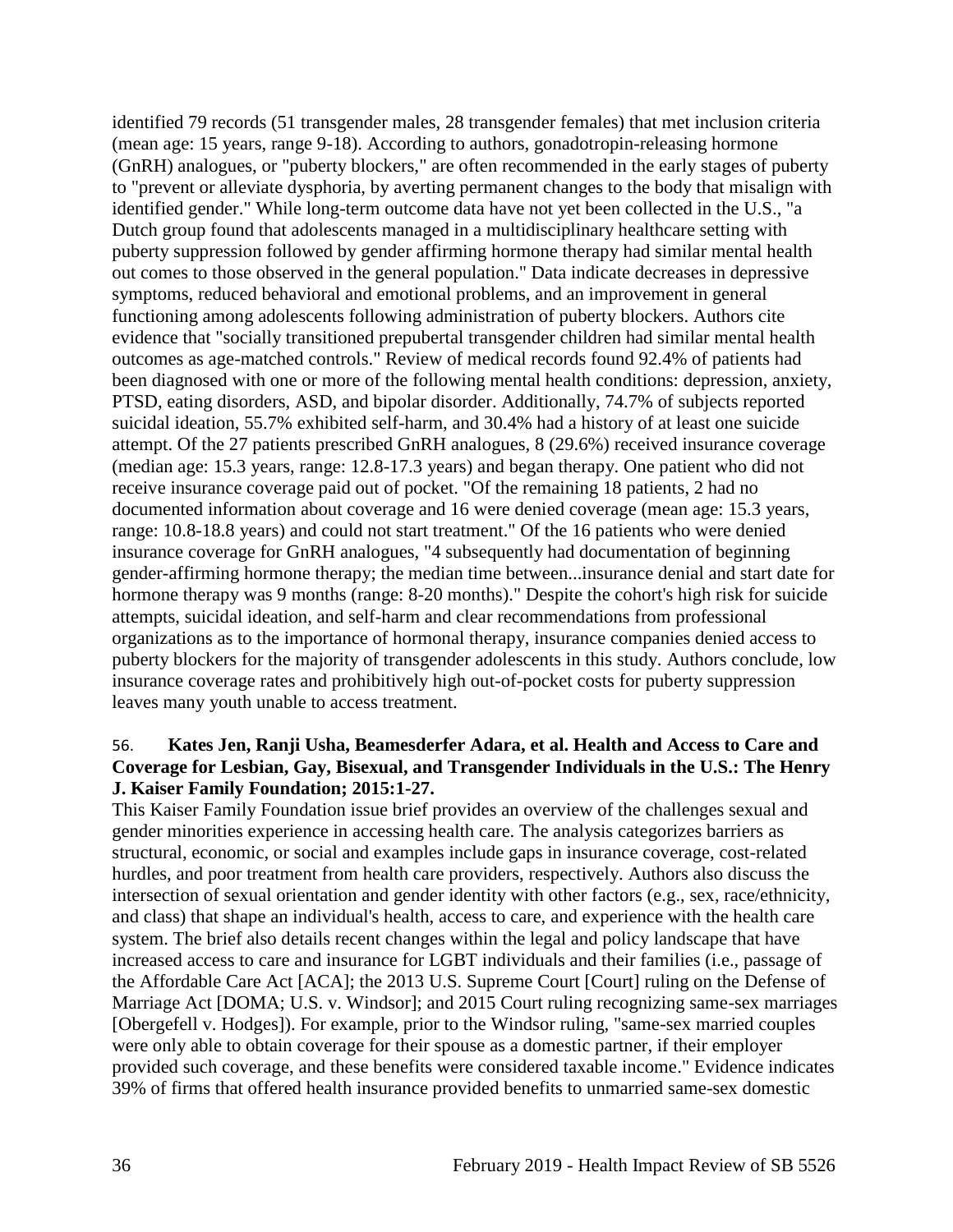partners in 2014, an 18% increase from 2009. The *Obergefell* and *Windsor* rulings mean that "married same-sex couples no longer face a higher tax burden at the federal and state levels." These rulings also expanded coverage to same-sex couples within federal and state insurance markets. However, neither decision is binding on employers. Therefore, "there remains some question about whether employers can legally limit spousal coverage to opposite-sex spouses." According to many experts, offering health benefits to opposite-sex spouses but not to same-sex spouses would likely violate Title VII of the Civil Rights Act, which prohibits discrimination based on sex. Authors also discuss barriers to care experienced by the transgender population, which is much more likely to live in poverty and less likely to have health insurance than the general population. One survey found that 48% of transgender respondents had postponed or went without care when they were sick because they could not afford it. Additionally, authors found evidence that "many health plans include transgender-specific exclusions that deny transgender individuals coverage of services provided to non-transgender individuals, such a surgical treatment related to gender transition, mental health services, and hormone therapy."

### 57. **Puckett Jae A., Cleary Peter, Rossman Kinton, et al. Barriers to Gender-Affirming Care for Transgender and Gender Nonconforming Individuals.** *Sexuality Research and Social Policy: Journal of NSRC.* **2017(August).**

Puckett et al. examined rates of trans/gender nonconforming (TGNC) individuals pursuing or desiring to pursue different forms of gender-affirming care as well as qualitative responses regarding barriers encountered. Researchers conducted an analysis of data from an ongoing research study evaluating the impact of stigma on psychosocial issues effecting TGNC individuals. Data were collected during the baseline survey of the daily diary study and a onetime survey. Participants included 256 TGNC individuals (78.9% White, ages 16-73, Mean age = 28.4). Among participants, 61.3% were receiving hormone therapy, 22.7% had undergone top surgery (chest reconstruction), and 5.5% had undergone bottom surgery (vaginoplasty, phalloplasty, metoidioplasty, or other specific procedures). Authors cite evidence that TGNC individuals experience discrimination within health care setting in many forms, including "misgendering or being referred to as an inappropriate gender (e.g., being referred to as a man/male when a person is female identified) in providers' offices, unnecessarily invasive scrutiny into patients' personal lives, and outright denial of care to TGNC patients." GNC individuals face many of the barriers to care that transgender men and transgender women do, but lack of knowledge and education related to genderqueer or non-binary identities can limit patient access to quality care. Overall, 166 participants reported barriers to pursuing hormone therapy, 134 participants reported barriers to top surgery, 85 reported barriers to bottom surgery, and 22 reported barriers to puberty blockers (note, few participants considered puberty blockers, possibly due to age). Responses were grouped thematically into barriers. The financial cost of care was the most commonly cited barrier to receiving gender-affirming care (i.e., cost of lab work, doctor's visits, therapist visits to receive a letter of support for obtaining hormone therapy or surgeries). Insurance was the next most commonly endorsed barrier often coupled with challenges to employment. Even those with insurance experienced barriers including, having limited providers, having transgender specific exclusions, limiting the total expenditures on transgender-related healthcare to amounts below the cost of procedures. Limited availability of care (i.e., lack of competent providers willing to care for TGNC patients) often caused travelrelated challenges to access services. Other barriers discussed include: bias and stigma from medical professionals (i.e., physicians, nurses, office staff, pharmacy staff); lack of provider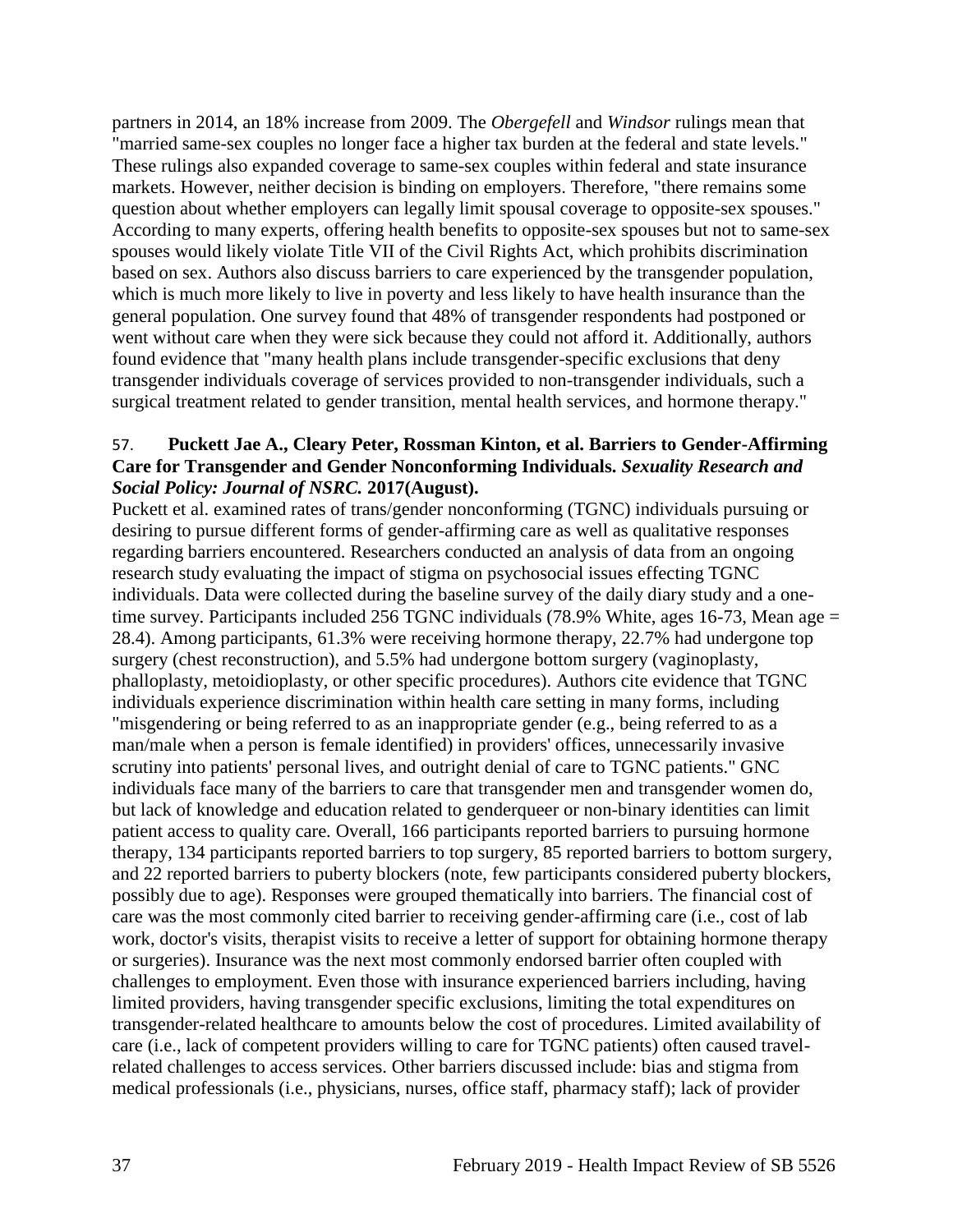education (e.g., feel the need to educate their providers about care needs); unnecessary exams (e.g., breast exams); mental health professionals as "gatekeepers"; requirements related to diagnoses (e.g., Gender Identity Dysphoria) and letters of recommendation from a psychologist and psychiatrist; lack of social support and fear of repercussions (i.e., family); fear of ridicule and discrimination; concern about quality of outcomes; lack of information about genderaffirming care; having other medical issues also presents barriers; age and timing of care (e.g., parental consent requirements, physician bias, lack of knowledge of puberty blockers). Authors state that "[g]iven the benefits of gender-affirming care, it is important to assess and overcome the barriers that prohibit TGNC individuals from pursuing services, if they choose to do so." Authors recommend providers and frontline staff improve cultural competency to work with all patients (e.g., preferred language, resources, and protocol changes), professional organizations (e.g., institute guidelines for working with TGNC patients), state and federal polices (prohibit discrimination based on gender identity and expression), and health insurance (i.e., remove exclusions to gender-affirming care).

### 58. **Discrimination in America: Experiences and Views of LGBTQ Americans. National Public Radio, Robert Wood Johnson Foundation, Harvard T.H. Chan School of Public Health; 2017.**

This report is part of a series titled "Discrimination in America", which is based on a survey conducted for National Public Radio, the Robert Wood Johnson Foundation, and Harvard T.H. Chan School of Public Health. "The survey was conducted January 26 – April 9, 2017, among a nationally representative, probability-based telephone (cell and landline) sample of 3,453 adults age 18 or older." This report presents the results specifically for a nationally representative probability sample of 489 LGBTQ adults. "While many surveys have explored Americans' beliefs about discrimination, this survey asks people about their own personal experiences with discrimination." A subset of survey questions address discrimination experienced in health care settings. Overall, 18% of LGBTQ Americans report they have avoided doctors or health care out of concern they would be discriminated against. That experience was reported at a higher rate among transgender respondants (22%). Additionally, 31% of transgender individuals surveyed said they have no regular doctor or form of health care and 22% said they were currently uninsured. More broadly, 16% of LGBTQ Americans surveyed said they have been personally discriminated against when going to the doctor or health clinic because they are LGBTQ. Approximately a third of LGBTQ people surveyed said that transgender people in their area often experience discrimination whne going to a doctor or health clinic (31%). Moreover, "LGBTQ women are significantly more likely to say that both LGB and transgender people often face discrimination when going to a dotor or health clinic: 23% of LGBTQ women say that where they live, gay, lesbian, or bisexual people are often discriminated against when going to a doctor or health clinic, compared to only 7% of LGBTQ men." Additionally, 43% of LGBTQ women reported that transgender people are often discriminated against at the doctor or health clinic, while only 17% of LGBTQ men shared this perspective. Among transgender individuals, 20% said that transgender people often face discrimination when going to a doctor or health clinic and 10% report being personally discriminated against because they are transgender when accessing health care. In regards to the quality of available doctors or health care services in thier area, 11% of LGBTQ Americans surveyed said their community environment was worse than in other places to live and 35% reported it to be better than other places. Researchers report nonresponse bias and question wording and ordering as potential sources of non-sampling error.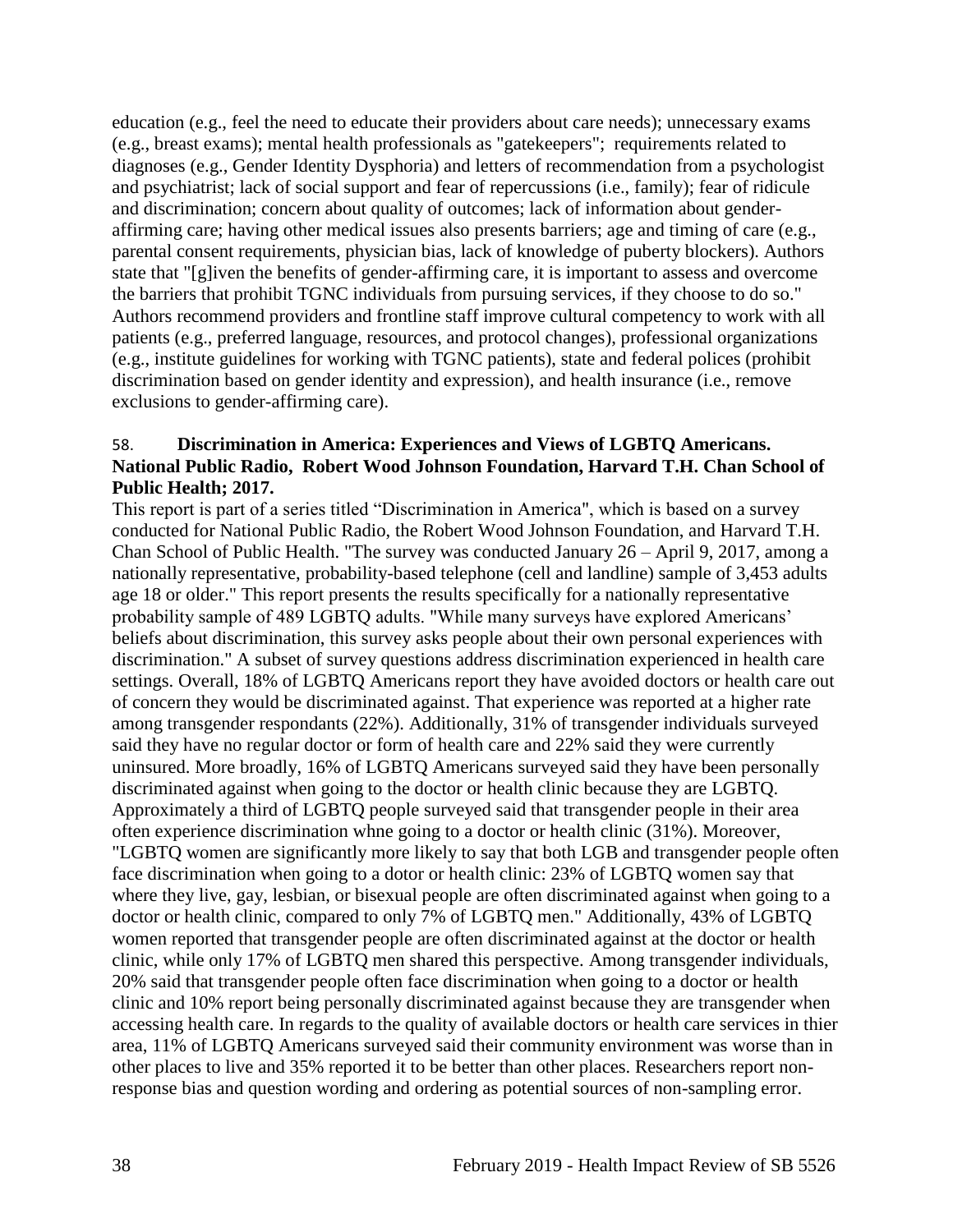Researchers compensated by weighting sample data by cell phone/landline use and demographics (sex, age, education, and Census region) to reflect the true population.

### <span id="page-41-0"></span>59. **Ostrach B., Cheyney M. Navigating social and institutional obstacles: Low-income women seeking abortion.** *Qualitative Health Research.* **2014;24(7):1006-1017.**

Ostrach and Cheyney completed surveys and key informant interviews with women seeking abortion care in Oregon to determine economic, logistical, and social barriers to seeking abortion care as well as strategies used to overcome barriers. They conducted 238 surveys and 11 semistructured interviews with women seeking care at one abortion clinic in Oregon. They also conducted 8 surveys and 4 interviews with clinic staff. About 70% of women surveyed lived at or below 185% of the federal poverty level. At the time of the study, women living in poverty in Oregon were eligible for publicly-funded abortion care, and 60% of women surveyed were aware that the state Medicaid program would pay for their care. Women identified many barriers to seeking abortion care, and experienced barriers in "deeply intertwined and synergistic ways that tended to complicate each other." Economic barriers included the cost of the procedure (even with Medicaid), cost of gas or transportation to the clinic, and cost of the meal clinic staff recommended eating before their first dose of antibiotics. Logistical barriers included difficulty in applying for Medicaid coverage, wait periods to recieve Medicaid coverage, requirements for multiple visits (especially when Medicaid delays pushed women into a later trimesester of pregnancy), travel arrangements (including need for someone to drive patients to and from their appointment), distance from the clinic, time off work or school, and childcare. Social barriers included uncertainty about the decision to seek an abortion, lack of social support, hostility from a partner or friend or family member, physical or psychological violence, intimate partner violence, harrassment from anti-abortion protesters, unresponsive case workers, and social stigma and judgement. Women who experienced social barriers tended to seek abortion later in the pregnancy and to encounter more barriers than women with social support. In addition, women of lower socioeconomic status reported experiencing more barriers and having greater difficultly in overcoming obstacles to abortion.

### <span id="page-41-1"></span>60. **Phillippi J. C., Myers C. R., Schorn M. N. Facilitators of prenatal care access in rural Appalachia.** *Women and Birth.* **2014;27(4):e28-35.**

Philippi et al. completed 29 qualitative interviews with pregnant women recieving prenatal care at a birth center in rural Applachia to determine what factors facilitate access to care. The authors concluded that, "women were willing to overcome barriers to access care that met their needs." The identified a number of barriers to acessing prenatal care, including insurance status, cost of care (e.g. Private insurance had more out-of-pocket expenses than Medicaid), service availablity (e.g. women valued being able to choose the type of prenatal care they wanted), provider availability (e.g. 20% of counties in Tennessee do not have any prenatal care provider, 39% of counties in Tennessee have provider shortages, study participants went to the only birth center in a 50 mile radius), competing priorities (e.g. other children and childcare needs, housing), transportation, work schedules, and social support. They suggest that factors that increase access include insurance (e.g. Medicaid eligibility provided greater access), patient-centered care (e.g. personalized, compassionate, not rushed, willing to answer questions), and welcoming clinic environments (e.g. minimal wait times, family-friendly). The authors align their findings with the Healthy People 2020 report that describes access as "a three step process, including: gaining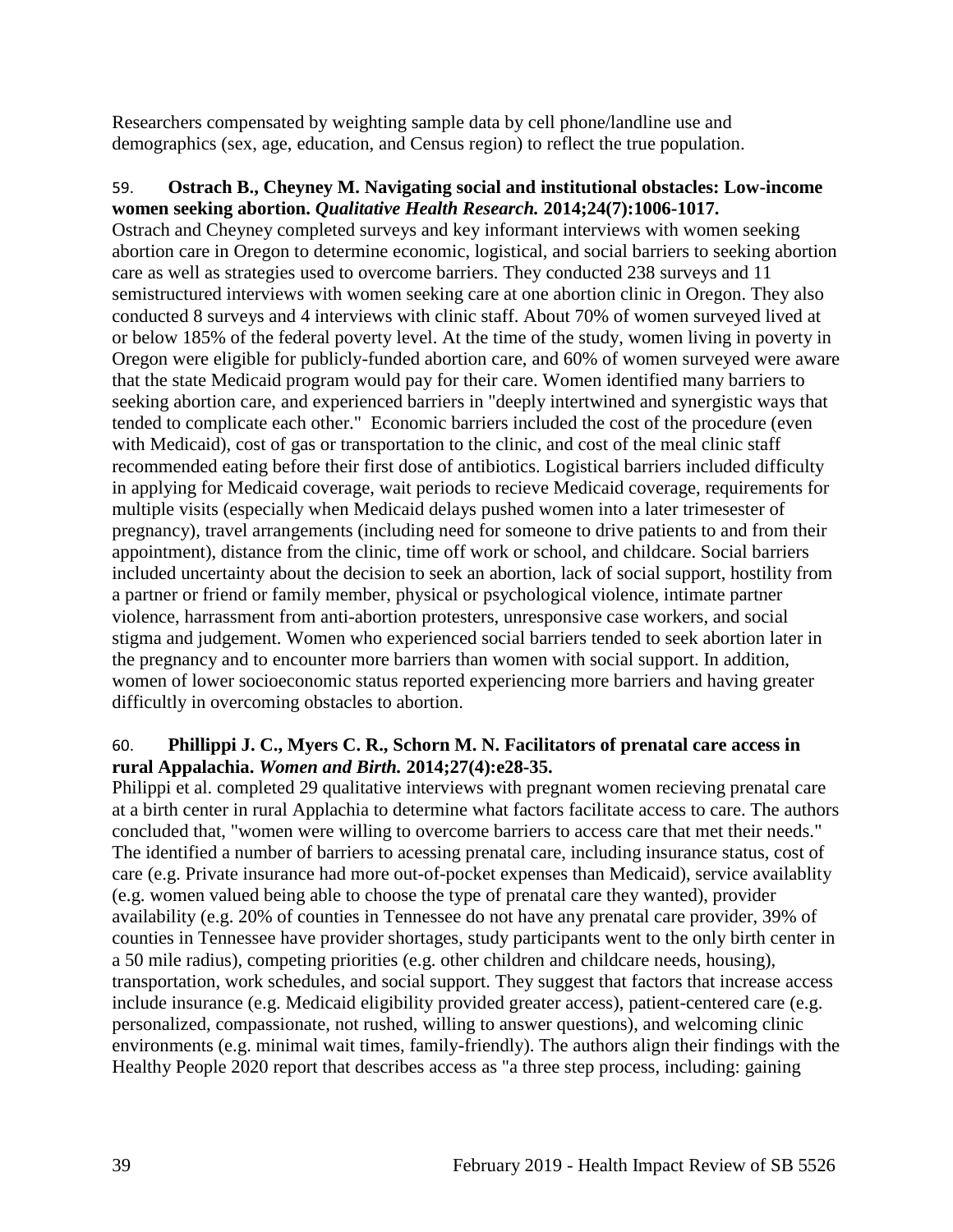entry into the health care system, accessing a place where needed services are provided, and finding a provider with whom the individual can communicate and trust."

### 61. **Cawthon L. TAKE CHARGE: Health Insurance Survey.: Washington State Department of Social and Health Services, Services and Enterprise Support Administration, Research and Data Analysis Division.; 2015.**

The Washington State TAKE CHARGE program was created in 2001 to expand Medicaid coverage for family planning services to families living at or below 200% of the Federal Poverty Level. In 2015, the program completed a survey of women enrolled in TAKE CHARGE to determine the reasons women remained in TAKE CHARGE after the implementation of the Affordable Care Act instead of obtaining insurance coverage through the Washington Health Benefit Exchange or Medicaid expansion. They survyed 338 women (response rate= 18%) to describes gaps in health insurance coverage for family planning services. They survey concluded that: "A small number of women in Washington continue to have clear needs for family planning coverage that are not being met, except through the TAKE CHARGE family planning program. Limited assets and high debts are common problems in the United States that influence affordability of health insurance. Many women least able to afford health insurance are the same women with the greatest need to prevent unintended pregnancy." The main reasons women remained enrolled in TAKE CHARGE included: 1. Lack of employer-sponsored health insurance; 2. Difficulty navigating or getting information through Washington Health Benefit Exchange; 3. Cost of other health insurance plans; and 4. Cost of other bills, debt, and basic necessities taking precedence over paying for health insurance. The survey also found that 98% of TAKE CHARGE resondents stated that access to birth control and family planning services was a "very important" or "somewhat important" factor in choosing a health insurance plan, and were concerned that private insurers did not provide adequate coverage.

### <span id="page-42-0"></span>62. **Gynecologists The American College of Obstetricians and. Committee Opinion: Access to Contraception. 2015.**

In this brief, the American College of Obstetricans and Gynecologists (ACOG), Committee on Health Care for Underserved Women summarizes barriers to accesssing contraceptive care and presents recommendations to improve access. In general, ACOG recognizes that barriers to contraceptives include lack of knowledge and misperceptions by individuals, lack of knowledge about the risks and benefits of contraceptives by providers, restrictive legal rulings and legislation, costs and insurance coverage, religious and ethical beliefs, appopriate payment and reimbursement for clinician services, and unnecessary medical practices. ACOG states that the unintended pregnancy rate for low-income women is five times the rate for women in the highest income bracket. They state that low-income women are less likely to be insured, and that federal programs like Title X and Medicaid are underfunded and cannot provide coverage for all women. Specific to increasing access for low-income women, ACOG recommends continued funding for the federal TItle X family planning program and Medicaid family planning services.

### <span id="page-42-1"></span>63. **Dehlendorf C., Rodriguez M. I., Levy K., et al. Disparities in family planning.**  *American Journal of Obestrics & Gynecology.* **2010;202(3):214-220.**

Dehlendorf et al. provide a descriptive summary of reproductive health disparities by race/ethnicity and socioeconomic status, and the barriers women of color and women of low socioeconomic status experience in accessing family planning services. They present background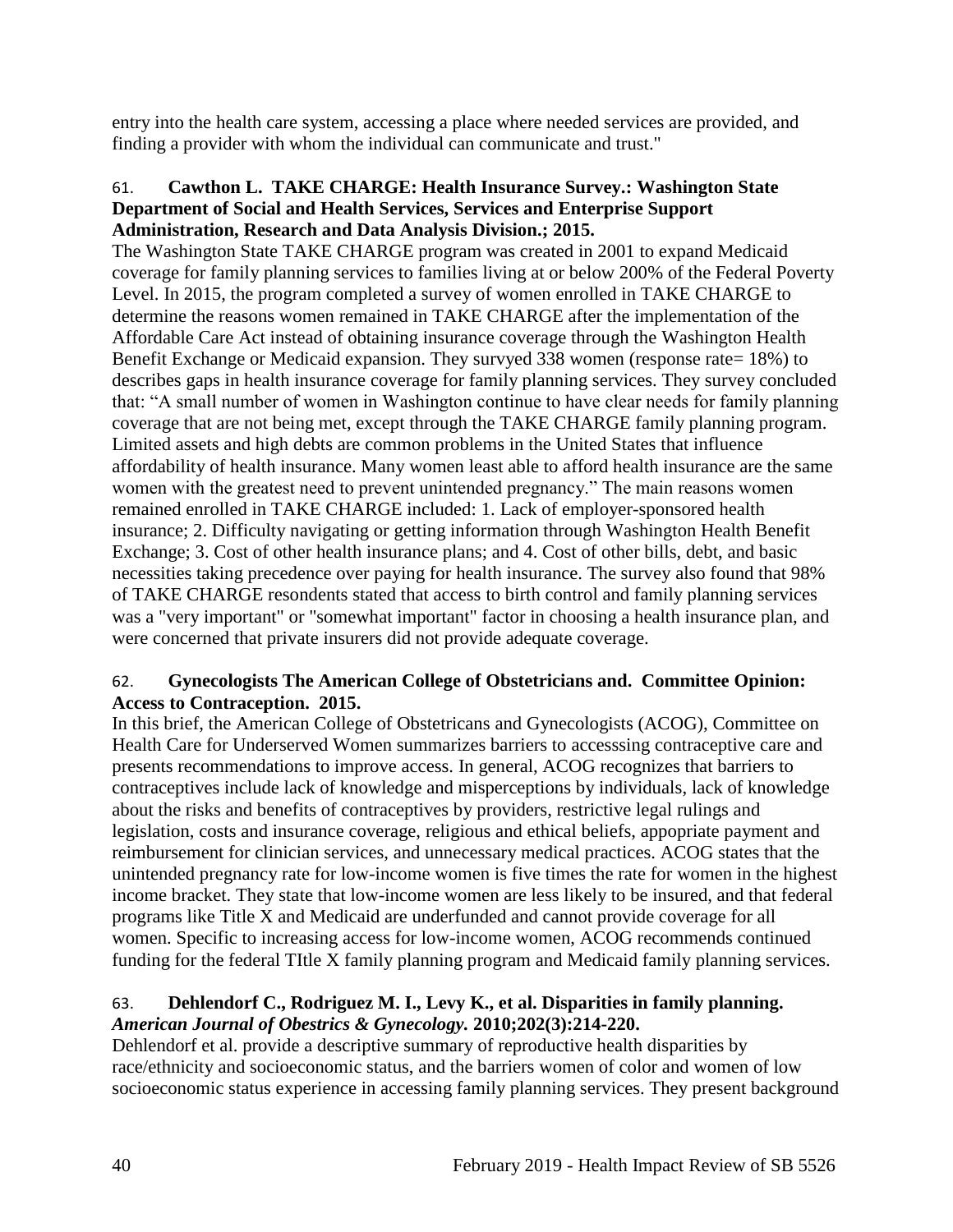information that minority women and those with lower socioeconomic status are more likely to experience poor reprodutive health outcomes, including unintended pregnancy, unintended births, abortions, and teen pregnancies. They also state that low socioeconomic status has also been associated with earlier initiation of sexual intercourse, and adolescent pregancy and childbirth, and state that "undesired or mistimed pregnancies...significantly impact the course of a woman's life, and disparities in the ability to plan pregnancies as desired can contribute to the cycle of disadvantage experienced by vulnerable populations." Delendorf et al. present the barriers to accessing family planning services using a framework developed by Kilbourne 2006 to examine barriers related to patient preferences and behaviors, health care system factors, and provider-related factors. Patient preferences and behaviors include barriers such as health literacy; education level; culturally-based myths and misinformation; historical trauma and discrimination; cultural and familial differences in communication, attitudes, and practices related to reproductive health; and culturally and linguistically appropriate care and services. Health care system factors include, changes in federal and state legislation and funding (including Title X, Medicaid expansion and the Hyde Amendment), insurance status, insurance coverage of contraception, and cost of care (e.g. abortions). Dehlendorf et al. also state that "immigrants often face unique challenges accessing family planning services due to language and insurance coverage barriers." Immigrants also face barriers due to legislative changes and the Personal Responsiblity and Work Opportunity Act of 1996 which, "restricted legal immigrants' access to publically financed health care for their first 5 years of residence." Dehlendorf et al. explain that immigrants are only elgible for "Emergency Medicaid" which only covers acute illnesses and obestric deliverty, not preventive services like contraception. Providerrelated barriers to care include provider biases and discrimination. Dehlendorf et al. also present five potential solutions to reduce disparities in access to care: 1. Provide universal converage for contraceptive methods (similar to the Family PACT program in California); 2. Provide public funding for abortion services; 3. Increase training related to abortions in obstetrics and gynecology and family medicine residency programs; 4. Provide information about birth control options in ways that are culturally and linguistically appopriate; and 5. Train providers to provide quality and patient-centered family planning care to all women.

### 64. **Henry K.A., Sherman R., Farber S., et al. The joint effects of census tract poverty and geographic access on late-stage breast cancer diagnosis in 10 US states.** *Health and Place.* **2013;21:110-121.**

Henry et. al. evaluated the impact of poverty and geographic access to mammography on stage of breast cancer diagnosis. They cite previous research showing disparities in breast cancer stage at diagnosis by race and ethnicity, insurance status, income, education, and neighborhood conditions (area socioeconomic status and residential segregation). They state that access to mammography screening plays a role in early detection of breast cancer, and assumed that latestage diagnosis of breast cancer could be indicative of disparate access to mammography services. The authors noted that stage at diagnosis is an imperfect measure of access to mammography facilities, but use this indicator due to data availability. Using state cancer registry data, Henry et. al. evaluated breast cancer data for 161,619 women aged 40 or older from 10 states (Arkansas, California, Idaho, Iowa, Kentucky, New Hampshire, New Jersey, New York, North Carolina, and Oregon). They examined the relationship between stage at breast cancer diagnosis, geographic accessibility (measured by relationships between distance from a mamography facility location and road travel times), rural/urban residence, and census tract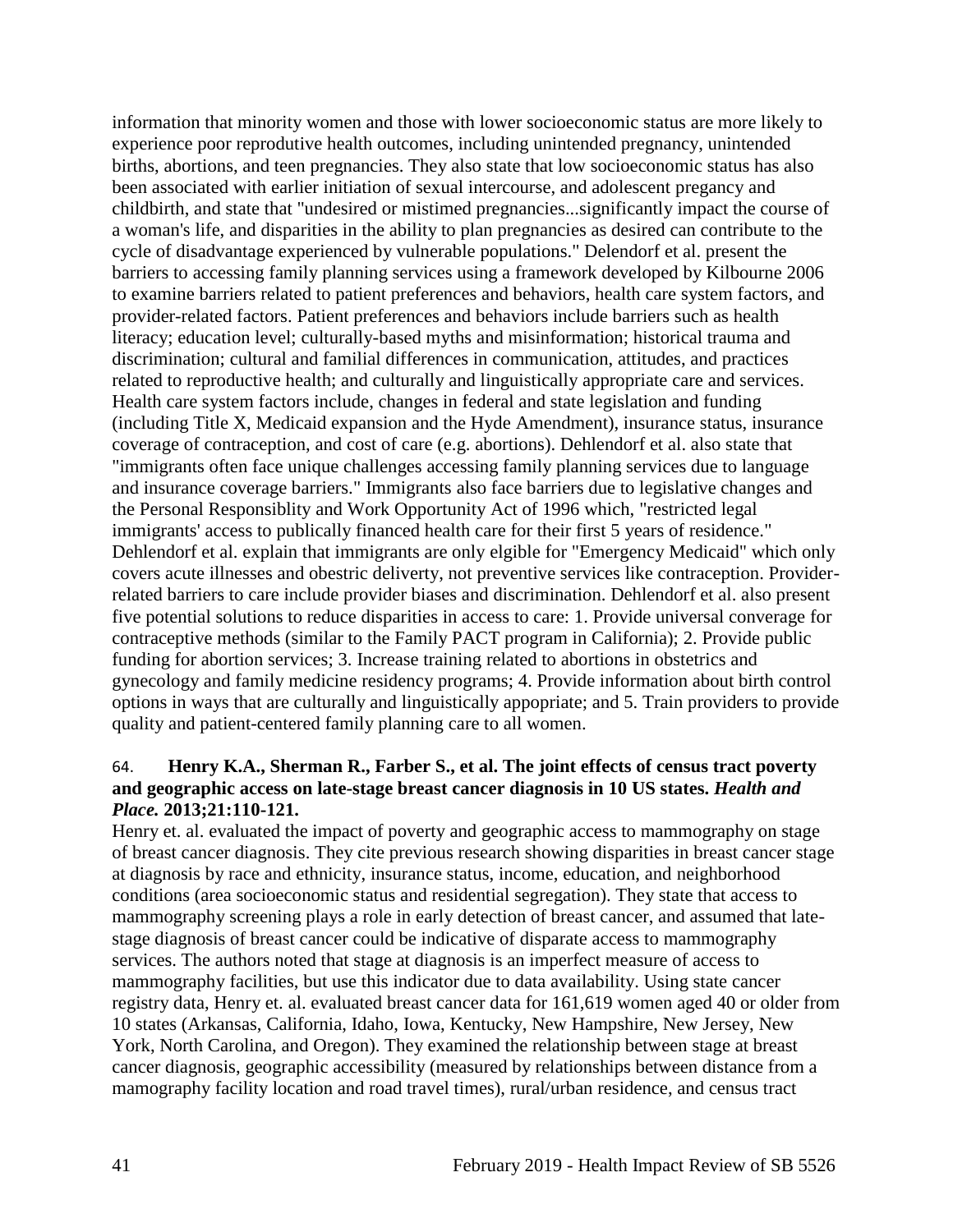poverty. Overall, they found that, "stage differed significantly by age, race/ethnicity, insurance, census tract poverty, rural/urban residence, travel time to the nearest mammography facility, geographic access based on our derived access score, and state." They found a direct relationship between poverty and late-state breast cancer diagnosis, such that the odds of being diagnosed with late-stage breast cancer is 1.3 times (95% Cl=  $1.26$ -1.34) greater in census tracts with poverty rates >20% than the odds of being diagnosed in census tracts with poverty rates <5%. They authors also found that, "after adjusting the models for census tract poverty, there was no evidence that geographic access measures were associated with late-stage diagnosis of breast cancer." They suggest that, "specific interventions, such as the introduction of mobile mammography units or new permanent facilities in rural areas may have reduced travel time to mammography facilities to a level that improves any historical disparities among rural versus urban women." Poverty remained a significant, independent predictor of late-stage diagnosis. Similarly, the authors state that increased odds of late-stage breast cancer diagnosis in high poverty areas are the same for all women regardless of geographic accessibility. Therefore, the authors concluded that women in high poverty areas and women without health insurance were at greatest risk of being diagnosed at a late stage of breast cancer.

### 65. **Quality Agency for Healthcare Research and. 2016 National Healthcare Quality and Disparities Report. Rockville, MD: U.S. Department of Health and Human Services; 2017.**

The National Healthcare Quality and Disparities Report is mandated by Congress and has been published every year since 2003. The intent of the report is to summarize the quality of healthcare recieved by people in the United States, and to identify disparities in care and access to care by priority populations. It evalutes quality of healthcare in six core areas: person-centered care, patient safety, healthy living, effective treatment, care coordination, and care affordability. The report uses four main measures for access to care: having health insurance, having a usual source of care, encoutering difficulties when seeking care, and recieving care as soon as wanted. Over time, the report has found disparities in access to care based on race and ethnicity, socioeconomic status, age, sex, disability status, sexual orientation, gender identity, and residential location. The 2016 report concluded that, while disparities in health insurance status decreased since 2014, about 70% of care affordability measures have not changed since 2010 and disparities in care persisted for poor and uninsured populations in all priority areas. The report stated, "poor people experienced worse access to care compared with high income people for all access measures except one" and "more than half of measures show that poor and lowincome households have worse care than high-income households." Further, the report concluded that "significant disparities continue for poor people compared with high-income people who report they were unable to get or were delayed in getting need medical care due to financial or insurance reasons."

### 66. **Ethics Committee of the American Society for Reproductive Medicine. Disparities in access to effective treatment for infertility in the United States: an Ethics Committee opinion.** *Fertil Steril.* **2015;104(5):1104-1110.**

The Ethics Committee of the American Society for Reproductive Medicine summarized disparities in accessing fertility treatments in the U.S. The Committee reports that approximately 11% of women and 9.4% of men of reproductive age experience difficulty with fertility, but only 38% of women experiencing fertility problems use infertility services and only 24% of the need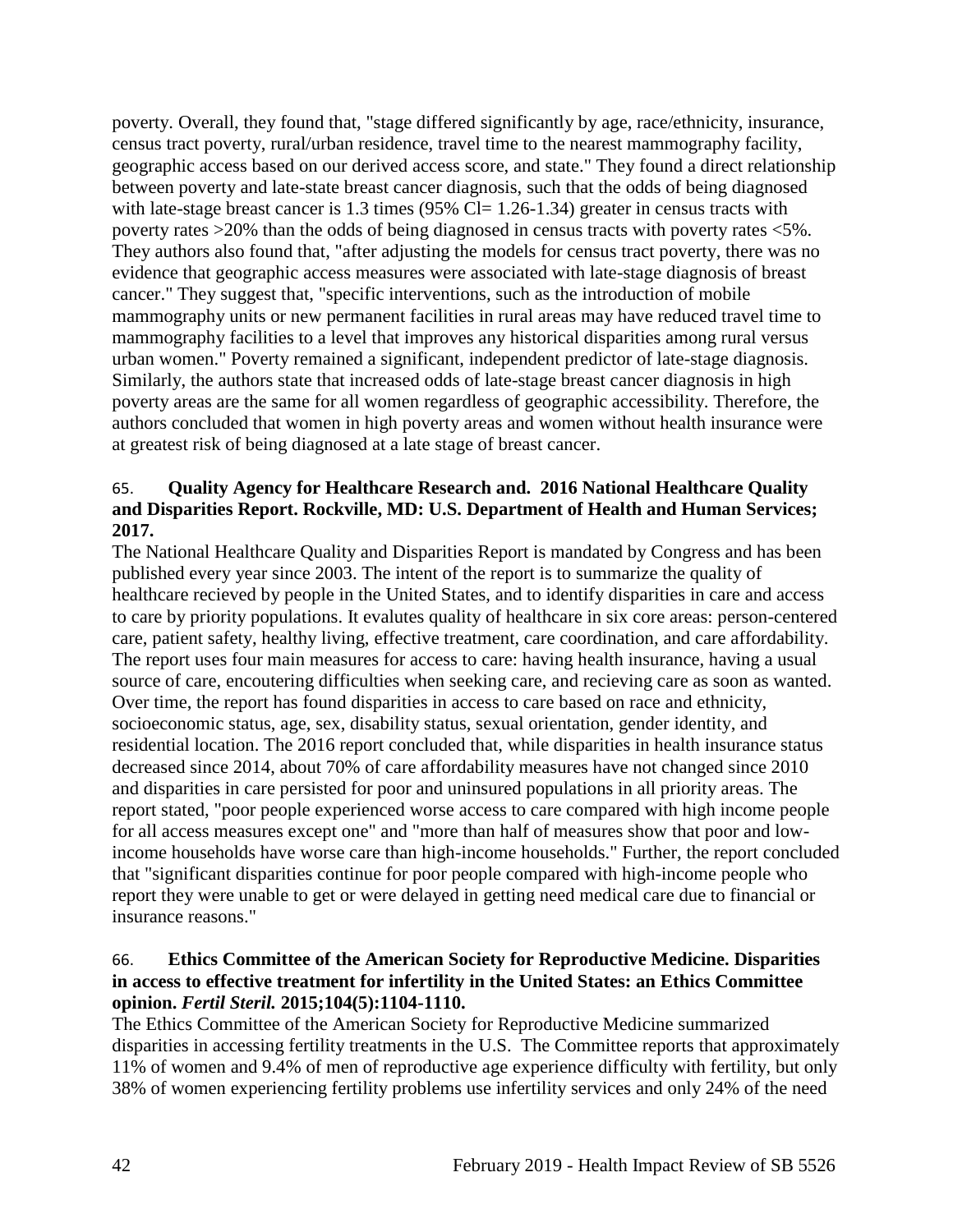for assisted reproductive technology (ART) is being met. They found that disparities in accessing infertility service and ART exist due to race, ethnicity, geography, and socioeconomic status. However, "economic factors are the chief contributors to disparities in access to effective treatment." Barriers include differential counseling and referrals from providers (e.g. based on assumptions about an individual's or couple's socioeconomic status, whether a person deserves to be a parent or can raise a child, marital status, and sexual orientation/gender identity), lack of health insurance coverage (e.g. the Affordable Care Act does not include infertility care as an esssential health benefit, public insurance (including Medicaid) does not cover ART), cost of care (e.g. in vitro fertilization costs can exceed \$19.000 out-of-pocket), transportation costs, ability to take time off from work, distance from clinics or providers (e.g. 16 states had 5 or fewer IVF providers, with most providers centered in areas of high median income), fear of stigmatization (e.g. aversion to being labeled as "infertile"), limited English proficiency, cultural or religious beliefs, lack of service availablity at relgiously-affilited hospitals and clinics, and lack of federal policy and restrictive state policies (e.g. some states provide mandated insurance coverage, other states require a 2-year wait period). The Ethics Committee also proposed recommendations to reduce these disparities, including increasing insurance coverage (e.g. state mandated insurance coverage has been shown to increase the use of fertility services threefold), reducing the cost of treatment, increasing partnerships between providers and non-profit organizations that can reduce costs for patients, improving provider awareness of treatment disparities, training providers in cultural competency, improving referrals to providers and institutions that can provide ART, improving data collection (e.g. race and ethnicity are only captured 65% of the time according to data from the Society for Assisted Reproductive Technology Clinic Outcomes Reporing System), and improving public education to increase understanding about prevention, signs, and treatment of infertility.

### 67. **Todd Ana, Stuifbergen Alexa. Breast Cancer Screening Barriers and Disability.**  *Rehabilitation Nursing.* **2012;37(2):74-79.**

Authors Todd and Stuifbergen (2012) review and summarize the barriers to breast cancer screening for women with disabilities. The following categories emerged: finances, environment, physical limitations, health care providers' attitudes and lack of knowledge, and psychosocial issues. Financial: with 41% of women with disabilities living at or below the national poverty line, financial barriers are particularly salient. Lack of insurance coverage and cost were cited by many studies as barriers to receiving mammograms (yet post-ACA research may yield different results due to differences in coverage). Environmental: transportation-related barriers included unreliable or limited public transportation (especially for women in rural areas and those for whom fatigue is a barrier to daily activities), needing to schedule ahead for transportation, and relying on family members for transporation. Equipment also posed a barrier to many, especially those who cannot stand to use standard mammography equipment. Physical: those with more severe disabilities, especially motor impairments, were less likely than those without disability to receive a mammogram (13% versus 44%). Providers: many providers treat women with disabilities in a condescending manner, ignore routine female screening needs, and fail to recommend mammograms. Women with disabilities are less satisfied with their care and thus more likely to delay or forgo care in the future. Psychosocial: women with disabilities are more likely to have depression than those without disabilities (30% versus 8%), and women who are depressed are less likely to receive mammograms.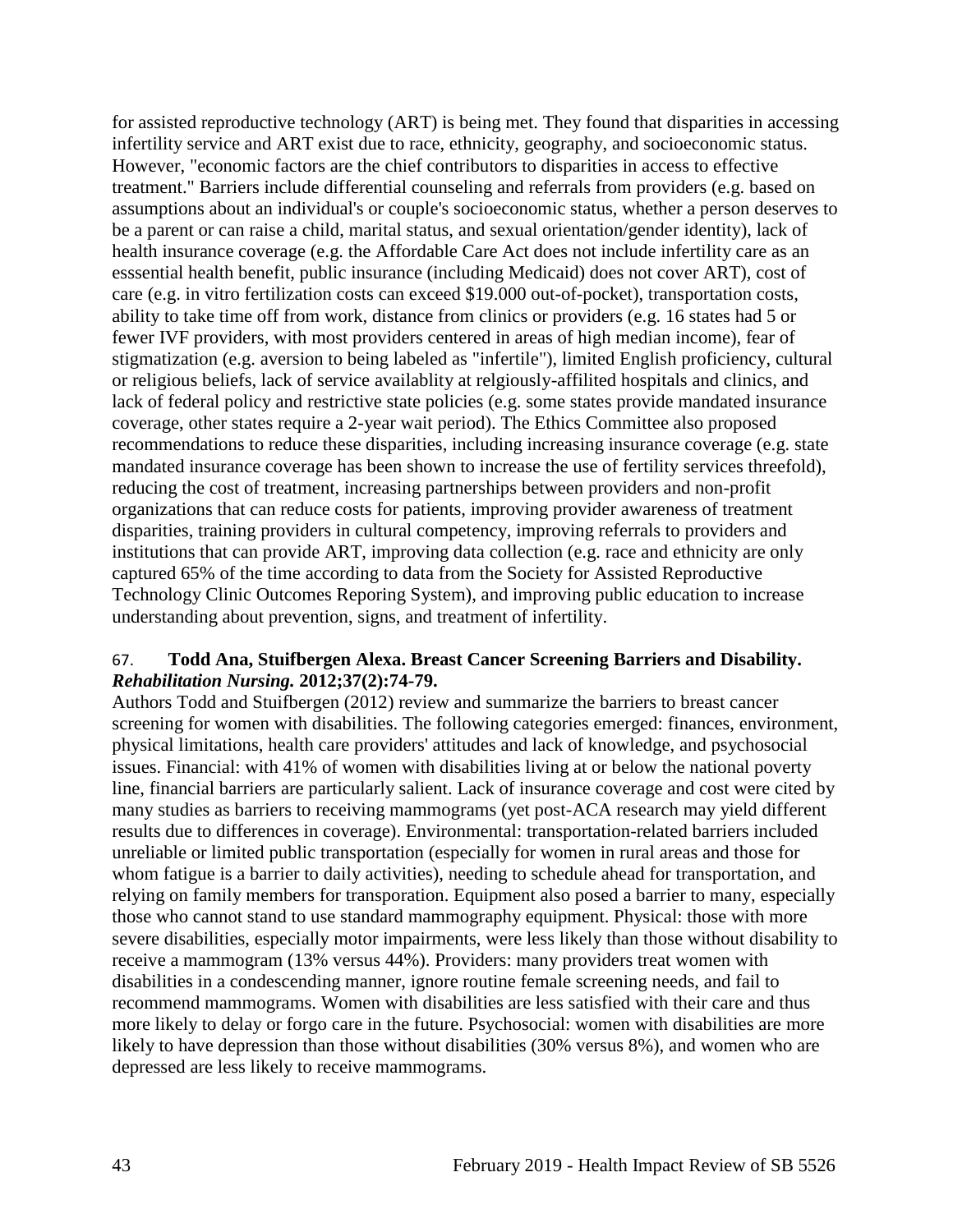### 68. **Drew J. A., Short S. E. Disability and Pap smear receipt among U.S. Women, 2000 and 2005.** *Perspect Sex Reprod Health.* **2010;42(4):258-266.**

Drew and Short (2010) analyzed data from the National Health Interview Surveys in order to determine the relationship between disability and Pap tests. The authors selected data from the 2000 and 2005 National Health Interview Surveys. The NHIS is an annual household survey conducted in person by interviewers from the US Census Bureau. This analysis included a total of 9,661 women aged 21-64. Disability was defined in four categories: 1) mobility; 2) sensory, mental, cognitive, or social; 3) a combination of the two; and 4) physical limitations unrelated to mobility. Eighteen percent of participants reported having one or more disability, and most were mobility limitations. The findings were conflicting in this study. Those with disabilities were only 60% as likely to have a Pap test as those without disabilities. Women with both mobility and sensory/mental/cognitive/social limitations had lower rates of Pap tests than those with only mobility limitations. Having a disability, however, was positively associated with receiving recommendation for a Pap test from a physician (1.2 times as likely as those without disability). Yet disabled women who did receive a recommendation only had a 50% chance of actually receiving a Pap test. Of those who did not receive a Pap test, women with disabilities more frequently cited cost or lack of insurance as the reason compared to those who did not have a disability (31% vs 13%). The authors discuss previous research indicating that Pap test recommendation is the strongest factor in Pap test receipt, and disabled women are less likely to receive a recommendation. Yet this analysis reveals that Pap test recommendations are relatively high among disabled women although screening rates remain low.

### 69. **Goin D., Long S.K. Health Care Access and Cost Barriers for Adults with Physical or Mental Health Issues: Evidence of Significant Gaps as the ACA Marketplace Opened their Doors. Health Reform Monitoring Survey. The Urban Institute; 2014.**

This report by The Urban Institutute summarizes data from the 2013 Health Reform Monitoring Survey related to barriers to care for adults with physical and mental health issues after the implementation of the Affordable Care Act (ACA). They cite evidence that, in 2012, approximately 35.9% of U.S. adults aged 18-64 reported that their physical health and 38.5% reported that their mental health was not good for one or more days in the last month. The report concludes that adults with physical and mental health issues face more barriers to accessing health care, even with insurance, than their healthier counterparts. They drew three conclcusions: 1. Adults with health problems reported difficulties accessing and affording health care. For adults with mental health problems, 50.8% reported trouble affording health care, compared to 37.8% of adults with no health issues. 2. Adults with health issues that also had low socioeconomic status had a harder time obtaining care. 3. Adults with health issues experienced barriers in accessing care, regardless of insurance status. For example, 29.8% of uninsured adults and 29.9% of insured adults with health issues reported difficulty accessing care; 80% of uninsured adults and 60% of insured adults with health issues reported difficulty affording care. These numbers are all significantly higher than adults without health issues.

### 70. **Sutter M. B., Gopman S., Leeman L. Patient-centered Care to Address Barriers for Pregnant Women with Opioid Dependence.** *Obstet Gynecol Clin North Am.* **2017;44(1):95- 107.**

Sutter et al. summarize literature addressing substance use during pregnancy. Estimates suggest that, between 2013 and 2014, approximately 5.3% of pregnant women used illicit drugs during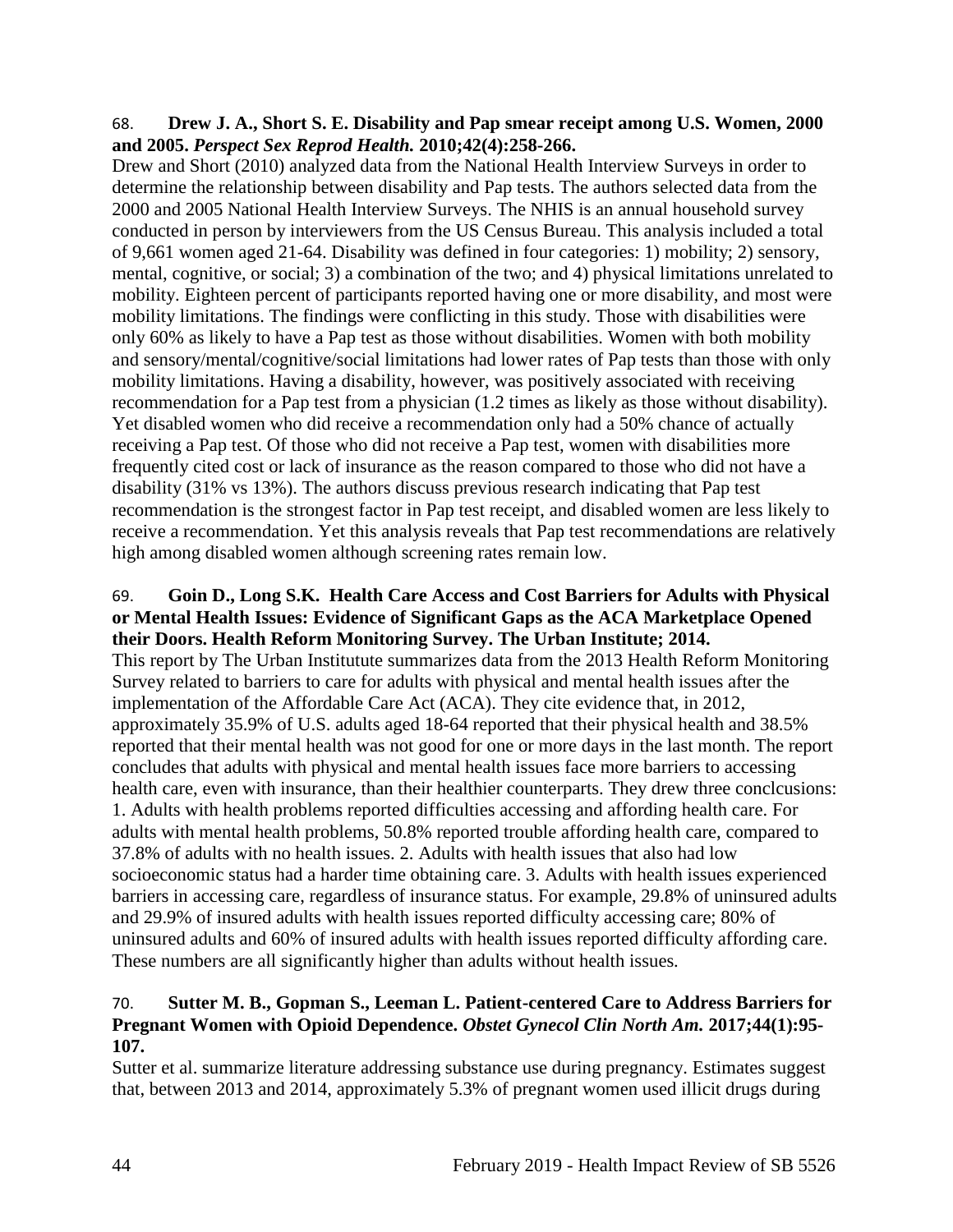prengancy, and 2% using drugs other than marijuana. These estimates likely under-report substance use by pregnant women, and drug use during pregnancy can have negative pregnancy, birth, and maternal health outcomes. Women with substance use disorders encounter many barriers to seeking prenatal care services, including unstable housing, low soecioeconomic status, job insecurity, competing financial priorities, transportation, experiences of violence (intimate partner violence), lack of social support, difficulty enrolling in Medicaid, low health literacy, mental health issues, stigma (from society and health care providers), lack of provider training (related to screening, recognition, or treatment of substance use disorders), lack of confidentiality, incarceration and/or recidivism, and fear of criminal justice involvement (including removal of children and incarceration). Homelessness during pregnancy is associated with lack of prenatal care and substance use, and is considered a contributing factor to high-risk pregnancies. The authors note, "homeless women have 2.9 times increased risk of having a preterm birth, 6.9 times for birth weight less than 2000 [grams], and 3.3 times for newborn small for gestational age" and that these odds increase more for homeless pregnant women who also have substance use disorders. The authors recommend implementing programs that are multlidisciplinary, harm-reduction focused, and trauma-informed.

#### 71. **Centers for Disease Control and Prevention. Behavioral Risk Factor Surveillance System Prevalence And Trends Data: Washington-2014. 2014; Available at: [http://apps.nccd.cdc.gov/brfss/page.asp?cat=XX&yr=2014&state=WA#XX.](http://apps.nccd.cdc.gov/brfss/page.asp?cat=XX&yr=2014&state=WA#XX) Accessed August 16, 2016.**

### Behavioral Risk Factor Surveillance System (BRFSS) 2014 data from Washington state show significant correlations between lower income and a number of health indicators including: worse overall self-reported health, depression, asthma, arthritis, stroke, oral health, tobacco use, women's health indicators, health screening rates, physical activity, and diabetes.

# <span id="page-47-0"></span>72. **Poel A. Health of Washington State Report: Mortality and Life Expectancy. Data Update 2015. Washington State Department of Health; 2015.**

# 73. **Serafin M. Health of Washington State Report: Self-reported Health Status. Data Update 2016. Washington State Department of Health; 2016.**

Serafin presents data from Washington state on self-reported health status. The data show that after accounting for age, education, race and ethnicity, household income was a strong predictor of self-reported health status. Health status varied by race and ethnicity, with close to 20% of Native Hawaiian/Other Pacific Islander reporting fair or poor health.

### 74. **Series on Rural-Urban Disparities | Rural Washington: Closing Health Disparities. Tumwater, Washington: Washington State Departmetn of Health, Office of Community Health Systems; 2017.**

This Department of Health fact sheet reports that "[o]verall, communities in rural areas are at a disadvantage on multiple health and health-related measures." In 2015, there were statistically significantly differences ( $p \le 0.05$ ) in health outcomes for Washingtonians living in small towns/rural areas compared to urban residents. Specifically, those living in small towns/rural areas were less likely to have had an annual dental care visit and more likely to to have not received preventative screening for breast cancer or colon cancer. Additionally, based on selfreported risk factors and health outcomes, those living in small towns/rural areas were more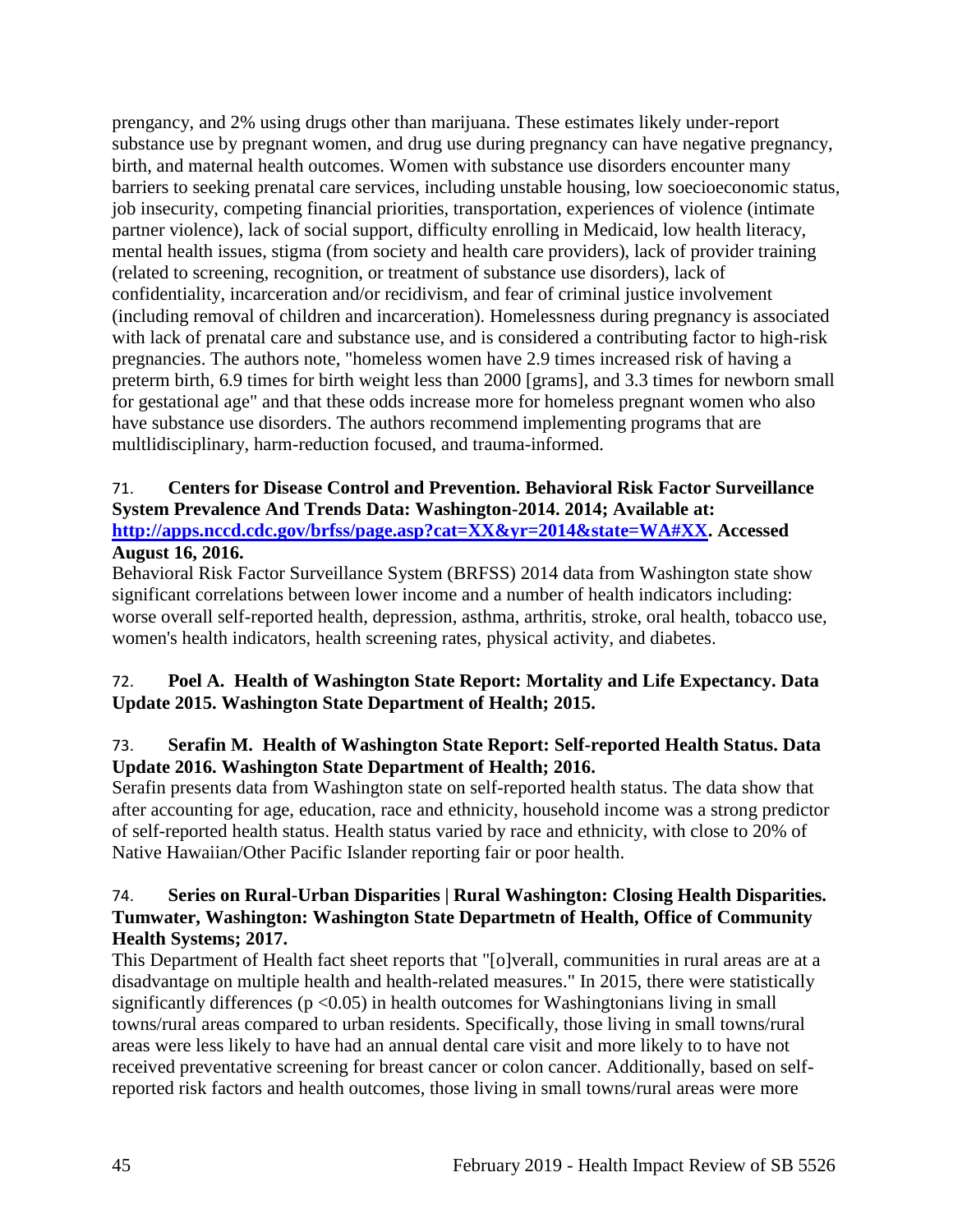likely to currently smoke, be obese, and to have had coronary heart disease than urban counterparts. Adults living in large towns were also more likely to currently smoke and be obese than urban counterparts. Adults living in suburban areas were more likely to smoke than urban Washingtonians. Other health related measures were not statistically significantly different. "In general, people with high behavioral risk factors profile are very likely to have actual poor health status."

### <span id="page-48-0"></span>75. **Health Washington State Department of. 2018 Washington State Health Assessment. March 2018 2018.**

The *State Health Assessment* provides an overview of health and well-being of Washington residents. It outlines the changing population trends --increasing in number, becoming more racially and ethnically diverse, and aging. It also discusses disparate health outcomes experienced by various populations within Washington.

#### 76. **Garcia Macarena C., Faul Mark, Massetti Greta, et al. Reducing Potentially Excess Deaths from the Five Leading Causes of Death in the Rural United States.** *Centers for Disease Control and Prevention | Morbidity and Mortality Weekly Report.* **2017;66(2).**

This CDC MMWR, addresses the five leading causes of excess death in the United States: heart disease, stroke, chronic lower respiratory disease, cancer, and unintentional injury. in 2014, approximately 62% of all 1,622,304 deaths in the United States were related to the five leading causes of death (6). During 2014, the number of potentially excess deaths from the five leading causes in rural areas was higher than those in urban areas. Analysis found that "the percentage of potentially excess deaths from heart disease, stroke, and chronic lower respiratory disease is higher in rural than urban areas in all 10 regions of the U.S. During 2003-2012, the overall cancer-related age-adjusted deat rate decreased by 1.5% per year. However, rates declined less in rural than urban areas. Authors note that age-adjusted death rates from cancer mirrored decreases in the prevalence of risk factors like smoking tobacco. Therefore, they postulate that rural-urban difference in death rates may reflect differences in tobacco-use in rural areas and lack of access to cancer screening and other follow-up medical care. During 1999–2014, the age-adjusted death rates for unintentional injuries were approximately 50% higher in rural areas than in urban areas.

### 77. **Ivey-Stephenson Asha Z., Crosby Alex E., Jack Shane P. D., et al. Suicide Trends Among and Within Urbanization Levels by Sex, Race/Ethnicity, Age Group, and Mechanism of Death — United States, 2001–2015.** *Centers for Disease Control and Prevention | Morbidity and Mortality Weekly Report.* **2017;66(18).**

Suicide is one of the top ten leading causes of death in the U.S. This CDC MMWR reports that "suicide rates increased across the three urbanization levels, with higher rates in nonmetropolitan/rural counties than in medium/small or large metropolitan counties." Specifically, in nonmetropolitan/rural and medium/small metropolitan counties, increases in suicide rates occurred during 2001–2007 and the increases accelerated in 2007 and 2008. Authors noted the Great Recession officially began in 2007 and ended in 2009. From 2001 through 2015, 114,559 total suicide deaths were recorded in nonmetropolitan/rural areas, for an overall rate of 17.32 (range 15.50 to 19.74 in 2001-03 and 2013-15, respectively). Suicide death rates over the reporting period (2001-2015) were 14.86 for medium/small metropolitan areas and 11.92 for large metropolitan areas.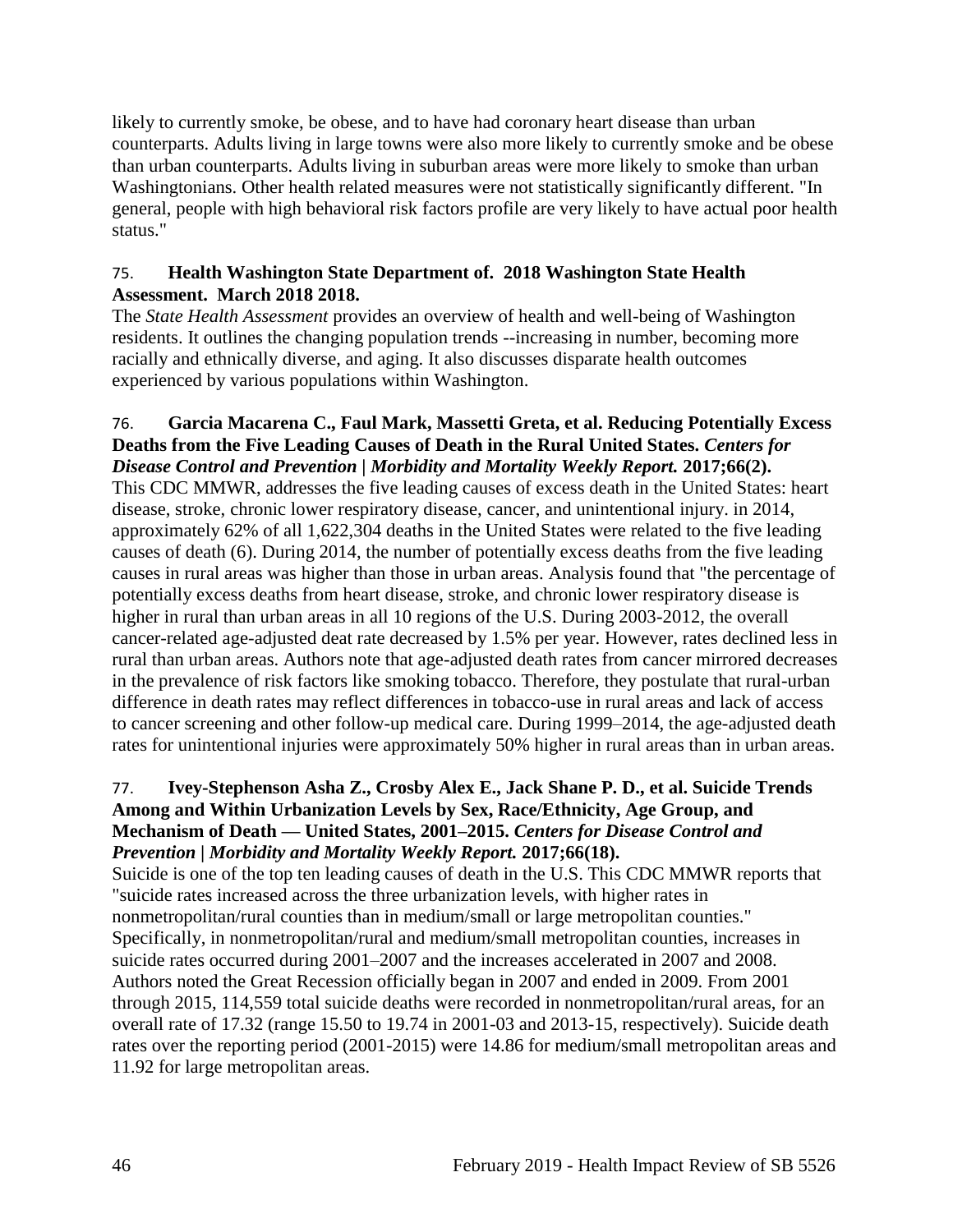<span id="page-49-0"></span>78. **James Sandy E., Herman Jody L., Rankin Susan, et al. The Report of the 2015 U.S. Transgender Survey Washington, DC: National Center for Transgender Equality; 2016.** This report summarizes the results of the 2015 U.S. Transgender Survey (USTS) and provides insights into the impact of stigma and discrimination on the health of many transgender people. Respondents encountered high levels of mistreatment when seeking health care. For example, in the year prior to completing the survey, one-third (33%) of those who saw a health care provider had at least one negative experience related to being transgender (e.g., being verbally harassed or refused treatment due to their gender identity). "Nearly one-quarter (23%) of respondents reported that they did not seek the health care they needed in the year prior to completing the survey due to fear of being mistreated as a transgender person, and 33% did not go to a health care provider when needed because they could not afford it." The report also provides insight into the compounding impact of other forms of discrimination.

# 79. **Office of Disease Prevention and Health Promotion. Lesbian, Gay, Bisexual, and Transgender Health | Overview. Healthy People 2020 Available at:**

**[https://www.healthypeople.gov/2020/topics-objectives/topic/lesbian-gay-bisexual-and](https://www.healthypeople.gov/2020/topics-objectives/topic/lesbian-gay-bisexual-and-transgender-health#26)[transgender-health#26.](https://www.healthypeople.gov/2020/topics-objectives/topic/lesbian-gay-bisexual-and-transgender-health#26) Accessed February, 2019.**

This HealthyPeople.gov webpage provides an overview of 2020 Topics & Objectives related to improving the health, safety, and well-being of lesbian, gay, bisexual, and transgender (LGBT) individuals.

# 80. **Haas Ann P., Rodgers Philip L., Herman Jody L. Suicide Attempts among Transgender and Gender Non-Conforming Adults | Findings of the National Transgender Discrimination Survey**

### **New York, New York: American Foundation for Suicide Prevention, The Williams Institute; January 2014 2014.**

This report by the American Foundation for Suicide Prevention and the Williams Institute found "the prevalence of suicide attempts among respondents to the National Transgender Discrimination Survey (NTDS), conducted by the National Gay and Lesbian Task Force and National Center for Transgender Equality, is 41 percent, which vastly exceeds the 4.6 percent of the overall U.S. population who report a lifetime suicide attempt, and is also higher than the 10- 20 percent of lesbian, gay and bisexual adults who report ever attempting suicide."

# 81. **The Henderson Center for Social Justice Berkeley Law. Equal opportunity: The Evidence- a summary of key ideas , current research, and relevant information for those who aim to promote and protect equal opportunity. University of California Berkeley; 2012.**

University of California Berkeley's Henderson Center for Social Justice provided an overview and history of equal opportunity efforts in the U.S. They use the term "equal opportunity" to include both affirmative action and equal opportunity efforts. Affirmative action and equal opportunity programs began as a result of the Kennedy Administration's Executive Order 10925, which required government contractors to "take affirmative action to ensure that applicants are employed, and that employees are treated during employment, without regard to their race, creed, color, or national origin." This report summarizes information related to contracting, education, wealth, homeownership, and other factors. It stated that "overall, people of color rate their health status lower than Whites ([non-Hispanic]). The life expectancy at birth for African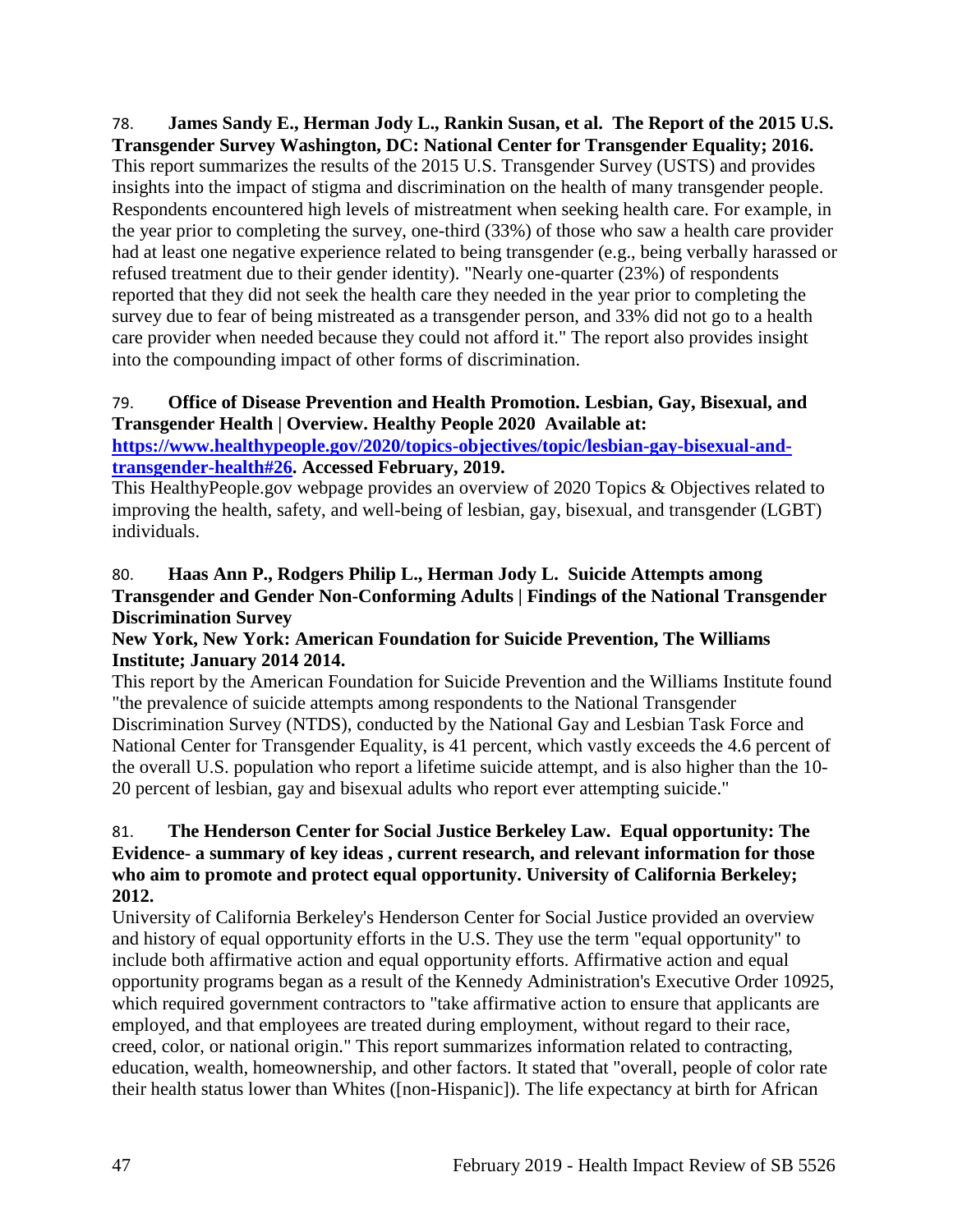Americans is five years less than for Whites...In general, people of color report less access to health care and poorer quality health care than Whites ([non-Hispanic])." The report found that, "although the effect of [state affirmative action] bans are complicated to assess, there is a recurring pattern of decreased diversity." The report presents some research on Washington State. For contracting, transportation contracts awarded to minority-owned and women-owned businesses increased under affirmative action and decreased sharply after I-200 passed in 1998. Similarly, applications and enrollment by people of color decreased at University of Washington, and to a lesser degree at other public universities. For public employment, the authors note that, "in Washington, the diversity of state employees before and after the passage of the anti-equal opportunity Initiative 200 in 1998 has not been tracked." They noted that Washington State began tracking this information in 2006, and that the current state workforce is similar in diversity to the private sector, though people of color were slightly less represented.

#### <span id="page-50-0"></span>82. **Kemple Angela. Health of Washington State Report: Coronary Heart Disease. Tumwater, Washington: Washington State Department of Health; 17 February 2016 2016.**

Kemple presents data from Washington regarding coronary heart disease in the state. Washington data from the Behavioral Risk Factor Surveillance System (BRFSS) from 2012- 2014 combined, age-adjusted coronary heart disease death rates were 1.7 times higher for Washington residents in census tracts where less than 15% of the population were college graduates compared to rates in census tracts where 45% or more of the population were college graduates. Further, BRFSS data also show that age-adjusted diabetes prevalence is highest among Native Hawaiians and Other Pacific Islanders, American Indian/Alaska Native, and Blacks. The numbers and rates of coronary heart disease deaths in Washington increase with age. In each age group, men have higher rates than women

# 83. **Prather Cynthia, Fuller Taleria R., Marshall Khiya J., et al. The Impact of Racism on the Sexual and Reproductive Health of African American Women.** *Journal of Womens Health (Larchmt).* **2016;25(7):664-671.**

Prather et al. use the socioecological model to describe racism and its effect on African American women's sexual and reproductive health. Authors examine the historical context of racism (e.g., medical experimentation) as well as institutional racism (society), personally mediated racism (neighborhood/community), and internalized racism (family/interpersonal supports and individual). Authors concluded, "[i]n both historical and contemporary contexts, race-based mistreatment has been shown to place African American women at increased risk for HIV/STIs, pregnancy-related complications, and early mortality."

### 84. **Eichelberger Kacey Y., Doll Kemi, Ekpo Geraldine E., et al. Black Lives Matter: Claiming a Space for Evidence-Based Outrage in Obstetrics and Gynecology.** *American Journal of Public Health.* **2016;106(10):1771-1772.**

This AJPH perspective provides an overview of why authors believe the phrase "Black Lives Matter" should inform obstetric and gynecological care.

# 85. **Kemple Angela. Health of Washington State Report: Stroke. Tumwater, Washington: Washington State Department of Health; 2016.**

Kemple presents data from Washington regarding stroke in the state. Washington data from the Behavioral Risk Factor Surveillance System (BRFSS) from 2012-2014 show that among adults,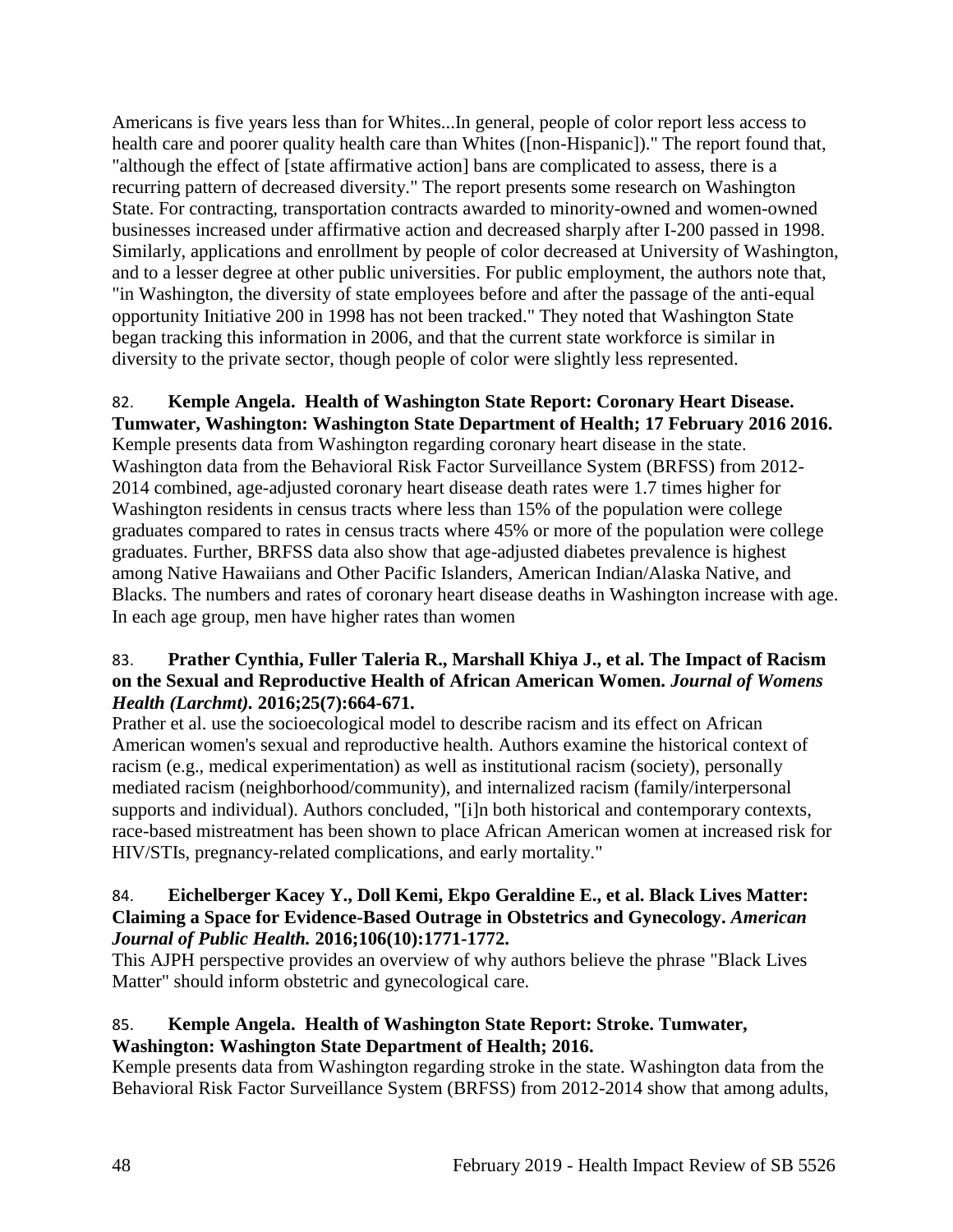the percentage of persons with stroke increased as household income decreased. This relationship was also true for education. Further, BRFSS data also show that age-adjusted diabetes prevalence is highest among those who are black and American Indian/Alaska Native. The rate for Native Hawaiian and other Pacific Islander residents is also high (81 deaths per 100,000 people), but subject to greater random variation than rates for other groups because of small numbers. Men ages 45–74 have higher stroke death rates than women, and women ages 85 and older have higher stroke death rates than men.

# <span id="page-51-0"></span>86. **Health of Washington State: Mental Health. Washington State Department of Health; 2008.**

Washington Behavioral Risk Factor Surveillance System (BRFSS) data from 2004-2006 indicate that American Indians/Alaska Natives and non-Hispanic Black individuals reported significantly higher rates of poor mental health compared to other groups. These relationships persisted after adjusting for additional factors such as age, income, and education. Washington BRFSS data also show an association between lower annual household income and poor mental health, a relationship that was also shown with education. It is well understood that mental health is also closely related to other areas such as employment opportunities, physical health, and substance abuse. This report also highlights a Washington State study from 2002 that reveal that 16% of individuals in the state who were receiving publicly funded mental health services had at least one felony conviction, a rate over twice that of the general population.

# 87. **Christensen Trevor, Weisser Justin. Health of Washington State Report: Tobacco Use. Washington State Department of Health; 2015.**

Christensen et al. report Washington state Behavioral Risk Factor Surveillance System (BRFSS) data from 2012 to 2014 indicate that prevalence of smoking decreases as income and levels of education increase. Further, American Indians and Alaska Natives (AI/AN) and Native Hawaiian/Other Pacific Islander populations have significantly higher smoking rates than white, black, Hispanic, and Asian populations.

# 88. **Kemple Angela. Health of Washington State Report: Diabetes. Washington State Department of Health; 2016.**

Kemple presents data from Washington regarding diabetes in the state. Washington data from the Behavioral Risk Factor Surveillance System (BRFSS) from 2012-2014 show that among adults, the percentage of persons with diabetes increased as household income decreased. This relationship was also true for education. Further, BRFSS data also show that age-adjusted diabetes prevalence is highest among those who are Hispanic, American Indian/Alaska Native, and black.

# 89. **VanEenwyk J. Health of Washington State Report: Socioeconomic Position in Washington. Washington State Department of Health; 2016.**

VanEenwyk presents data about socioeconomic position in Washington State including differences within the state as well as statewide differences compared to national data. Data indicate that compared to the United States as a whole, fewer Washington residents are living in poverty and a higher percentage of residents ages 25 and older have college degrees. However, these economic resources are not evenly distributed among all Washington residents. Females in Washington were more likely to be living in poverty than males and were also more likely to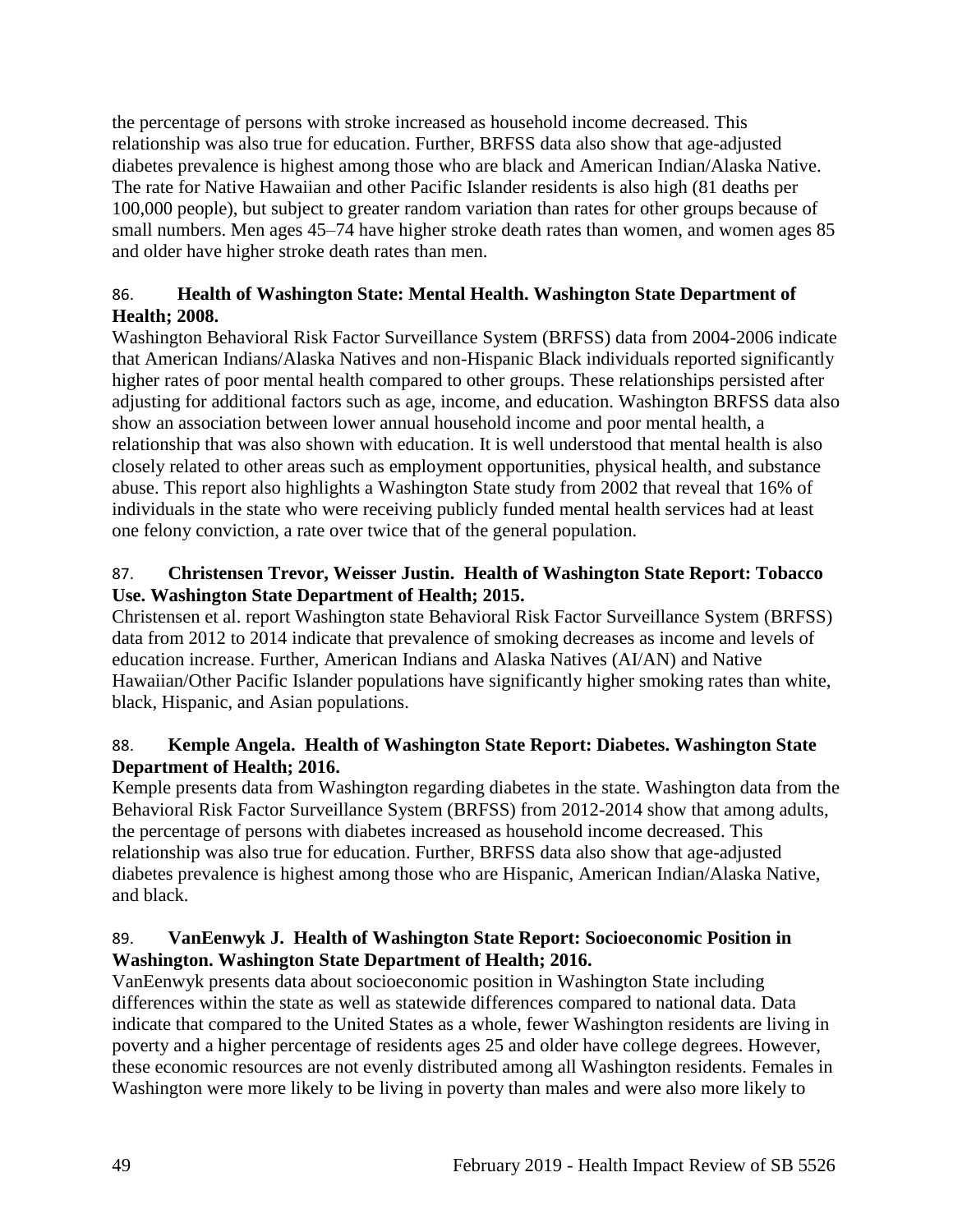have lower wages. Further, American Indian and Alaska Native, Hispanic, and black residents had higher percentages of living in poverty and lower median household incomes compared to other groups. Data also indicated that counties in eastern Washington were more likely to have high poverty rates and high rates of unemployment than counties in western Washington.

# 90. **Ellings Amy. Health of Washington State Report: Obesity and Overweight. Washington State Department of Health; 2015.**

Ellings reports Washington state Behavioral Risk Factor Surveillance System (BRFSS) data from 2002-2014, which shows that obesity rates are the highest among low income families and that as income increases, rates of obesity decrease. Further, individuals that graduated college or attended some college had lower rates of obesity than those who had a high school education or less. Black, American Indian and Alaska Native, and Hispanic Washington residents had higher rates of obesity even after accounting for gender, income, education, and age.

## 91. **Health of Washington State Report: Mental Health. Tumwater, Washington: Washington State Department of Health; 2007.**

This document presents data from Washington regarding poor mental health in the state. Washington data from the Behavioral Risk Factor Surveillance System (BRFSS) 2004-2006 show that among adults, the percentage of adults who report 14 or more days of poor mental health in the previous month increased as household income decreased. The relationship of mental health and education is similar to that of mental health and income. American Indians and Alaska Natives reported significantly higher rates of poor mental health (19%  $\pm$ 4%) than other racial and ethnic groups.

# <span id="page-52-0"></span>92. **Munro K., Jarvis C., Munoz M., et al. Undocumented pregnant women: What does the literature tell us?** *Journal of Immigrant and Minority Health.* **2013;15:281-291.**

Munro et al. completed a literature review of 23 articles published between 1987 and 2010 evaluating access to prenatal and obstetric health services for undocumented pregnant migrants. The authors define migrants as, "individuals who...choose to leave their home countries and establish themselves either permanently or temporarily in another country." Based on their review, the authors found that pregnant undocument migrants were more likely to be young, unmarried, engaged in low-income domestic work, and have unintended pregnancies. They were also less likely to access prenatal care than documented migrant women and women in the general population. Reasons for not seeking care were related to lack of legal residency status, lack of health insurance, cost of care, fear of deportation, and confusion about healthcare policies. The authors did not consider strength of study design or quality of research as inclusion criteria for the literature review. In addition, articles included research completed in the United States, Canada, and Europe. Therefore, articles may be of varying quality and lower generalizability.

# <span id="page-52-1"></span>93. **Mehta P. K., Saia K., Mody D., et al. Learning from UJAMBO: Perspectives on Gynecologic Care in African Immigrant and Refugee Women in Boston, Massachusetts.**  *Journal of Immigrant Minority Health.* **2018;20(2):380-387.**

Mehta et al. analyzed results from 6 focus groups completed with 31 Congolese and Somali female immigrants in Boston, Massachussetts to understand access to and use of gynecological services. They identifed a number of barriers to accessing reproductive health care, including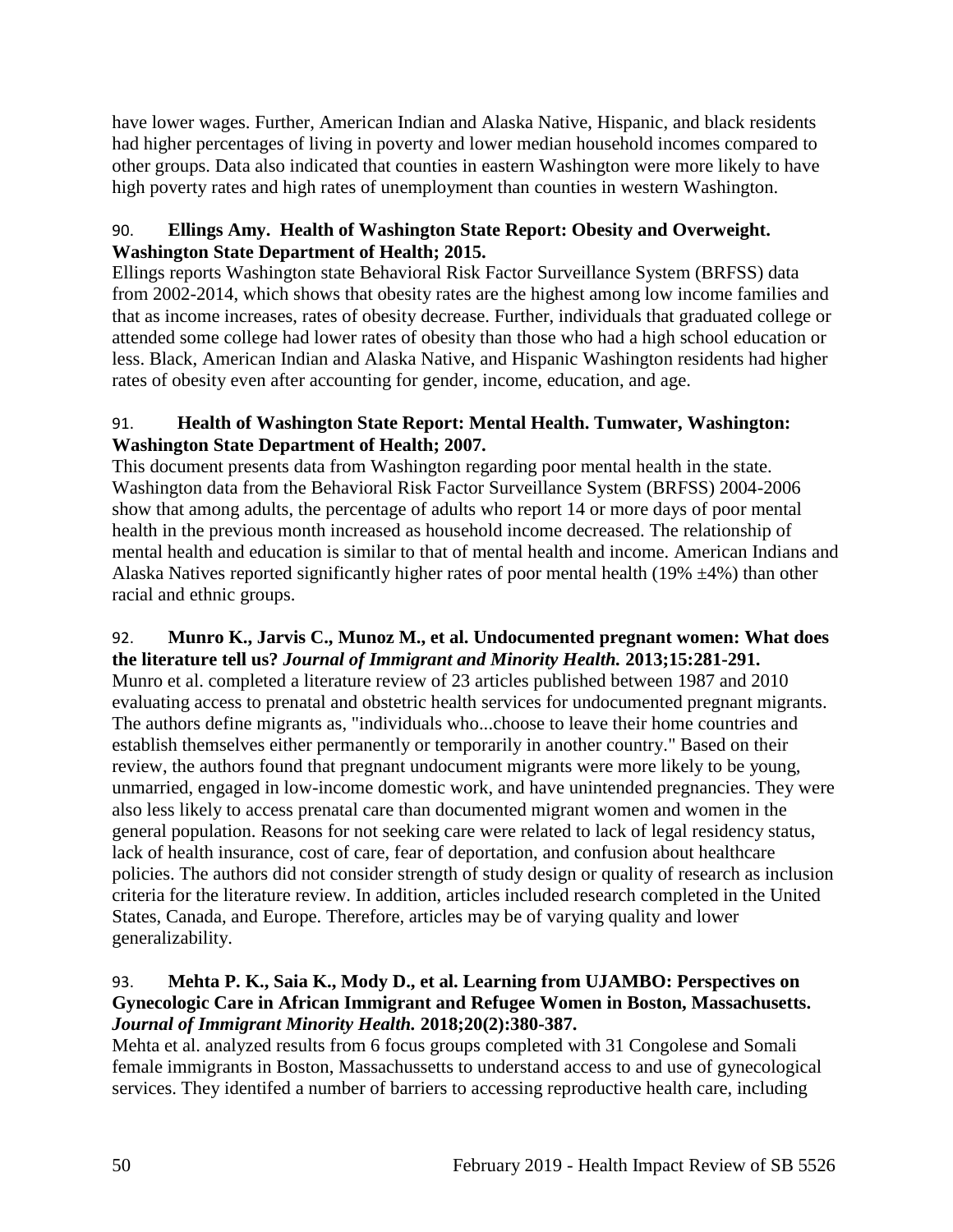fear of stigma (that seeking care means sexual promiscuity), concerns about privacy and sexual modesty, fear of discrimination, prior experiences with sexual trauma or violence, lack of providers who understand female circumcision/genital cutting, lack of partner support, lack of financial resources and cost of care, lack of insurance, attitudes and beliefs (including cultural beliefs about when to see a doctor and what constituted pain/discomfort), and environmental constraints (e.g. transportation, cultural limitations on mobility, lack of childcare). Recommendations to improve access include training providers in culturally humble communication and culturally-appropriate and trauma informed care, including understanding of female circumcision/genital cutting; providing health education about preventive care in community-based and religious settings; and developing peer support programs to reduce social stigma.

94. **Hasstedt K., Desai S., Ansari-Thomas Z. Immigrant Women's Access to Sexual and Reproductive Health Coverage and Care in the United States. Guttmacher Institute; 2018.** In this report, the Guttmacher Institute summarize evidence related to immigrant women's access to reproductive health care. They conducted a rapid literature review of 24 published articles and grey literature since 2011. They found that "existing research suggests immigration status influences women's sexual and reproductive health coverage, care, and outcomes." The authors highlight two main findings: 1) "A smaller proportion of immigrant women-- including both undocumented and those lawfully present-- have health insurance coverage and are less likely to use sexual and reproductive health services, compared with U.S.-born women." The report cites data from 2016 that 34% of noncitizen immigrant women of reproductive age in the U.S. were uninsured, compared to 9% of U.S.-born women. 2) "Among immigrant women who do obtain contraceptive care, they are signficantly more likely than their U.S.-born counterparts to visit publicly funded family planning centers." They cite data that 41% of immigrant women who obtained contraceptive coverage used safety-net family planning centers, compared to 25% of U.S.-born women. Approximately 70% of immigrant women reported safety-net providres as their usual source of care. The authors recommend improving access to reproductive health care for immigrant women by expanding insurance eligiblity, providing additional support to health care safety net providers, and supporting community health workers.

#### 95. **Dennis A., Blanchard K., Cordova D., et al. What happens to the women who fall through the cracks of health care reform? Lessons from Massachusetts.** *Journal of Health Politics, Policy, and Law.* **2013;38(2):393-419.**

In 2006, Massachusetts created Commonwealth Care, which expanded coverage to people living in Massachusetts with an income at or below 300 percent of the federal poverty level, without access to employer-sponsored health insurance, and not eligible for other public insurance (including Medicaid). Under the Commonwealth Care program, primary and preventive services are covered, including family planning services, prescription contraceptives, and abortion care. This system served as a model for the Affordable Care Act. The authors evaluated the impact of Massachusetts heatlh care reform on the ability of low-income women to access health insurance and reproductive health services. They completed a review of all Commonwealth Care plans, conducted surveys with family planning staff from 12 Massachusetts Department of Public Health family planning clinics, completed in-depth interviews with 16 family planning staff, and held nine focus groups with low-income women. The authors found that, while access increased overall, immigrants, minors and young adults, and women living outside urban areas had less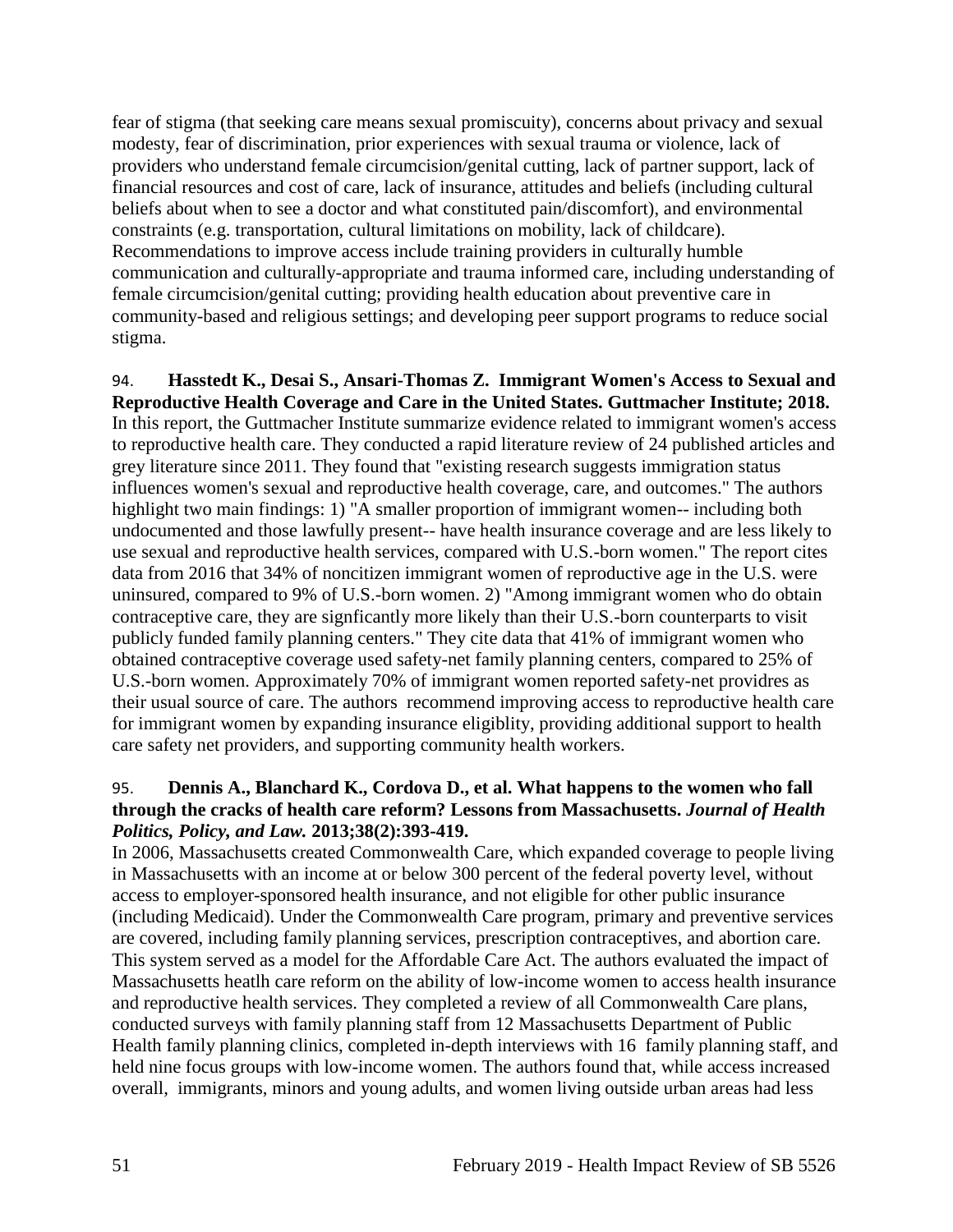access to health services. The authors found four main barrires for immigrant women to access health care: lack of plan information available in Spanish, lack of insurance options avilable to immigrants, fear of deportation or other legal action, and lack of awareness about services available at public health clinics. The authors state the family planning clinics and other safetynet providers (defined as those that provide a significant level of care to low-income, uninsured, and vulnerable populations) can help to reduce barriers to access and "are critical for helping the newly insured navigate their insurance plans while also providing affordable services to those inelgible for subsidized plans or who are temporarily uninsured." The authors also state, "our results suggest that immigrants who do not qualify for coverage may be unaware that they can continue to get low- or reduced-cost care at safety net providers." They also support recommendations to simplify Medicaid eligibility forms and to extend the period between eligiblity checks to make it more likely that individuls recieve continuous coverage.

#### <span id="page-54-0"></span>96. **Hasstedt K. Toward Equity and Access: Removing Legal Barriers to Health Insurance Coverage for Immigrants.** *Guttmacher Policy Review.* **2013;16(1):2-8.**

Hasstedt outlines curent and historic federal legislation restricting immigrants' access to health insurance and health care in the United States. The 1996 Personal Responsiblity and Work Opportunity Reconciliation Act states that individuals who immigrated to the United States after 1996 are ineligible for Medicaid or the Children's Health Insurance Program (CHIP) for the first five years they have "lawful status," effectively creating a "five year ban" on federally-funded health insurance. The act does specify that Medicaid will provide emergency coverage, including costs related to labor and delivery, regardless of immigration status. Also, in 2002 and 2013, the federal government issued exceptions to the law that allow states waive the 5 year ban and provide Medicaid and CHIP coverage to immigrant pregnant women and children. Washington State currently offers coverage to lawfully residing children and pregnant women without the 5 year wait period, and to all pregnant women regardless of their immigration status. While the Affordable Care Act (ACA) does not address the five-year-ban, it does enable lawful immigrants to purchase and recieve subsidies for private health insurance through the exchanges. Undocumented immigrants remain ineligible under the ACA to purchase private insurance, and grantees under the Deferred Action for Childhood Arrivals (DACA) program are ineligble for public and private health insurance. DACA grantees and undocumented immigrants are only eligible for Medicaid in states that do not use federal dollars to fund their Medicaid program and provide coverage regardless of immigration status, or for priviate insurance coverage obtained outside the exchanges. In addition, "immigrants are overrepresented in low-wage jobs that are unlikely to offere employer-sponsored health coverage." As a result, approximately 45% of noncitizen immigrant women of reproductive age are uninsured, compared to 24% of naturalized immigrants, and 18% of U.S. born women. The author concludes that current policies greatly hinder immigrants to access health insurance and health care.

### 97. **Martinez O., Wu E., Sandfort T., et al. Evaluating the impact of immigration policies on health status among undocumented immigrants: a systematic review.** *J Immigr Minor Health.* **2015;17(3):947-970.**

Martinez et al. completed a literature review of 40 articles published between 1990 and 2012 to determine how immigration laws impact access to health services and health outcomes for undocumented immigrants. The review included research from multiple countries, including the United States. Thirty articles were related to access to health services. The authors noted barriers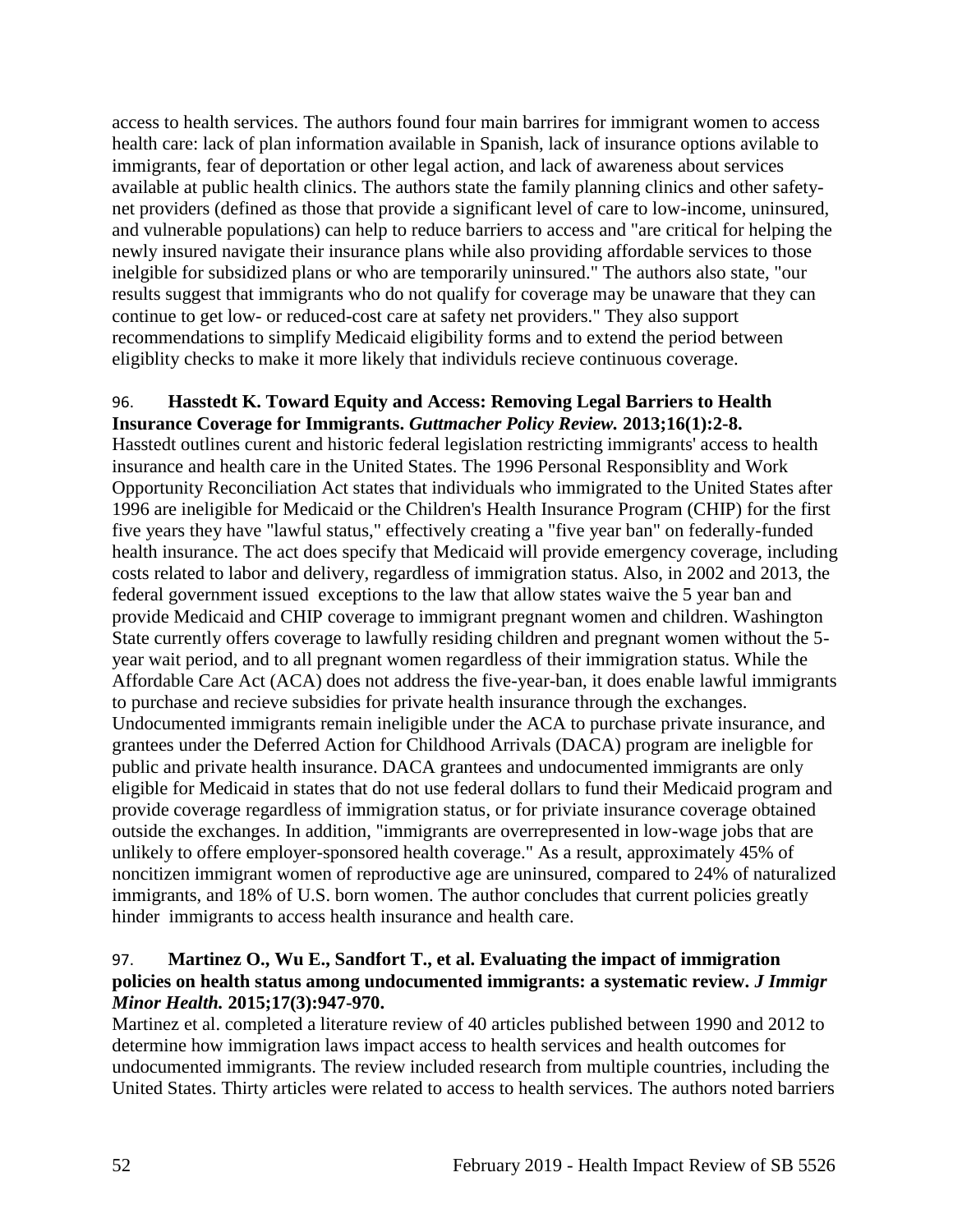including policies that limit or restrict access to insurance or care, financial barriers and cost of care, complex administrative prodecures to apply for care, fear of deportation or legal action, harrassment and discrimination from providers, institutalized discrimination, cultural differences, language barriers, low health literacy and knowledge of the health care system, presence of police checkpoints at health departments, identification requirements to recieve care, and criminalization of undocumented status. Specific to the Affordable Care Act, the atuhors note, "healthcare safety net hospitals and clinics, which are the main providers of health care and services for undocumented immigrants, might face funding and reimbursement challenges by [Affordable Care Act], making it impossible to continue providing services to undocumented immigrants. [Affordable Care Act's] exclusion and denial of participation of undocumented immigrants may lead to further marginalization of undocumented immigrants and alienation from health services..." The authors also noted recommendations from the literature. They recommend revising national policies to extend access to comprehensive primary care (including preventive care like vaccinations and infectious disease screening), prenatal care, and chronic disease management to decrease risk to public health and reduce the cost of emergency care. They recommend developing culturally and linguistically appopriate programs and training providers in cultural competency, linguistic competency, and cultural diversity. They also recommend that health care providers develop relationships and referral systems with community organizations to connect immigrants with information about their rights, citizenship pathways, and educational opportunities. Lastly, they recommend developing new support strategies for safety-net health care facilities (e.g. federally qualified health centers, community health centers).

98. **Hacker K., Anies M., Folb B. L., et al. Barriers to health care for undocumented immigrants: a literature review.** *Risk Management and Healthcare Policy.* **2015;8:175-183.** Hacker et al. completed a literature review of 66 articles published in the 10 years prior to this review to examine barriers to accessing health care for undocumented immigrants, and identifying strategies to address these barriers. Articles in the review included research from multiple countries, including the United States. Policy barriers to accessing health care included health insurance laws and documentation requirements to get services. Health system barriers included constraints related to work conflicts and transporation, constraints related to lack of translation services and culturally competent care, discriminantion in the clinic environment, and complex paperwork or registration systems to receive care. Individual level barriers included fear of deportation, stigma, shame about seeking services, lack of social capital, lack of financial capital to pay for services, limited health literacy or knowledge about the health care system, limited English proficiency, and cultural differences. Overall, the largest barrier identified through the review was "national policies excluding undocumented immigrants from receiving health care" with the majority of policies restricting access to health insurance. The authors state, "because insurance was generally required for affordable care or required to recieve services at all, these laws effectively barred access to care [for undocumented immigrants]." The authors identified five catetories of recommendations: 1. Change policies; 2. Extend insurance options; 3. Expand the safety net; 4. Train providers; 5. Educate undocumented immigrants on navigating the health care system. Specific to changing policy, recommendations include expanding health care access regardless of immigration or citizenship status, giving full rights to health care for all immigrants, and delaying deportation until care is completed. Recommendations related to insurance included allowing all immigrants access to a state funded health plan, providing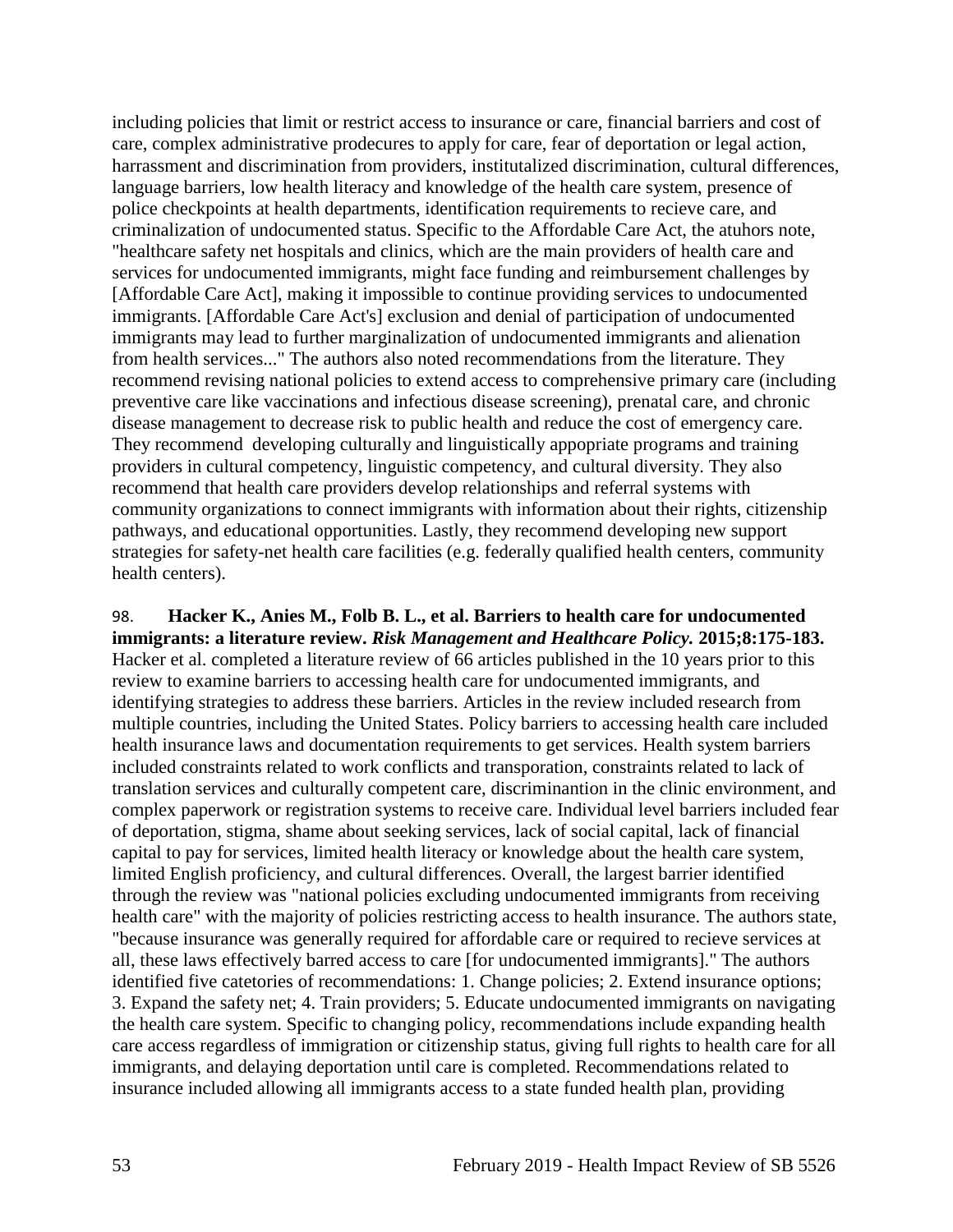insurance to all workers regardless of immigration status, providing a limited insurance option to preventive care or by disease, and offering sliding-scale payment systems. Safety net recommendations included expanding the capcity of clinics (e.g. federally qualified health centers, public hospitals, community health centers, state and local public health clinics) to provide care to immigrants through additional state support, and providing health education in alternative settings (e.g. faith-based organizations). Training recommendations included educating providers to understand the specific medical needs of immigrant communities, to use interpretation services, and to understand immigration laws. Health literacy recommendations included educating immigrants about the health care system and their right to health care as well as connecting immigrants with "culturally appopriate navigators in health care environments" to help navigate services. The authors note that an important limitation is that, "many of the recommendations we have identified in the reviewed articles have not been tested so it is difficult to ascertain whether or not they would be deemed successful."

#### <span id="page-56-0"></span>99. **Ho J. R., Hoffman J. R., Aghajanova L., et al. Demographic analysis of a low resource, socioculturally diverse urban community presenting for infertility care in a United States public hospital.** *Contracept Reprod Med.* **2017;2:17.**

Ho et al. summarized the literature about access to infertility care. They stated that only 24% of the demand for assisted reproductive technogies are met in the United States and that geography, income, insurance status, language and cultural barriers, and beaurocracy within the public health system all create barriers to accessessing infertility care. As part of this study, Ho et al. also recurited women who were presenting for infertility treatment at a public, county-based, low resource clinic and at a a high resource infertility clinic in San Francisco. They surveyed 87 patients and collected information related to English proficiency, parity, ethnicity, immigrant status, income level, and education level. They compared these demographics with length of infertility and infertility diagnosis to determine if there were differences by subgroup. Length of infertility served as a proxy for difficulty in accessing health services. Patients at the lowresource clinic were more likley to speak a langauge other than English, to have immigrated to the United States, to have a lower annual income, amd to have less than a college degree as compare to patients at the high resource clinic. They found that, "after controlling for age at the initiation of pregnancy attempt, lower education level, lower income, and immigrant status were significantly correlated with a longer duration of infertility." For example, the authors found that, "[patients] reporting an income [greater than or equal to] \$100,000 presented to clinic approximately 6 months earlier than those with an income [less than]  $$100,000$  ([beta] = -6.2, p= 0.04)." They also found that, "women with insufficient income to pay for [assisted reproductive technologies] services experience an insurmountable gap in access to care." They note that infertility treatments are excluded from coverage under the Affordable Care Act, and that most county, state, and federal public health programs do not cover basic infertility services. The authors state, "in the US, price is a barrier that separates those that are able to pay for standard of care treatment vs those that must accept substandard or no care in many cases." In addition to cost of care, the authors also point out that provider bias and implicit assumptions about income, patient ability to navigate the health care system, and low health literacy may also serve as barriers to recieving care.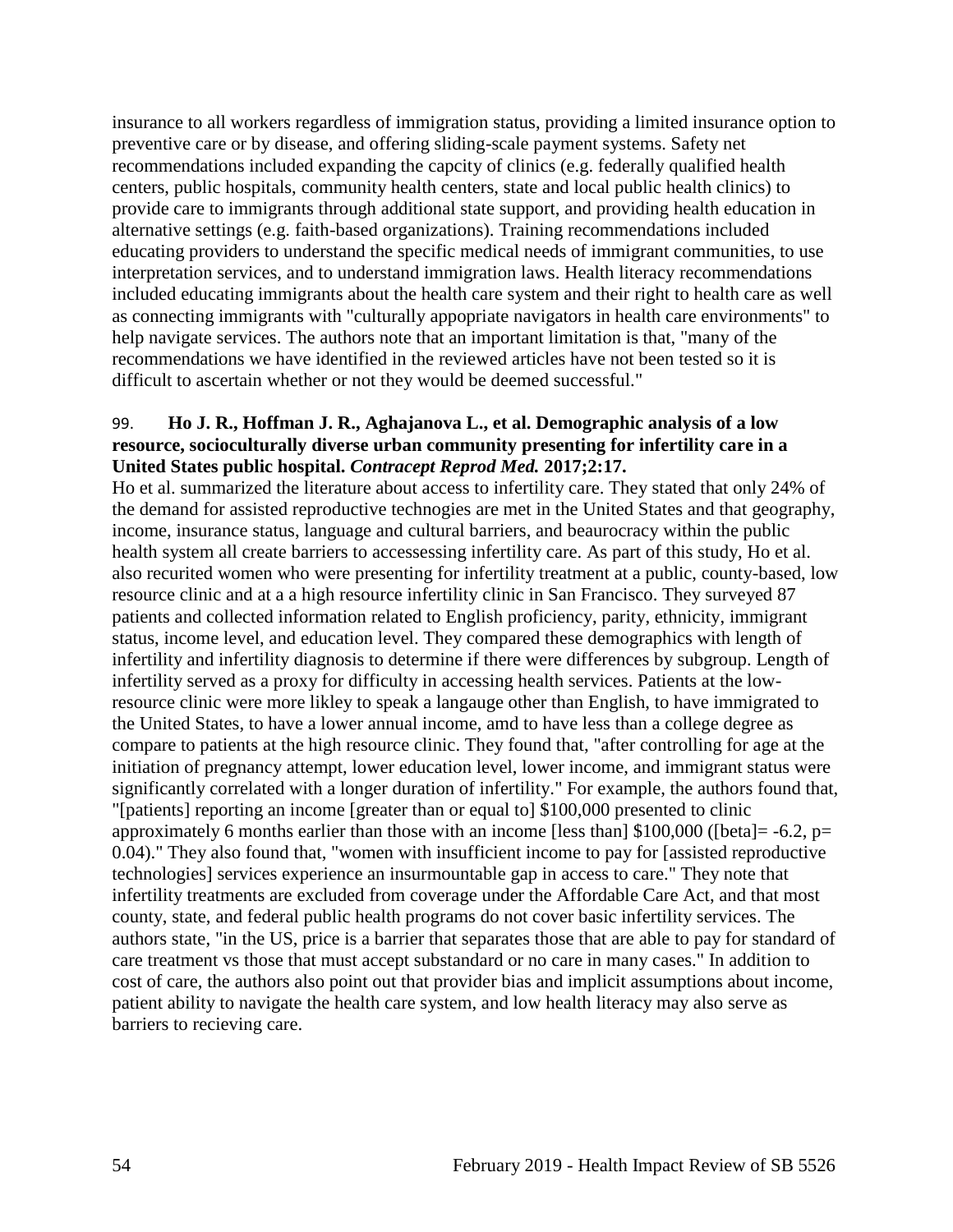#### 100. **Patterson DG, Andrilla CHA, Skillman SM, et al. The impact of Medicaid primary care payment increases in Washington State. University of Washington, WWAMI Center for Health Workforce Studies; 2014.**

Following the Affordable Care Act (2010), Medicaid payments for primary care patients increased in 2013 and 2014 to match Medicare payment levels and incentivize providers to care for additional patients eligible for Medicaid under the new law. Patterson et al. conducted two surveys in Washington State; one with healthcare organizations and one with primary care providers. Both surveys were completed in Fall 2014. The survey with healthcare organizations inlucded leaders at Washington State's 13 largest healthcare organizations (response rate 53.8%). The survey with primary care providers included physicians in solo and small group pratices of 50 providers or fewer across 15 counties (response rate 71.7%, 230 providers). The surveys found that, "over 90% of primary care physicians provided care for patients who were covered by Medicaid only; Medicaid patients made up less than 10% to 25% of all patients in about 60% of practices." The surveys: 1) Evalauted how increases in Medicaid payments influenced providers' willingness to care for Medicaid patients; 2) Determined how providers would respond if reimbursement levels decreased to pre-2013 levels; and 3) Evaluated strategies to encourage providers to care for Medicaid patients. Willingness to care for Medicaid patients: Most large healthcare organizations reported that organization leadership made decisions about whether to accept Medicaid patients into primary care. Rural providers felt they had less influence on whether their practice accepted Medicaid patients compared to urban providers (46.3% versus 72.8%). The authors cite previous research suggesting that, "low Medicaid reimbursement rates are frequently cited as the main reason that physicians are reluctant to provide care for Medicaid patients." Medicaid payment increases impacted organizations differently. However, overall, the increases made providers more likely to continue to care for Medicaid patients and more likely to accept new Medicaid payments. For example, 34% of primary care physicians said that the payment increase had increased their willingness, 60.3% said it had no effect, and 5.5% said it decreased their willingness to accept new Medicaid patients. A majority of large healthcare organizations said that the increase had no effect. One organization stated, "the rates we recieve for primary care...for Medicaid are not significant enough to alter our overall willingness to accept Medicaid patients." Another reported, "no difference. We are in a part of the state where if we do not do it, there is no one else. We can't stop providing the care. We will lose the communities trust." Organizations also reported that the temporary nature of the increase impacted their willingness to accept Medicaid patients. Reversion to pre-2013 rates: Approximately 27% of primary care providers and 71% of healthcare organizations said that they would not make any change if the Medicaid payment increase was discontinued and payments reverted back to pre-2013 rates. However, of primary care providers, 38.1% said they would stop accepting new Medicaid patients, 33.9% said they would limit the number of new Medicaid patients, 19% said they would reduce or stop seeing current Medicaid patients, and 73.5% reported that they would restrict Medicaid access in one or more of these ways. Rural providers were less likely than urban providers to say they would stop accepting new Medicaid patients or reduce current Medicaid patients. Strategies: Approximately 84% of primary care physicians and 71% of healthcare organizations said they would be very likely to continue seeing or accept new Medicaid clients if Medicaid payment rates increased to commercial insurance levels. A majority of primary care providers also suggested increasing payment for complex Medicaid patients, continuing the Medicaid payment increase, and improving access to specialists for Medicaid patients. The study notes some limitations,